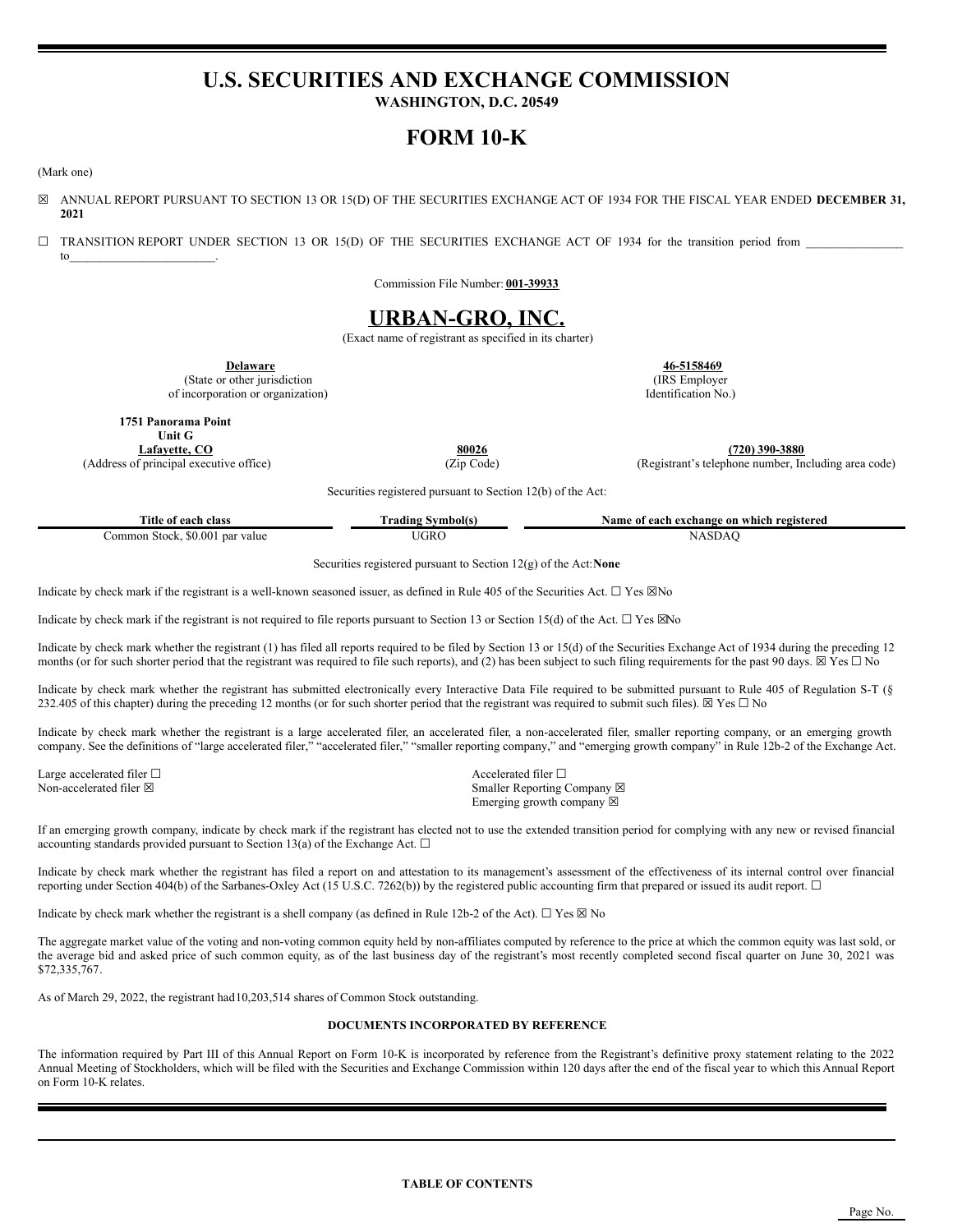| <b>PARTI</b>      |                                                                                                                     | 3  |
|-------------------|---------------------------------------------------------------------------------------------------------------------|----|
| Item 1.           | <b>Business</b>                                                                                                     | 3  |
| Item 1A.          | <b>Risk Factors</b>                                                                                                 | 16 |
| Item 1B.          | <b>Unresolved Staff Comments</b>                                                                                    | 28 |
| Item <sub>2</sub> | Properties                                                                                                          | 28 |
| Item 3.           | <b>Legal Proceedings</b>                                                                                            | 28 |
| Item 4.           | <b>Mine Safety Disclosures</b>                                                                                      | 28 |
|                   |                                                                                                                     |    |
| <b>PART II</b>    |                                                                                                                     | 28 |
| Item 5.           | Market for the Registrant's Common Equity and Related Stockholder Matters and Issuer Purchases of Equity Securities | 28 |
| Item 6.           | [Reserved]                                                                                                          | 29 |
| Item 7.           | Management's Discussion and Analysis of Financial Condition and Results of Operations                               | 30 |
| Item 7A.          | Quantitative and Qualitative Disclosures About Market Risk                                                          | 34 |
| Item 8.           | <b>Financial Statements and Supplementary Data</b>                                                                  | 34 |
| Item 9.           | Changes in and Disagreements on Accounting and Financial Disclosure                                                 | 34 |
| Item 9A.          | <b>Controls and Procedures</b>                                                                                      | 34 |
| Item 9B.          | <b>Other Information</b>                                                                                            | 35 |
| Item 9C.          | Disclosure Regarding Foreign Jurisdictions that Prevent Inspections                                                 | 35 |
|                   |                                                                                                                     |    |
| <b>PART III</b>   |                                                                                                                     | 35 |
| Item 10.          | Directors, Executive Officers and Corporate Governance                                                              | 35 |
| Item 11.          | <b>Executive Compensation</b>                                                                                       | 35 |
| Item 12.          | Security Ownership of Certain Beneficial Owners and Management and Related Stockholder Matters                      | 35 |
| Item 13.          | Certain Relationships and Related Transactions, and Director Independence                                           | 35 |
| Item 14.          | <b>Principal Accounting Fees and Services</b>                                                                       | 35 |
| <b>PART IV</b>    |                                                                                                                     | 36 |
| Item 15.          | <b>Exhibits, Financial Statement Schedules</b>                                                                      | 36 |
|                   |                                                                                                                     |    |
|                   |                                                                                                                     | 39 |
|                   | <b>Signatures</b>                                                                                                   |    |
|                   | 2                                                                                                                   |    |

# **CAUTIONARY NOTE REGARDING FORWARD LOOKING STATEMENTS**

This Annual Report on Form 10-K (this "Report") contains forward-looking statements within the meaning of Section 27A of the Securities Act of 1933, as amended (the "Securities Act") and Section 21E of the Securities Exchange Act of 1934, as amended (the "Exchange Act"). The statements regarding urban-gro, Inc. contained in this Report that are not historical in nature, particularly those that utilize terminology such as "may," "will," "should," "likely," "expects," "anticipates," "estimates," "believes" or "plans," or comparable terminology, are forward-looking statements based on current expectations and assumptions, and entail various risks and uncertainties that could cause actual results to differ materially from those expressed in such forward-looking statements.

Important factors known to us that could cause such material differences are identified in this Report, including the factors described in Part I, Item 1A, "Risk Factors". We undertake no obligation to correct or update any forward-looking statements, whether as a result of new information, future events or otherwise. You are advised, however, to consult any future disclosures we make on related subjects in future reports to the Securities and Exchange Commission ("SEC").

# **PART I**

# **ITEM 1. BUSINESS**

#### **Background**

urban-gro, Inc. (together with its wholly owned subsidiaries, collectively "urban-gro", "we", "us" or "the Company") was originally formed on March 20, 2014, as a Colorado limited liability company. In March 2017, we converted to a Colorado corporation and exchanged shares of our common stock for every member interest issued and outstanding on the date of conversion. On October 29, 2020, we reincorporated as a Delaware corporation. On December 31, 2020, we effected a 1-for-6 reverse stock split with respect to our common stock. All information in this Report gives effect to this reverse stock split, including restating prior period reported amounts. On February 12, 2021, we completed an uplisting to the Nasdaq stock exchange under the ticker symbol UGRO.

#### **Overview**

urban-gro is a leading architectural design, engineering and cultivation design services company focused on the sustainable commercial indoor horticulture market. We design and engineer indoor controlled environment agriculture ("CEA") facilities, then integrate complex environmental equipment systems into those facilities, and provide ongoing maintenance, training, and support services. CEA is a market segment that is defined by type of facility, and has no correlation to the industry, or more specifically the crop being grown in the facility. The CEA segment is represented by any horticultural facility that is fully self-contained, and has a fully-controlled environment. There are three facility types that meet these qualifications:

- i. Indoor Facilities new building; or the retrofit of an existing building;
- ii. Vertical Farms a building with a smaller footprint that is built up vertically and we view this category as including modular container farms; and
- iii. Greenhouses traditional and made out of a variety of translucent materials as to provide natural sunlight for the crop being grown.

While historically we have been focused on designing, engineering, and integrating equipment into indoor CEA facilities, of which some are ultimately used for the cultivation of plant-based medicines, we have expanded our reach within CEA across both facility type and crop type. The term "plant-based medicines" includes (i) a wide array of herbal supplements including but not limited to curcumin, saffron extract and ginger, (ii) cannabidiol ("CBD") based therapeutics, (iii) cannabis based therapeutics and (iv) a host of medicines derived from plants such as caffeine, menthol, foxglove and others. We have also focused and expanded into the vertical farming CEA sub-segment, which is ultimately and predominantly used for the cultivation of a variety of crops including, but not limited to, leafy greens, herbs, cucumbers, peppers, and strawberries.

Through our work, we create high-performance indoor cultivation facilities for our clients to grow specialty crops, including leafy greens, vegetables, herbs, and cannabis. Our purpose-built, value-add approach to design, engineering, procurement, and equipment integration provides a single point of accountability across all aspects of indoor growing operations. We also help our clients achieve operational efficiency and economic advantages through a full spectrum of professional services and programs focused on facility optimization and environmental health which establish facilities that allow clients to manage, operate and perform at the highest level throughout their entire cultivation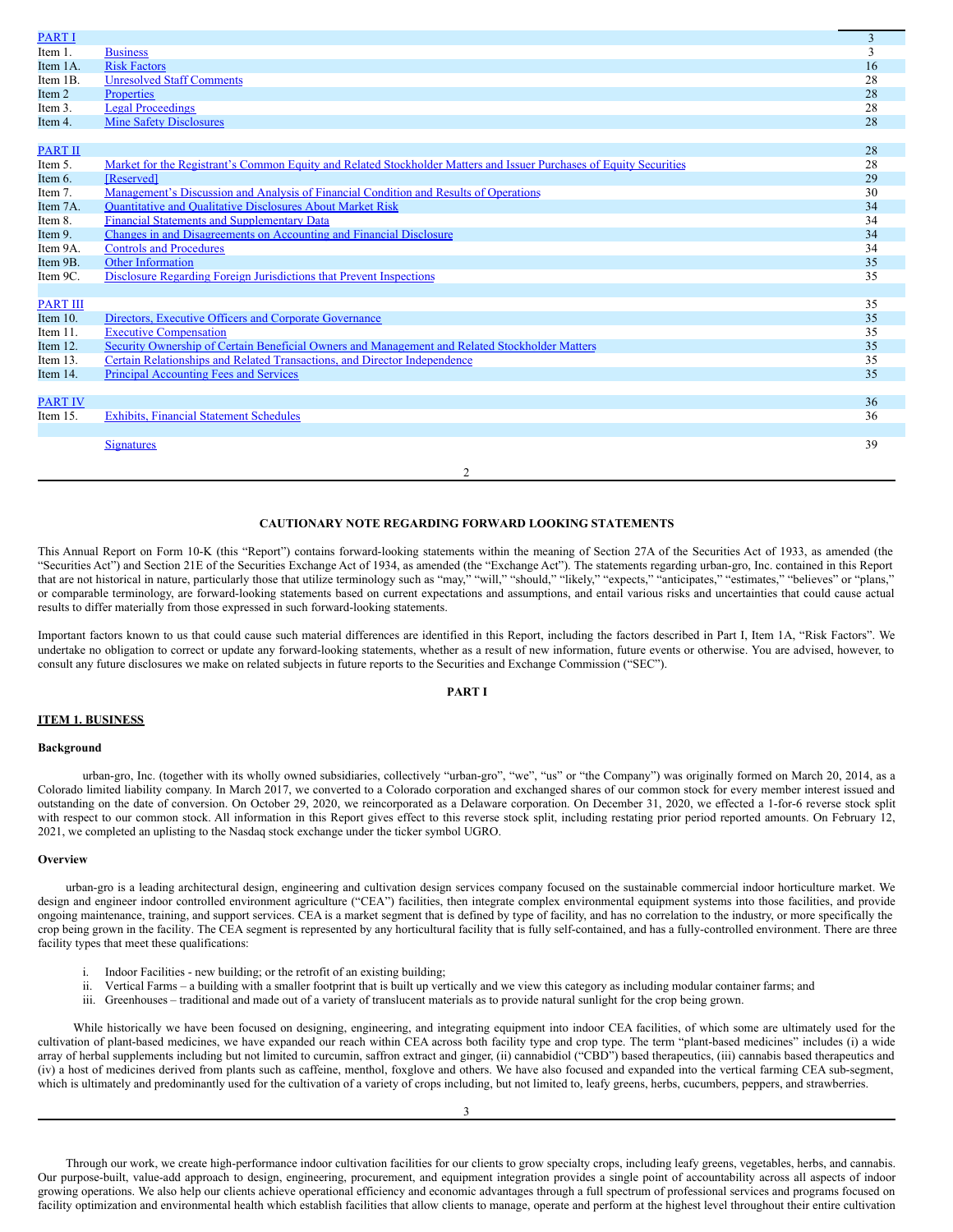#### lifecycle once they are up and running.

Since commencing business in March 2014, we have introduced new equipment solutions, products and services to the CEA market, expanded our ongoing operations across North America, added CEA-focused design and engineering to our services portfolio, diversified into food-focused CEA, and have entered into several engagements in Europe, where we have opened urban-gro European Holdings BV based in the Netherlands to help shepherd those engagements.

The majority of our clients are commercial CEA cultivators. We believe one of the key points of our differentiation that clients value is the depth of experience of our employees and our Company. We currently employ 97 individuals. Approximately two-thirds of our employees are considered experts in their areas of focus, and our team includes Designers (Architects, Interior Designers, Cultivation Space Planners), Engineers (Mechanical, Electrical, Plumbing, Controls, and Agricultural), Professional Engineers, and individuals with Masters Degrees in Plant Science, Horticulture, and Business Administration. As a company, we have worked on nearly 500 indoor CEA facilities, and believe that the experience of our team and Company provides clients with the confidence that will proactively keep them from making common costly mistakes during the build out process that impact operational stages. Our expertise translates into clients saving time, money, and resources through expertise that they can leverage without having to add headcount to their own operations. We provide this experience in addition to offering a platform of the highest quality equipment systems that can be integrated holistically into our clients' facilities.

#### **Our Services and Integrated Equipment Solutions**

We aim to work with our clients from inception of their project in a way that provides value throughout the life of their facility. We are a trusted partner and advisor to our clients and offer a complete set of design, engineering and managed services complemented by a vetted suite of select cultivation equipment systems. Outlined below is an example of a complete project that demonstrate how we provide value to our clients.



Our indoor commercial cultivation solution offers an integrated suite of services and equipment systems that generally fall within the following categories:

- Service Solutions:
	- Design and Engineering Services

Engineering and Design Services – A comprehensive triad of services including:

- i. Pre-Construction Services
- ii. Cultivation Space Programming ("CSP")
- iii. Architectural Design
- iv. Full-Facility Mechanical, Electrical, and Plumbing ("MEP")
- v. Integrated Cultivation Design ("ICD")
- An ongoing service offering including:
	- i. Facility and Equipment Commissioning Services
	- ii. Gro-Care Crop and Asset Protection Services including Training Services, Equipment Maintenance Services, Crop Protection Program, and an Interactive Online Portal Hub for Gro-Care
- **Integrated Equipment Solutions:** 
	- i Design, Source, and Integration of Complex Environmental Equipment Systems
	- ii Value-Added Reselling ("VAR") of Cultivation Equipment Systems
	- iii Strategic Vendor Relationships with Premier Manufacturers

#### *Service Solutions*

# *Design and Engineering Services*

As a leader in indoor CEA facilities, we provide our clients with service offerings that include architectural, interior, and engineering design as well as the operational stages of the facility. Our in-house architectural design, engineering and cultivation design services offering includes Pre-Construction, CSP, Architectural Design, Interior Design, MEP, and ICD.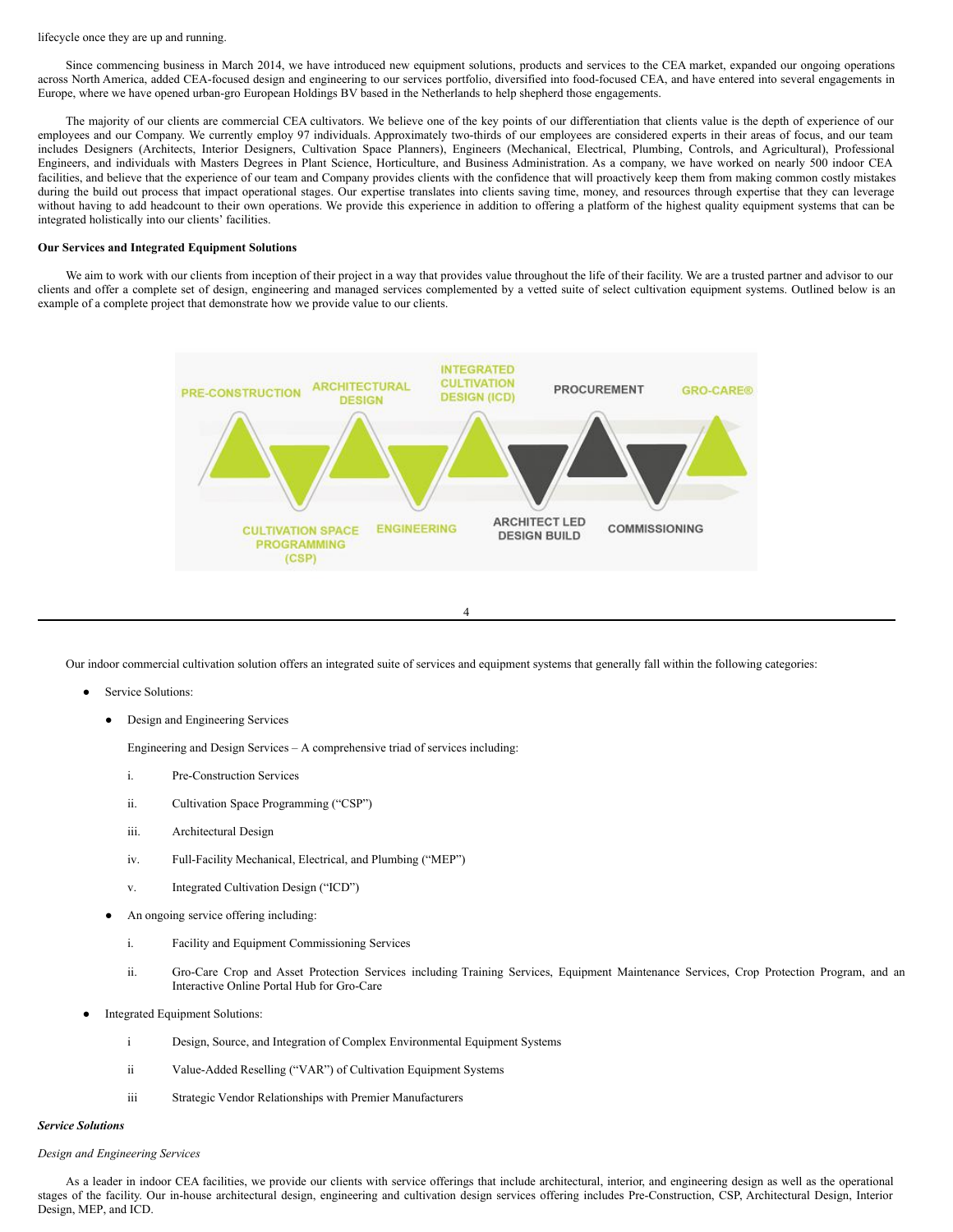- Pre-Construction Services include providing a forecast summary of what it will take to get a high-performance facility built, giving initial indication and detailed analysis of budget, timeline/schedule, and potential large decision impacts including value analysis and engineering options. The integration of Pre-Construction Services can expedite project delivery.
- CSP is an early-stage engagement with stakeholders that provides an optimized basis of design including the interaction of people, plants, and processes. The output of CSP provides an optimized analysis of spatial needs based on stipulated criteria and can accelerate construction and regulatory approval paths, save stakeholders money and time, and enable a process-driven decision-making approach.
- Architectural Design is the implementation of a defined process from development of vision to built environment. Architecture includes the integration and coordination of all project required disciplines such as civil, landscape, structural, mechanical and electrical engineering, plumbing, security, interior design, and other specialty disciplines. Our services are built around an integrated design process focused on the collaborative development of client-driven solutions. Specific to the CEA industry, our team's understanding of the relationship between people, plants, and process helps clients maximize profits and efficiencies while minimizing capital investments, and operational and maintenance costs.
- Interior Design involves branding and development of the interior aesthetic vision. Our collaborative and integrated approach from our award-winning team begins with inspiration boards focused on understanding the client's aesthetic desires. Interior design is holistic and thereby includes all aspects of the building interiors from full branding to the selection and design of all finishes and interior systems. Common discussions beyond aesthetics include the cost, durability, and maintainability of systems presented.
- MEP engineering design focuses on the entire building, not just the cultivation space, which in turn eliminates the "gap" between cultivation systems and the building systems. We provide engineered construction contract documents for mechanical, heating, ventilation, and air conditioning ("HVAC"), plumbing and electrical systems required for the building permits necessary to obtain a Certificate of Occupancy. Our team evaluates client capabilities, needs, desires, and budget in development of recommended systems through a client-focused collaborative process culminating in the delivery of high-performance and lowmaintenance systems.
- ICD creates cultivation space-focused design layouts that integrate climate control, fertigation, benching, air flow, and lighting. Our ICD team's deep understanding of cultivation systems provides the foundation for ensuring optimal space utilization as they utilize an integrated and collaborative design process focused on understanding, vetting, and implementing the client's vision. Products utilized in the ICD's basis-of-design ensures the integration of highquality systems and product performance. These detailed ICD plans are taken through the Construction Document stage and are leveraged by our clients to efficiently solicit contractor bids.

# *Our Service Of erings*

gro-care is a highly differentiated service offering that provides a combination of facility commissioning and a crop and asset protection program through training, equipment maintenance, on-demand support, crop protection standard operating procedures (SOP)s, and a client-specific Operating Support System (OSS) that acts as an online hub for clients' ongoing services. Combined, this solution focuses on the troubleshooting, tuning, and support of a myriad of cultivation systems and equipment while further providing guidance for client interactions with tradespeople working on HVAC, electrical, and plumbing in the facility on an ongoing basis.

5

Many of the current service options available to clients are isolated to vendors providing post-sale service for a single piece of equipment. Our service provides a cultivation-level view of the complex system made up by each piece of equipment, allowing for rapid installation, continuous process improvement, and greater revenue recognition for our clients

*Facility and Equipment Commissioning Services*. Today's cultivation systems are custom designed and extremely complex. Our team of project managers and engineers supports the installation process by coordinating with a client's engineers and stakeholders to avoid project bottlenecks while supporting construction trades. Our commissioning team ensures that the equipment is installed according to the design and operates per the defined manufacturer specifications.

*gro-care Training Services*. Complex cultivation systems encompass a multitude of variables and environment readings such as temperature, relative humidity, vapor pressure differential (VPD), electrical conductivity (EC), pH, network status, light status, photosynthetically active radiation, sunrise/sunset modules, CO<sub>2</sub>, HVAC status, fan status, vents (including windward and leeward), shades, network status and flow rates. In CEA there is a scarcity of skilled labor which impedes our clients' ability to drive operating proficiency across their teams. Our engineering team uses a series of tools and processes to ensure clients are proactive in preventing equipment downtime, can operate all equipment and processes fluently, and have expert support in resolving potential issues. These services range from equipment standard operating procedure ("SOP") libraries to staff training sessions. With a unique knowledgebase acquired from both our commissioning and training for a wide breadth of cultivation equipment, we provide our clients' teams with the skills to minimize equipment downtime and optimize processes in their facilities.

*gro-care Maintenance Services*. Complex cultivation systems require specific and ongoing maintenance. Our team enables clients to perform this maintenance appropriately or even can perform the maintenance for them so that assets operate at their highest efficiency and any issues are encountered early.

*gro-care Support Services*When problems arise in a facility, our team is on-call to provide analysis, support, and even in-person visits to help make sure the issue is addressed prior to impacting any facility operations.

*Program Overview and Pricing*. We estimate that, on average and depending on the crop, CEA facilities can lose up to \$10,000 per 1,000 square feet of canopy per day when offline – our gro-care Crop and Asset Protection services are centered around proactively minimizing this potential loss for a fraction of the cost. Our clients are best described as automation- and margin-focused and have an understanding of the importance of preventing downtime in their facilities.

# *Integrated Equipment Solutions*

While our engineers play an integral part in the design of most of the complex equipment systems that are then integrated into a CEA facility, we also provide consultative reselling of more common solutions that we integrate into the overall design. For CEA, the environmental goal is to maintain a stable and consistent VPD according to the client's priorities through environmental control of relative humidity and temperature during all stages of growth. There are four main variables in CEA that affect plant growth (and can impact VPD): (i) water and nutrients; (ii) environmental control; (iii)  $CO_2$ ; and (iv) lighting.

#### *Design, Source, and Integration of Complex Environmental Equipment Systems*

Complex Environment Systems for CEA include the integration of environmental controls, fertigation and irrigation distribution, a complete line of water treatment and wastewater reclamation systems, and purpose-built HVAC equipment systems.

The most significant variable of interest in a CEA facility is the control of the environment, which is accomplished through the integration of both environmental controls and the purpose-built HVAC system. Without proper design, the environmental control system is the most influential variable in terms of temperature and relative humidity control within an indoor agriculture space. With properly designed equipment, the environmental controls variable is less volatile, enabling efficient growing conditions.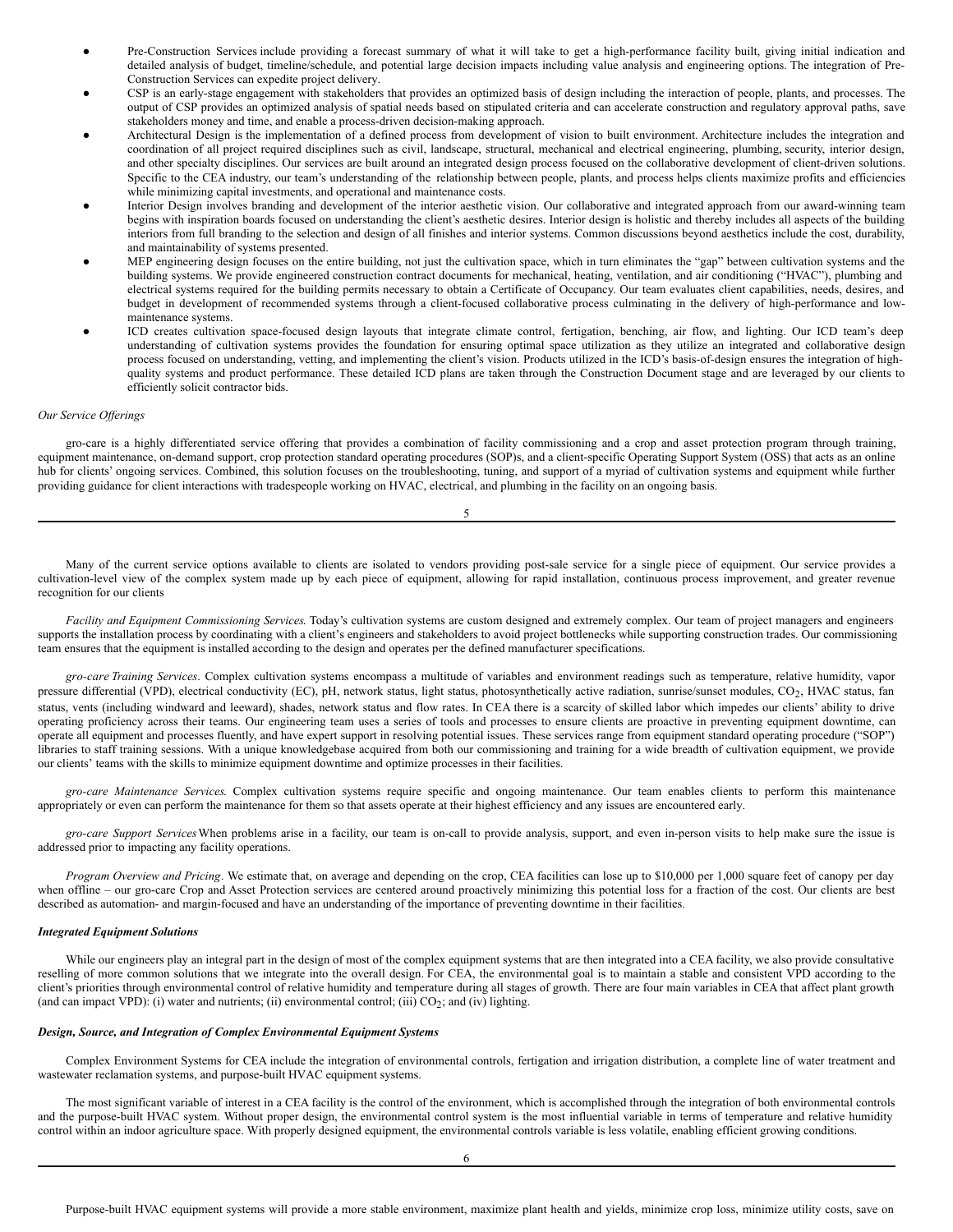capital equipment, and maximize sustainability. Additionally, private studies of a partner comparing purpose-built HVAC environmental controls equipment to standard commercial HVAC and dehumidification, found increased crop yields with purpose-built equipment, which can include chilled water and DX systems.

# *VAR of Cultivation Equipment Systems*

We act as an experienced VAR to our clients when selling vetted best-in-class commercial horticulture lighting solutions, rolling and automated container benching systems, specialty fans, and microbial mitigation and odor reduction systems. The acquired knowledge of how each of these systems work in combination with and in tangent to the overall ecosystem is a significant benefit that our engineers and product experts offer to our clients. Not only are many competing products reviewed in each category with the intention of vetting the best solution, we continually search out and review competing technologies to ensure that only the best-in-class equipment systems are integrated into our projects. As such, we believe it will be imperative to maintain and to continue to develop close relationships with both existing and new leading technology and manufacturing providers.

Today, we typically do not sell any cultivation equipment systems individually as a one-time sale. The majority of equipment sales are sold as part of a larger allencompassing project solution that spans over a 12 to 18 month period and includes engineering design and the sale of both custom complex and more standard equipment systems.

#### *Strategic Vendor Relationships with Premier Manufacturers*

We work closely with leading technology and manufacturing providers to deliver an integrated solution designed to achieve the stated objectives of our clients. While we previously manufactured certain lighting products, we discontinued all manufacturing in 2019, although we continued to sell existing inventory through 2020. Today we are equipment agnostic – meaning we do not have any allegiance to any manufacturer – we offer the solution that will best fit the design and budget constraints of our clients and are happy to design, engineer, and integrate in whatever equipment fits the needs of our clients.

**Revenues and Gross Profit Margins by Category**. Service Revenues for engineering design services contracts can be hundreds of thousands of dollars, depending on the spectrum of services desired by the client and the size of the facility. Product Revenues for customized equipment systems can be millions of dollars, depending on the size of the cultivation facilities, the complexity and types of systems purchased by the client, and the number of systems purchased by the client. Sales of consumable products are typically of a recurring nature each month to a client and can be in the tens of thousands of dollars.

Targeted gross profit margins for each of the Company's revenue categories are as follows:

- Architectural and Engineering design services thirty to sixty percent;
- gro-care Crop and Asset Protection services forty to sixty percent;
- Customized equipment systems mid-teens to mid-thirty percent; and
- Consumable products revenues high-teens to high-twenty percent.

Gross profit margins on engineering design services and customized equipment systems are highly dependent on the complexity and size of the project.

#### **Our Clients**

We primarily market and sell our products and services to CEA operators and facilitators in the United States and Canada. Our historical client base has been comprised of indoor commercial cultivators seeking to grow high-quality cannabis crops. Since launching the engineering and design division in 2018, we have designed and assisted in the build-out of 500+ projects for some of the largest independent and multi-state operators in both the United States and Canada. Although the cannabis market has been our historical target market and an unknown but substantial portion of all of our revenues to date have been generated from clients in the cannabis industry, we have been diversifying our client base by expanding our reach within food-focused vertical farming indoor CEA and maintaining non-CEA business lines from our architectural and engineering teams. The term "plant-based medicines" includes (i) a wide array of herbal supplements including but not limited to curcumin, saffron extract and ginger, (ii) CBD based therapeutics, (iii) cannabis-based therapeutics and (iv) a host of medicines derived from plans such as caffeine, menthol, foxglove and others. We are focusing on expanding to the vertical farming CEA sub-segment, which is ultimately and predominantly used for the cultivation of a variety of crops including, but not limited to, leafy greens, herbs, cucumbers, peppers, and strawberries, as well as continue our expansion into Europe to meet the demand for our solutions within the indoor CEA market.

# **Environment, Social, and Governance**

We are continuously striving to develop, maintain, and build upon our environmental, social, and governance ("ESG") practices.

- **Environment:** As a leader in the CEA space, urban-gro has a continuing commitment to Environmental Sustainability in order to help form a better, healthier world for future generations. Utilizing the expertise of our employees, we create less waste, water consumption, and carbon emissions for over 500 facilities worldwide and counting. We believe we present a strong opportunity for the growing market of investors looking for profitable growth companies dedicated to providing a more sustainable world for generations to come. As technological advancement continues, we plan to work with our partners to create even more earth-friendly cultivation sites in our hopes of carbon neutrality.
- Social: We leverage our leadership position in the market as an opportunity to promote our corporate values of inclusion, innovation, and connection.
	- Inclusion: Internally, we hire and promote underrepresented communities in STEM (science, technology, education, mathematics). Our project design and engineering teams reflect our commitment as demonstrated by leadership positions held by women across our project design, project management, and client engagement departments.
	- **Innovation**: CEA is an industry that is rapidly advancing, testing, and adopting new technologies. Our corporate development team works closely with our project design and engineering teams to vet new products and ensure they align with our corporate responsibility needs.
	- **Connection:** Through our outreach efforts across the world, we represent a company committed to the development and nurturing of a deeper understanding across all disciplines of CEA, food production, and being on the leading edge of emerging industry-related innovations.
		- Through our Client Appreciation Events at major tradeshows across North America, we raise awareness and funds for local charities. These events serve as opportunities for non-profits to bolster career opportunities, economic development, veteran health and housing, and other causes.
		- We have been a long-time supporter of HeroGrown, an organization that provides Veterans, First Responders, and their families with free access to benefit-rich CBD. Through "Operation CBD Drop," HeroGrown provides an alternative to those struggling with addiction to deadly drugs prescribed for service-related injuries and psychological disorders.
		- We have been a supporter of Teens for Food Justice which is catalyzing a youth-led movement to end food insecurity in one generation through highcapacity, school-based hydroponic farming. We have even helped build out and commission their first in-classroom vertical farm in the Denver area located near our headquarters and have committed our team's time to mentoring students and helping further TFFJ's goals.
- Governance: We have three main approaches we utilize to guide us for a successful governance program to ensure that our stakeholders' best interests are acted upon:
	- Board Composition: We have a strong and diverse board made up of leaders from a variety of fields that help guide our overall efforts.
	- National Cannabis Roundtable: We sit on the board of the National Cannabis Roundtable, an organization dedicated to sensible regulation, criminal justice reform, social equity and community reinvestment.
	- Audit Committee. Our Audit Committee is focused on internal controls and multi-discipline oversight enabled by its charter and structure.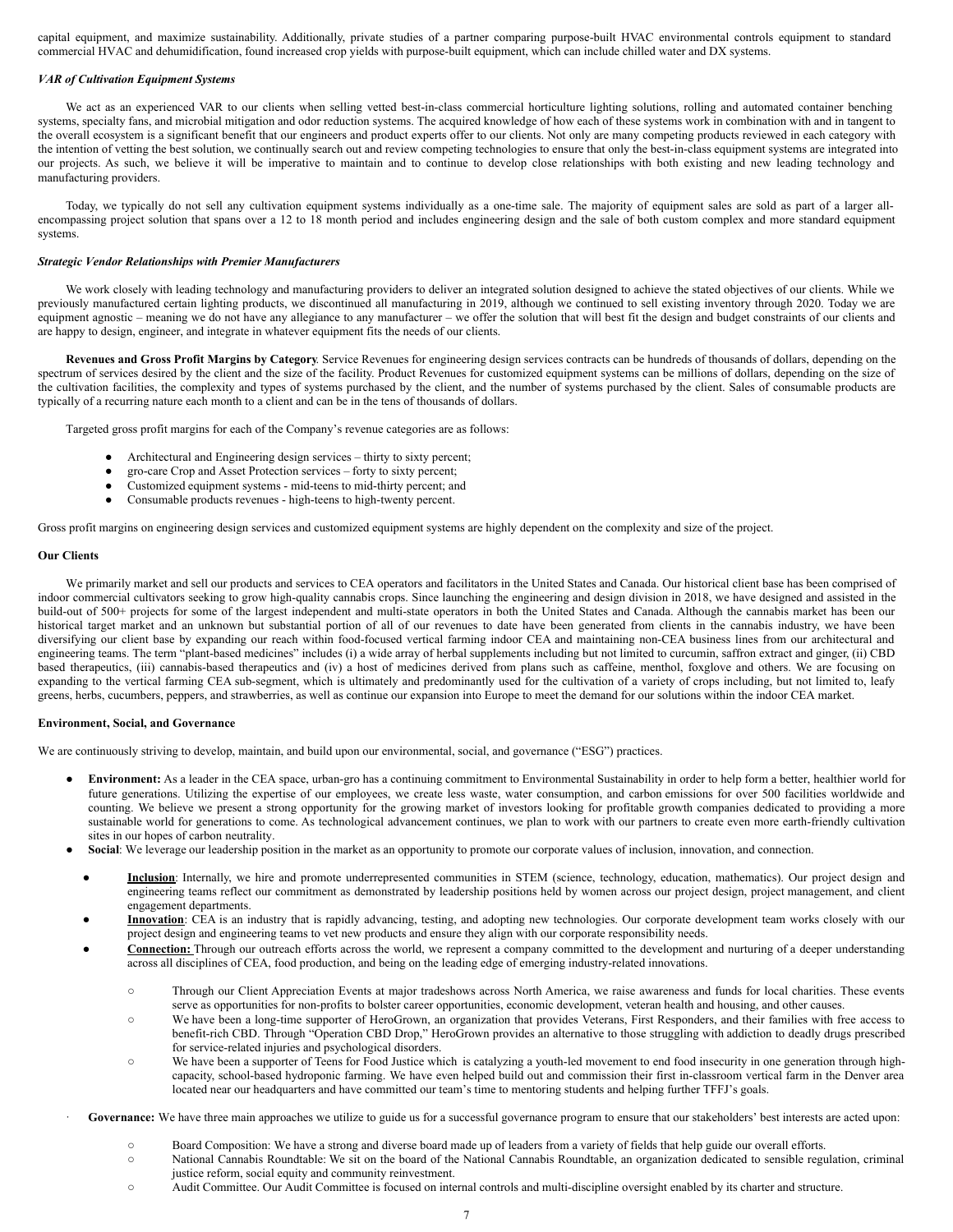#### **Growth Strategy**

Our employees and the application of their acquired knowledge is our most valuable asset as an organization. Our growth strategy involves leveraging this considerable strength as a basis for growth across three pillars of focus and exploration. These three pillars allow us to continue to provide value to our current and future clients:

- 1. Diversifying our Service Capabilities
- 2. Expansion of Geographical Reach
- 3. Expansion within the Commercial Horticulture Segment

#### **1. Diversifying our Service Capabilities**

We intend to be the global leading provider for purpose-built turnkey indoor CEA facilities. To that end, we will seek to diversify our service capabilities to enable that offering of providing value to clients through acting as a single point of responsibility in our turnkey approach. While we will continue to expand our services organically, we began this journey through the acquisition of Impact Engineering, Inc in 2019, the acquisition of 2WR+ Partners in 2021, and will continue to look for inorganic opportunities that propel us forward towards our vision. Examples of these opportunities include services that we do not currently have in-house that provide meaningful value to clients and also represent meaningful revenue gaps for us - amongst these are services like construction management, additional design-build engineering disciplines, and further nichespecific indoor CEA operational support. We believe that acting as a single point of responsibility as a provider for turnkey solutions, especially one with the depth and breadth of experience within indoor CEA facilities, we can get our clients to market more quickly and more efficiently than others. We have always aimed to provide the highest level of service and expertise to our clients from initial cultivation ideation to helping prior to go-live to proactively solve for issues that may arise once operations begin and continue at their facilities. We will continue to provide these elite service levels as we expand our service capabilities. In addition, where this diversification of service capabilities adds existing clients from non-CEA industry sectors, we will look to continue to compete and expand in those sectors, including medical, K12, industrial, commercial, hospitality, and CPG, while remaining focused on being the leader for indoor CEA.

# **2. Expansion of Geographical Reach**

While we will continue to establish our end-to-end solution as the industry standard for CEA indoor cultivation, we intend to continue to focus on integrating our expertise and service offerings with the best available technologies to allow our clients to achieve operational superiority and profitability. While we believe that the U.S. market will experience continued strength, and this will represent significant growth opportunities for us, we also intend to continue our expansion and reach within Europe.

*European Expansion* - Historically, our business has found success with clients in the United States and Canada. While North America currently presents the dominant opportunity for indoor new build and retrofit CEA facilities, the European CEA market, especially in the vertical farming sub-segment, is rapidly expanding.

| I<br>ï<br>×<br>۰, |
|-------------------|
|-------------------|

Wefirst entered the European market in early 2020, through key partners who have brought us into opportunities as a value-added component to their own sales cycle. We have demonstrated the transferability of our expertise to the EU and have closed several deals to provide value-added solution services to European clients in several countries, including Switzerland, Northern Macedonia, Greece, Spain, England, and the Netherlands. Based on our due diligence, we believe that the most common facilities in demand in this market will mirror that of our niche – indoor, CEA, GMP-certified operations. We will look to capitalize on our current approach and expand our reach into Europe with our services and products through a staged and cost-efficient approach by first entering the market through our strong partnerships and leveraging our existing U.S.-based engineering expertise and overhead.

*Approach to Market Expansion* - Due to the rapid development of the European market and the lack of established companies experienced in the design, construction, and operations of indoor cultivation facilities, we will make a strategic and staged entry into the European market to ensure a sustainable use of resources and capital. The market entry will be designed around a three-phased approach:

- Phase One Focus on establishing a client base and pipeline surrounding early license applicants and current license holders by providing facility and systems design for indoor projects with a focus on CSP.
- Phase Two Building on established vendor relationships, integrate purpose-built custom environmental equipment systems from U.S. manufacturers into our European offering.
- Phase Three Incorporate the development of the initial two phases combined with partnerships, joint ventures, expansion of service capabilities, and domestic manufacturing of equipment to provide a turn-key project solution offering in Europe.

We believe this three-phased approach, paired with the evolution of partnerships and domestic equipment manufacturing, will establish us as an experienced leader and solution provider in the design, engineering, and turn-key systems for the European indoor CEA market.

#### **3. Expansion within the Commercial Horticulture Segment**

Utilizing our in-house engineering capabilities and synergies, we confidently believe that we can efficiently expand our diversification to include working on projects in the CEA indoor vertical farming market segment in both the North American and European markets.

*Global CEA Vertical Farming Segment* - CEA vertical farm facilities for cultivation are typically indoor warehouse farms and plant factories that are in purpose-built or retrofitted facilities.

According to Bank of America Thematic Research, the global vertical farming market is estimated to reach \$17 billion by 2025, with a compounded annual growth rate of 27.7% from 2020 to 2025. The market for non-container facilities—on which we already focus and have had success—is forecasted to grow even faster. This rate of growth forecast is buttressed by the fact that more and more food will be needed closer to where population resides, and CEA eliminates many of the risks of traditional agriculture, minimizing risk and allowing localities to be closer and control their food supply more readily.

*Market Entry* - Our end-to-end approach, solutions, and expertise are applicable for and valuable to clients creating high performance indoor vertical farms to cultivate high value crops such as leafy greens, micro-greens, herbs, peppers, or even floriculture. And our experience and expertise is highly transferable – while our experts' backgrounds are predominantly built on a commercial horticulture foundation, our architects' and engineers' design expertise in indoor CEA also seamlessly flows through to indoor vertical farming facilities. The acquired expertise our team has in over 500 indoor CEA projects with the highest valued crop in the world allows us to understand how to successfully design high performance CEA facilities.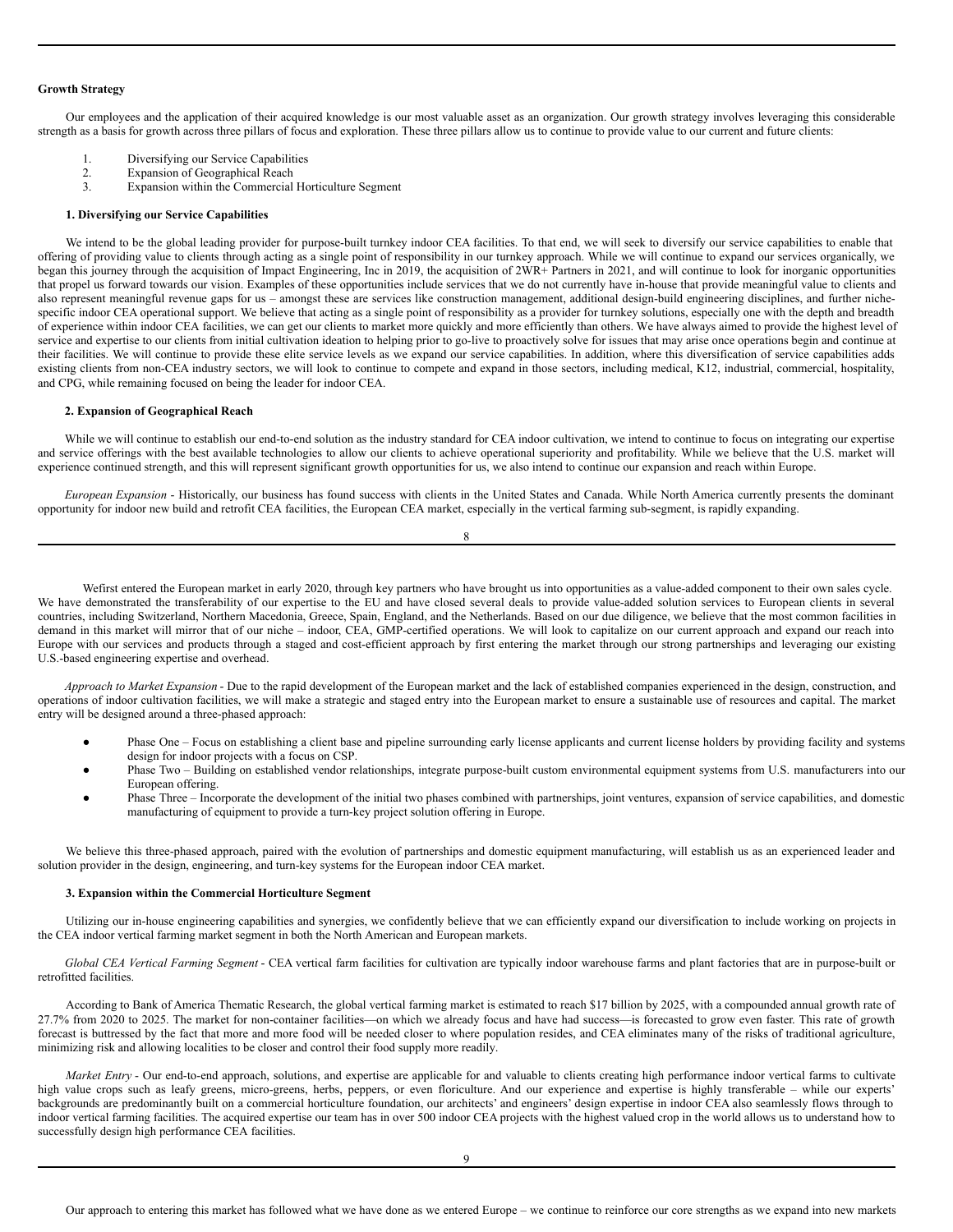through our partnerships. The first phase of entering this CEA market is through our leading design and engineering teams. Our teams have helped in the initial phases of Cultivation Space Planning (CSP) for indoor CEA vertical farm producers as well as helped existing producers identify and solve issues in their current facilities. As we find success here, we will look to continue to partner to accelerate our reach and begin to supply much of the equipment needed to build out a facility, and finally, after identifying and solving for any potential gaps, we will look to offer turn-key, end-to-end design, engineer, and build services for indoor CEA facilities.

*Acquisition Strategy* - While entering any new market can be challenging, we believe that our existing brand combined with the strength of our partnerships and expertise will allow us to capture a meaningful amount of this market through targeting the most sophisticated, well-funded producers who are in need of a partner that has a demonstrated history of success growing crops in this way.

To speed up our expansion plan, and with the intention of forming strategic relationships to assist in lead generation, we plan to place investments in or acquire horticulture-related positive cash flow entities at discounted prices based upon the synergistic upside available for both organizations.

# **Our Competition**

While we feel that our complex end-to-end solution places us as a leader in the CEA segment, we do face competition from companies that offer some, but not all, portions of an all-encompassing facility package. Further, these companies often outsource to third parties for the integration and sale of equipment systems and products, particularly within the cannabis industry. We also compete with other smaller and mid-sized companies that focus primarily on either engineering design services or product sales. Within the services space, there are several product or services specific competitors that offer similar services, such as architectural design services, MEP services or basic fertigation design. Currently, we view our competition to be focused on equipment sales that are predominantly commodity "off-the-shelf" items like lighting and other cultivation staple products, both pre- and post-startup. This competition comes from traditional wholesale horticulture dealers, online retailers, and some manufacturers who sell direct.

Greenhouse manufacturers and European systems integrators may increasingly seek to offer comprehensive product and service solutions to compete with our integrated solution, but they are primarily focused on the greenhouse industry, and not on indoor CEA facilities. European systems integrators in particular are experienced and have a strong operating history in traditional horticulture and provide specialized, intensive, and large-scale solutions that revolve around greenhouse projects. Instead of competing with these integrators, we find ourselves working with them and combining synergies to work on projects together.

Further, although we frequently partner with direct manufacturers to deliver our customized solution, these manufacturers may seek to engage with clients directly to deliver their products. In addition, we sometimes compete with electrical contractors with respect to specific components of facility engineering and design.

As the cannabis market continues to mature and develop and legalization becomes more prevalent, we expect to see more competition from cannabis-focused agricultural product and service providers. Going forward, while we will continue to serve cannabis CEA producers, we will extend our focus to non-cannabis crops. These companies may have longer operating histories, greater name recognition, larger client bases and significantly greater financial, technical, sales and marketing resources. These competitors may adopt more aggressive pricing policies and make more attractive offers to existing and potential clients, employees, strategic partners, distribution channels and advertisers. Increased competition is likely to result in price reductions, reduced gross margins and a potential loss of market share.

#### **Regulation**

# *U.S. Regulations*

While we do not generate any revenue from the direct sale of cannabis products, we have historically, and may continue to, offer our solutions to indoor cultivators that are engaged in various aspects of the cannabis industry. Marijuana is a Schedule I controlled substance and is illegal under federal law. Even in those states in which the use of marijuana has been legalized, its use remains a violation of federal laws.

10

A Schedule I controlled substance is defined as a substance that has no currently accepted medical use in the United States, a lack of safety for use under medical supervision and a high potential for abuse. The Department of Justice defines Schedule I controlled substances as "the most dangerous drugs of all the drug schedules with potentially severe psychological or physical dependence." If the federal government decides to enforce the Controlled Substances Act with respect to marijuana, persons that are charged with distributing, possessing with intent to distribute, or growing marijuana could be subject to fines and terms of imprisonment, the maximum being life imprisonment and a \$50 million fine. Any such change in the federal government's enforcement of current federal laws could cause significant financial damage to us. While we do not intend to harvest, distribute or sell cannabis, we may be irreparably harmed by a change in enforcement by the federal or state governments.

Previously, the Obama administration took the position that it was not an efficient use of resources to direct federal law enforcement agencies to prosecute those lawfully abiding by state-designated laws allowing the use and distribution of medical marijuana. The Trump administration revised this policy but made no major changes in enforcement. Specifically, Attorney General Sessions vacated the Cole Memorandum in favor of deferral of any enforcement of federal regulation to the individual states' Department of Justice or U.S. Attorney. However, certain other protections remain in place via budgetary element embedment (the Rohrabacher-Farr amendment, now referred to as the Rohrabacher-Blumenauer Amendment), which limits funding of any enforcement of anti-cannabis legislation. The Department of Justice has stated that it will continue to enforce the Controlled Substances Act with respect to marijuana to prevent:

- the distribution of marijuana to minors;
- criminal enterprises, gangs and cartels receiving revenue from the sale of marijuana;
- the diversion of marijuana from states where it is legal under state law to other states;
- state-authorized marijuana activity from being used as a cover or pretext for the trafficking of other illegal drugs or other illegal activity;
- violence and the use of firearms in the cultivation and distribution of marijuana;
- driving while impaired and the exacerbation of other adverse public health consequences associated with marijuana use;
- the growing of marijuana on public lands; and
- marijuana possession or use on federal property.

Since the use of marijuana is illegal under federal law, most federally chartered banks will not accept deposit funds from businesses involved with marijuana. Consequently, businesses involved in the marijuana industry generally bank with state-chartered banks and credit unions to provide banking to the industry.

Although cultivation and distribution of marijuana for medical use is permitted in many states, provided compliance with applicable state and local laws, rules, and regulations, marijuana is illegal under federal law. Strict enforcement of federal law regarding marijuana would likely result in a material adverse effects on our business and revenues. Though the cultivation and distribution of marijuana remains illegal under federal law, H.R. 83, enacted by Congress on December 16, 2014, provides that none of the funds made available to the DOJ pursuant to the 2015 Consolidated and Further Continuing Appropriations Act may be used to prevent states from implementing their own laws that authorize the use, distribution, possession, or cultivation of medical marijuana. While this appropriations measure continued from 2016 through 2020, and remains in effect, continued re-authorization cannot be guaranteed. If this appropriations rider is no longer in effect, the risk of federal enforcement and override of state marijuana laws would increase. However, state laws do not supersede the prohibitions set forth in the federal drug laws.

In order to participate in either the medical or adult use sides of the marijuana industry, all businesses and employees must obtain licenses from the state and, for businesses, local jurisdictions. In addition, all owners and employees must obtain an occupational license to be permitted to own or work in a facility. All applicants for licenses undergo a background investigation, including a criminal record check for all owners and employees.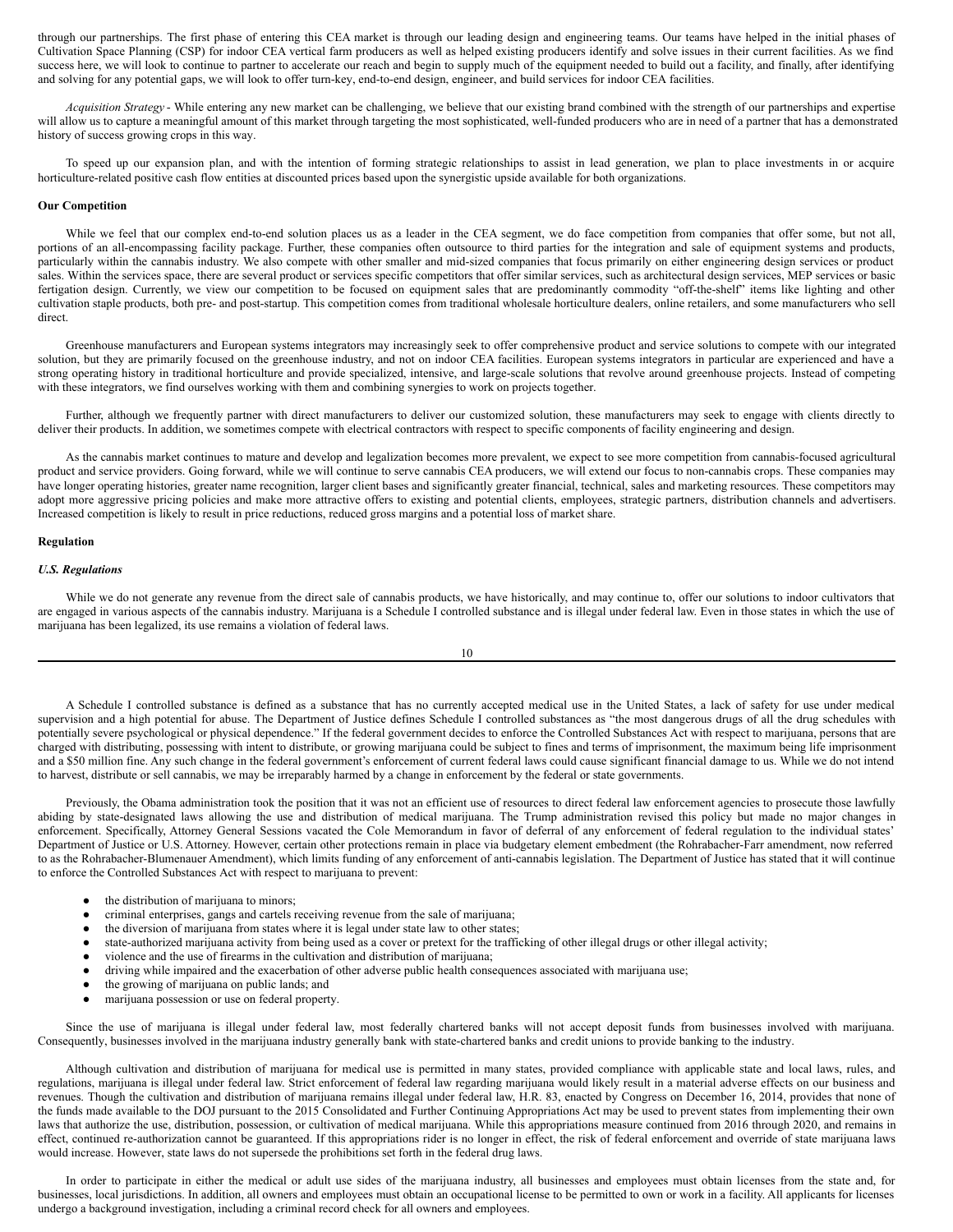Laws and regulations affecting the medical marijuana industry are constantly changing, which could detrimentally affect our proposed operations. Local, state and federal medical marijuana laws and regulations are broad in scope and subject to evolving interpretations, which could require us to incur substantial costs associated with compliance or alter our business plan. In addition, violations of these laws, or allegations of such violations, could disrupt our business and result in a material adverse effect on our operations. It is also possible that regulations may be enacted in the future that will be directly applicable to our business. We cannot predict the nature of any future laws, regulations, interpretations or applications, nor can we determine what effect additional governmental regulations or administrative policies and procedures, when and if promulgated, could have on our business.

#### *Canadian Regulations*

# *Summary of the Cannabis Act*

On October 17, 2018, the Cannabis Act came into force as law with the effect of legalizing adult recreational use of cannabis across Canada. The Cannabis Act replaced the Access to Cannabis for Medicinal Purposes Regulations ("ACMPR") and the Industrial Hemp Regulations, both of which came into force under the Controlled Drugs and Substances Act (Canada) (the "CDSA"), which previously permitted access to cannabis for medical purposes for only those Canadians who had been authorized to use cannabis by their health care practitioner. The ACMPR replaced the Marihuana for Medical Purposes Regulations (Canada) (the "MMPR"), which was implemented in June 2013. The MMPR replaced the Marihuana Medical Access Regulations (Canada) (the "MMAR") which was implemented in 2001. The MMPR and MMAR were initial steps in the Government of Canada's legislative path towards the eventual legalization and regulating recreational and medical cannabis.

The Cannabis Act permits the recreational adult use of cannabis and regulates the production, distribution and sale of cannabis and related oil extracts in Canada, for both recreational and medical purposes. Under the Cannabis Act, Canadians who are authorized by their health care practitioner to use medical cannabis have the option of purchasing cannabis from one of the producers licensed by Health Canada and are also able to register with Health Canada to produce a limited amount of cannabis for their own medical purposes or to designate an individual who is registered with Health Canada to produce cannabis on their behalf for personal medical purposes.

Pursuant to the Cannabis Act, subject to provincial regulations, individuals over the age of 18 are able to purchase fresh cannabis, dried cannabis, cannabis oil, and cannabis plants or seeds and are able to legally possess up to 30 grams of dried cannabis, or the equivalent amount in fresh cannabis or cannabis oil. The Cannabis Act also permits households to grow a maximum of four cannabis plants. This limit applies regardless of the number of adults that reside in the household. In addition, the Cannabis Act provides provincial and municipal governments the authority to prescribe regulations regarding retail and distribution, as well as the ability to alter some of the existing baseline requirements of the Cannabis Act, such as increasing the minimum age for purchase and consumption.

Provincial and territorial governments in Canada have made varying announcements on the proposed regulatory regimes for the distribution and sale of cannabis for adultuse purposes. For example, Québec, New Brunswick, Nova Scotia, Prince Edward Island, Yukon and the Northwest Territories have chosen the government-regulated model for distribution, whereas Saskatchewan and Newfoundland & Labrador have opted for a private sector approach. Alberta, Ontario, Manitoba, Nunavut and British Columbia have announced plans to pursue a hybrid approach of public and private sale and distribution.

12

In connection with the new framework for regulating cannabis in Canada, the federal government has introduced new penalties under the Criminal Code (Canada), including penalties for the illegal sale of cannabis, possession of cannabis over the prescribed limit, production of cannabis beyond personal cultivation limits, taking cannabis across the Canadian border, giving or selling cannabis to a youth and involving a youth to commit a cannabis-related offence.

On July 11, 2018, the Canadian federal government published regulations in the Canada Gazette to support the Cannabis Act, including the Cannabis Regulations, the new Industrial Hemp Regulations, along with proposed amendments to the Narcotic Control Regulations and certain regulations under the Food and Drugs Act (Canada). The Industrial Hemp Regulations and the Cannabis Regulations, among other things, outline the rules for the legal cultivation, processing, research, analytical testing, distribution, sale, importation and exportation of cannabis and hemp in Canada, including the various classes of licenses that can be granted, and set standards for cannabis and hemp products. The Industrial Hemp Regulations and the Cannabis Regulations include strict specifications for the plain packaging and labelling and analytical testing of all cannabis products as well as stringent physical and personnel security requirements for all federally licensed production sites. The Industrial Hemp Regulations and the Cannabis Regulations also maintain a distinct system for access to cannabis. With the Cannabis Act now in force, cannabis has ceased to be regulated under the CDSA and is instead regulated under the Cannabis Act, and both the ACMPR and the Industrial Hemp Regulations have been repealed effective October 17, 2018.

On June 7, 2018, Bill-C45 passed the third reading in the Senate with a number of amendments to the language of the Cannabis Act. More specifically, the Senate proposed:

- establishing a committee of the Senate and a committee of the House of Commons to undertake a comprehensive review of the administration and operation of the Cannabis Act;
- assisting provinces and territories to facilitate the development of workplace impairment policies;
- allowing provinces to place restrictions on the ability of individuals to engage in home cultivation;
- that law enforcement be provided with the appropriate tools and resources to address concerns about continued illicit production, diversion, and sale of cannabis to youth, including preventing the sharing of marihuana among young adults by rendering it a ticketable offense;
- that the prices set for cannabis products and the applicable taxes reflect the dual objective of minimizing the health dangers of cannabis consumption and undercutting the illicit market of cannabis;
- mandatory health warnings for cannabis products, including warnings about the danger of smoking cannabis, the danger of exposure to second-hand cannabis smoke, and the risks of combining cannabis and tobacco;
- testing procedures for THC content be standardized to ensure accurate measurement to better protect consumer health and safety;
- that forthcoming regulations for edible products and other forms of cannabis ensure that product packaging is child-resistant and does not appeal to young people, and that the type of available products should be strictly limited;
- adequate and ongoing funding for sustained, evidence-based cannabis education and prevention programs to provide Canadians, especially young Canadians, with knowledge about the health risks of cannabis use, including on-going research initiatives on the impact of cannabis use on the developing brain; and that the federal government commit to on-going educational initiatives to ensure youth are informed on the effects of cannabis use;
- to prohibit licensees under the Cannabis Act to distribute branded merchandise, such as t-shirts and baseball caps and imposing a moratorium on loosening the regulations on the branding, marketing, and promotion of cannabis for 10 years;
- to set aggressive targets, comparable to the successful Federal Tobacco Control Strategy, to reduce the number of youth and adult cannabis users; and
- to ensure that the Cannabis Tracking System be operational upon the coming-into-force of the Cannabis Act.

*Security Clearances* - The Cannabis Regulations require that certain people associated with cannabis licensees, including individuals occupying a "key position" directors, officers, large stockholders and individuals identified by the Minister of Health, must hold a valid security clearance issued by the Minister of Health. Officers and directors of a parent corporation must be security cleared.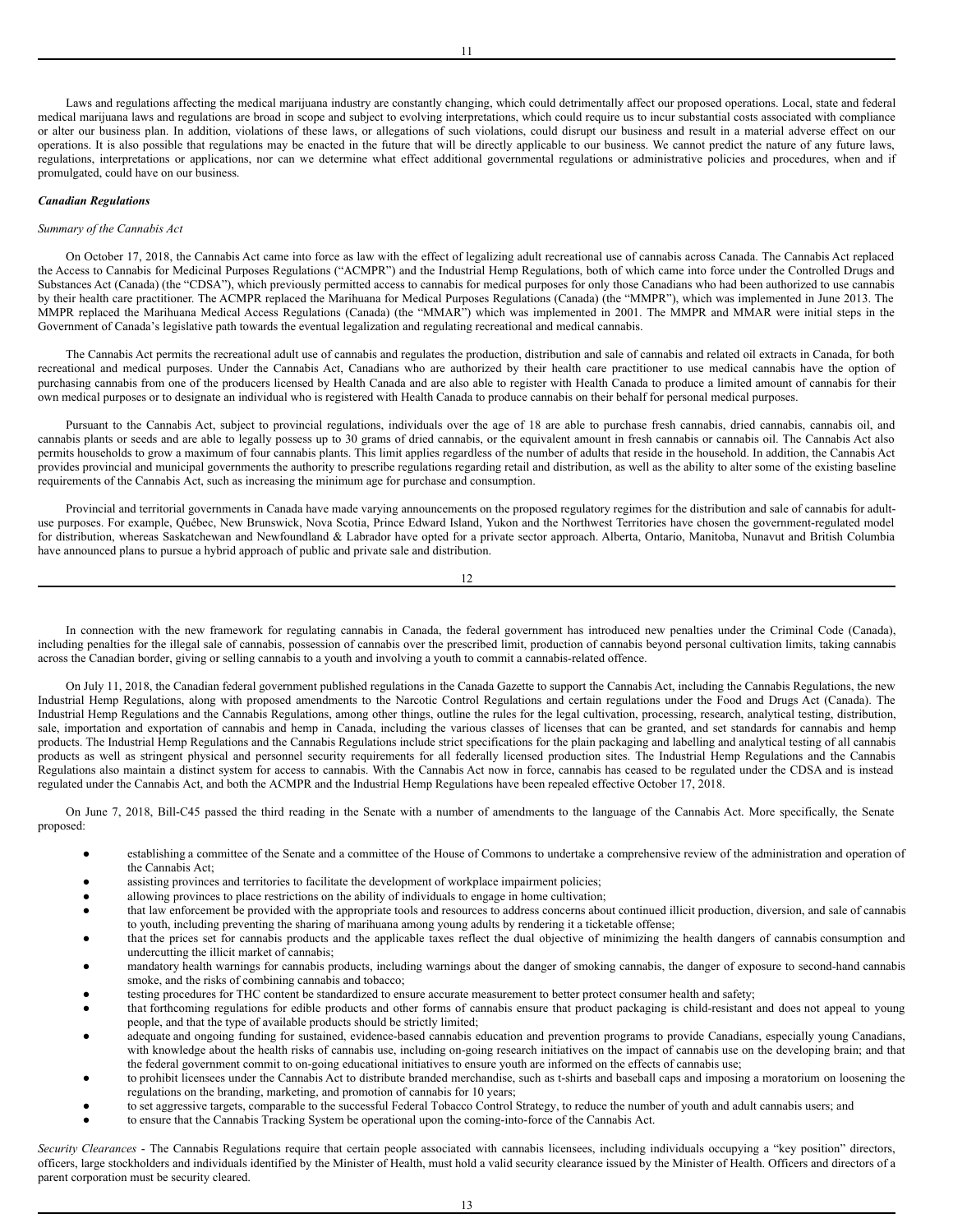Under the Cannabis Regulations, the Minister of Health may refuse to grant security clearances to individuals with associations to organized crime or with past convictions for, or an association with, drug trafficking, corruption or violent offences. Individuals who have histories of nonviolent, lower-risk criminal activity (for example, simple possession of cannabis, or small-scale cultivation of cannabis plants) are not precluded from participating in the legal cannabis industry, and the grant of security clearance to such individuals is at the discretion of the Minister of Health and such applications will be reviewed on a case-by-case basis.

*Cannabis Tracking System* - Under the Cannabis Act, the Minister of Health is authorized to establish and maintain a national cannabis tracking system. The Cannabis Regulations set out a national cannabis tracking system to track cannabis throughout the supply chain to help prevent diversion of cannabis into, and out of, the illicit market. The Cannabis Regulations also provides the Minister of Health with the authority to make a ministerial order that would require certain persons named in such order to report specific information about their authorized activities with cannabis, in the form and manner specified by the Minister of Health.

*Cannabis Products* - The Cannabis Regulations set out the requirements for the sale of cannabis products at the retail level permit the sale of dried cannabis, cannabis oil, fresh cannabis, cannabis plants, and cannabis seeds, including in such forms as "pre-rolled" and in capsules. The THC content and serving size of cannabis products is limited by the Cannabis Regulations. The sale of edibles containing cannabis and cannabis concentrates was not initially permitted, however the federal government anticipates that such products will be legalized within one year following the coming into force of the Cannabis Act.

# **Intellectual Property**

The success of our business depends, in part, on our ability to maintain and protect our proprietary technologies, information, processes and know-how. We rely primarily on patent, trademark, copyright and trade secret laws in the U.S. and similar laws in other countries, confidentiality agreements and procedures and other contractual arrangements to protect our technology and confidential information. Our patents are limited to certain sensors that we obtain from third party manufacturers that do not contribute materially to our sales or profitability. Our trademarks are solely for branding purposes, although we no longer sell any goods or services under the Soleil brand. As of the date of this prospectus, the following summarizes the status of our registrations, pending applications, issued U.S. patents and one published U.S. patent application:

#### *Trademarks*

We have received the following trademark registrations:

| Trademark        | Jurisdiction         | <b>Registration Number</b> | <b>Registration Date</b> | <b>Status</b> |
|------------------|----------------------|----------------------------|--------------------------|---------------|
| <b>URBAN-GRO</b> | <b>United States</b> | 4618322                    | October 07, 2014         | Registered    |
| <b>URBAN-GRO</b> | United Kingdom       | 3266415                    | January 19, 2018         | Registered    |
| <b>URBAN-GRO</b> | European Union       | 017391806                  | October 31, 2018         | Registered    |
| <b>URBAN-GRO</b> | <b>WIPO</b>          | 1548013                    | July 08, 2020            | Registered    |
| <b>URBAN-GRO</b> | United Kingdom       | UK0081548013               | July 08, 2020            | Registered    |
| <b>SOLEIL</b>    | <b>United States</b> | 5209707                    | May 23, 2017             | Registered    |
| <b>SOLEIL</b>    | United Kingdom       | 3266410                    | March 09, 2018           | Registered    |
| <b>SOLEIL</b>    | Canada               | 1083969                    | October 07, 2020         | Registered    |
| <b>SOLEIL</b>    | European Union       | 017391781                  | September 11, 2018       | Registered    |
| <b>SOLEIL</b>    | United Kingdom       | UK00917391781              | September 08, 2018       | Registered    |
| <b>OPTI-DURA</b> | <b>United States</b> | 5770091                    | June 04, 2019            | Registered    |
| <b>OPTI-DURA</b> | Canada               | TMA1070145                 | January 20, 2020         | Registered    |
| <b>GRO-CARE</b>  | European Union       | 1560748                    | August 24, 2020          | Registered    |
| <b>GRO-CARE</b>  | European Union       | 017391806                  | October 29, 2019         | Registered    |
| <b>GRO-CARE</b>  | United Kingdom       | UK00917391806              | October 29, 2018         | Registered    |
|                  |                      |                            |                          |               |

14

We have applied for and are awaiting receipt of the following trademark registrations:

| Trademark                                         | Jurisdiction            | <b>Application Number</b> | <b>Filing Date</b> | Status                             |
|---------------------------------------------------|-------------------------|---------------------------|--------------------|------------------------------------|
| <b>URBAN-GRO</b>                                  | Canada                  | 1930075                   | November 13, 2018  | Pending, Examination<br>Completed. |
| URBAN-GRO                                         | Canada (Madrid)         | A0098111                  | July 08, 2020      | Pending.                           |
| <b>URBAN-GRO</b>                                  | European Union (Madrid) | A0098111                  | July 08, 2020      | Pending. Examination<br>Completed. |
|                                                   |                         |                           |                    |                                    |
| <b>URBAN-GRO</b>                                  | <b>United States</b>    | 88898690                  | May 03, 2020       | Pending.                           |
| URBAN-GRO                                         | <b>United States</b>    | 97213742                  | January 11, 2022   | Pending.                           |
| <b>URBAN-GRO</b>                                  | <b>United States</b>    | 97213778                  | January 11, 2022   | Pending.                           |
| <b>GRO-CARE</b>                                   | <b>United States</b>    | 88898692                  | May 03, 2020       | Pending.                           |
| <b>GRO-CARE</b>                                   | <b>WIPO</b>             | A0099548                  | August 24, 2020    | Pending.                           |
| <b>GRO-CARE</b>                                   | Canada (Madrid)         | A0099548                  | August 24, 2020    | Pending.                           |
| <b>SOLEIL GIVES YOUR CROP A</b><br><b>VOICE</b>   | <b>United States</b>    | 87671876                  | November 03, 2017  | Abandoned.                         |
| <b>SOLEIL GIVES YOUR</b><br><b>PLANTS A VOICE</b> | <b>United States</b>    | 87671878                  | November 03, 2017  | Abandoned.                         |

*Patents*

|                                                                                                  |                      |                           |               | Patent Number and Issue              |                          |
|--------------------------------------------------------------------------------------------------|----------------------|---------------------------|---------------|--------------------------------------|--------------------------|
| Title                                                                                            | Jurisdiction         | <b>Application Number</b> | Filing Date   | Date                                 | <b>Status</b>            |
| Sensor bus architecture for modular<br>sensor systems                                            | <b>United States</b> | 15/626.085                | June 17, 2017 | 10.499.123<br>(December 3, 2019)     | Issued<br>Expire in 2037 |
| Modular sensor architecture for soil<br>and water analysis at various<br>depths from the surface | <b>United States</b> | 15/626.079                | June 17, 2017 | 10.405.069<br>$(S$ eptember 3, 2019) | Issued<br>Expire in 2037 |
| Modular sensor architecture for soil<br>and water analysis at various<br>depths from the surface | <b>United States</b> | 16/519.800                | July 23, 2019 | n/a                                  | Published                |

We rely on trade secret protection and confidentiality agreements to safeguard our interests with respect to proprietary know-how that is not patentable and processes for which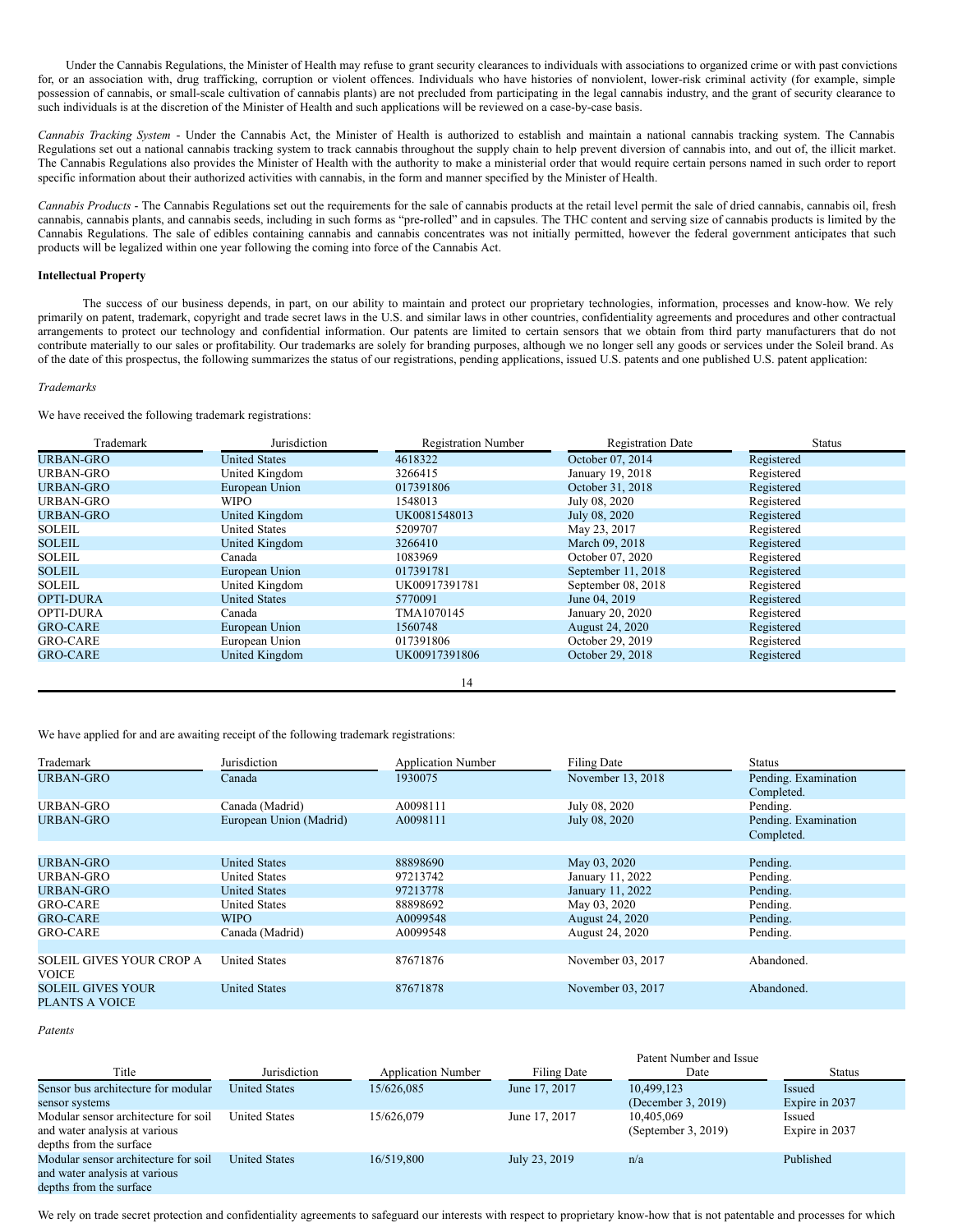patents are difficult to enforce. We believe that many elements of our design and engineering processes involve proprietary know-how, technology or data that are not covered by patents or patent applications, including technical processes, test equipment designs, algorithms and procedures.

Our policy is for our employees to enter into confidentiality and proprietary information agreements with us to address intellectual property protection issues and require our employees to assign to us all of the inventions, designs and technologies they develop during the course of employment with us. However, we might not have entered into such agreements with all applicable personnel, and such agreements might not be self-executing. Moreover, such individuals could breach the terms of such agreements.

15

We attempt to protect our intellectual property via the deployment of non-disclosure agreements with both prospective clients and business partners as well as licensees. There are no assurances that these non-disclosure agreements will prevent a third party from infringing upon our rights.

#### **Backlog Discussion**

Our backlog as of December 31, 2021 was approximately \$30 million, compared to an approximate value of \$14.6 million on December 31, 2020. The current backlog consists of \$25 million of equipment purchases and \$5 million of services to be performed. For urban-gro, backlog is defined as signed contracts for which deposits have been received. Historically, the majority of our backlog has been retired and converted into revenue within two quarters.

# **Human Capital**

Our employees are critical to our continued success. With approximately two-thirds of our employees considered experts, we view our employees and the depth and breadth of their experience and expertise as our competitive advantage. As such, we strive to provide an environment where urban-gro employees can have a fulfilling and productive career. We offer industry-leading employee benefits and programs to ensure the diverse needs of our employees and their families are met, including access to fantastic healthcare choices, continued growth opportunities for career development, and resources such as 401K plans and counseling to support their financial wellbeing.

#### **Available Information**

Our internet address is *www.urban-gro.com* and our investor relations website is located at *ir.urban-gro.com*. Our Annual Reports on Form 10-K, Quarterly Reports on Form 10-Q, Current Reports on Form 8-K and amendments to those reports can be found on our investor relations website, free of charge, as soon as reasonably practical after we electronically file such material with, or furnish it to, the SEC. Information contained on our website is not incorporated by reference into this Form 10-K. The SEC maintains a public website, www.sec.gov, which includes information about and the filings of issuers that file electronically with the SEC.

#### **ITEM 1A. RISK FACTORS**

An investment in our common stock involves a high degree of risk. You should carefully consider the following risks and all of the other information contained in this report before deciding whether to invest in our common stock. If any of the following risks are realized, our business, financial condition and results of operations could be materially and adversely affected. In that event, the trading price of our common stock could decline and you could lose all or part of your investment in our common stock. Additional risks of which we are not presently aware or that we currently believe are immaterial may also harm our business and results of operations. Some statements in this report, including such statements in the following risk factors, constitute forward-looking statements. See the section entitled "Forward-Looking Statements."

#### **Risks Related to Our Operations**

#### We have a relatively limited history of operations, a history of losses, and our future earnings, if any, and cash flows may be volatile, resulting in uncertainty about our *prospects generally.*

We were initially organized as a limited liability company in the State of Colorado on March 20, 2014. In March 2017, we converted into a corporation with the expectation of becoming a public reporting company.

Following is a summary of our recent historical operating performance:

- During the year ended December 31, 2021, we generated revenue of \$62.1 million and incurred a net loss of \$0.9 million.
- During the year ended December 31, 2020, we generated revenue of \$25.8 million and incurred a net loss of \$5.1 million.
- During the year ended December 31, 2019, we generated revenue of \$24.2 million and incurred a net loss of \$8.3 million.
- During the year ended December 31, 2018, we generated revenue of \$20.1 million and incurred a net loss of \$3.9 million.

Our lack of a significant history and the evolving nature of the market in which we operate make it likely that there are risks inherent to our business that are yet to be recognized by us or others, or not fully appreciated, and that could result in us suffering further losses. As a result of the foregoing, and concerns regarding the economic impact from COVID-19, an investment in our securities necessarily involves uncertainty about the stability of our operating results, cash flows and, ultimately, our prospects generally.

#### We had negative cash flow from operations for the fiscal years ended December 31, 2021 and December 31, 2020.

We had negative cash flow from operations of (\$1.6) million for the fiscal year ended December 31, 2021 and (\$3.6) million for the fiscal year ended December 31, 2020. To the extent that we have negative cash flow from operations in future periods, we may need to allocate a portion of our cash reserves to fund such negative cash flow. We may also be required to raise additional funds through the issuance of equity or debt securities. There can be no assurance that we will be able to generate positive cash flow from our operations, that additional capital or other types of financing will be available when needed or that these financings will be on terms favorable to us.

#### Our architecture, engineering and design services have been used and may continue to be contracted for use in emerging industries that may be subject to quickly *changing and inconsistent laws, regulations, practices and perceptions.*

Although the demand for our architecture, engineering and design services may be negatively impacted depending on how laws, regulations, administrative practices, judicial interpretations, and consumer perceptions develop, we cannot reasonably predict the nature of such developments or the effect, if any, that such developments could have on our business. We will continue to encounter risks and uncertainty relating to our operations that may be difficult to overcome. To do so, we believe it will be important to:

- Execute our business and marketing strategy successfully;
- Increase and diversify our client base;
- Extend our reach to include the global CEA marketplace;
- Extend our reach to use current services offering in the non-CEA marketplace;
- Meet client demand with quality, timely services;
- When appropriate, partner with affiliate marketing companies to explore demand;
- Leverage initial relationships with existing clients;
- Enhance the solutions that we offer and focus on continually improving customer service levels; and
- Attract, hire, motivate and retain qualified personnel.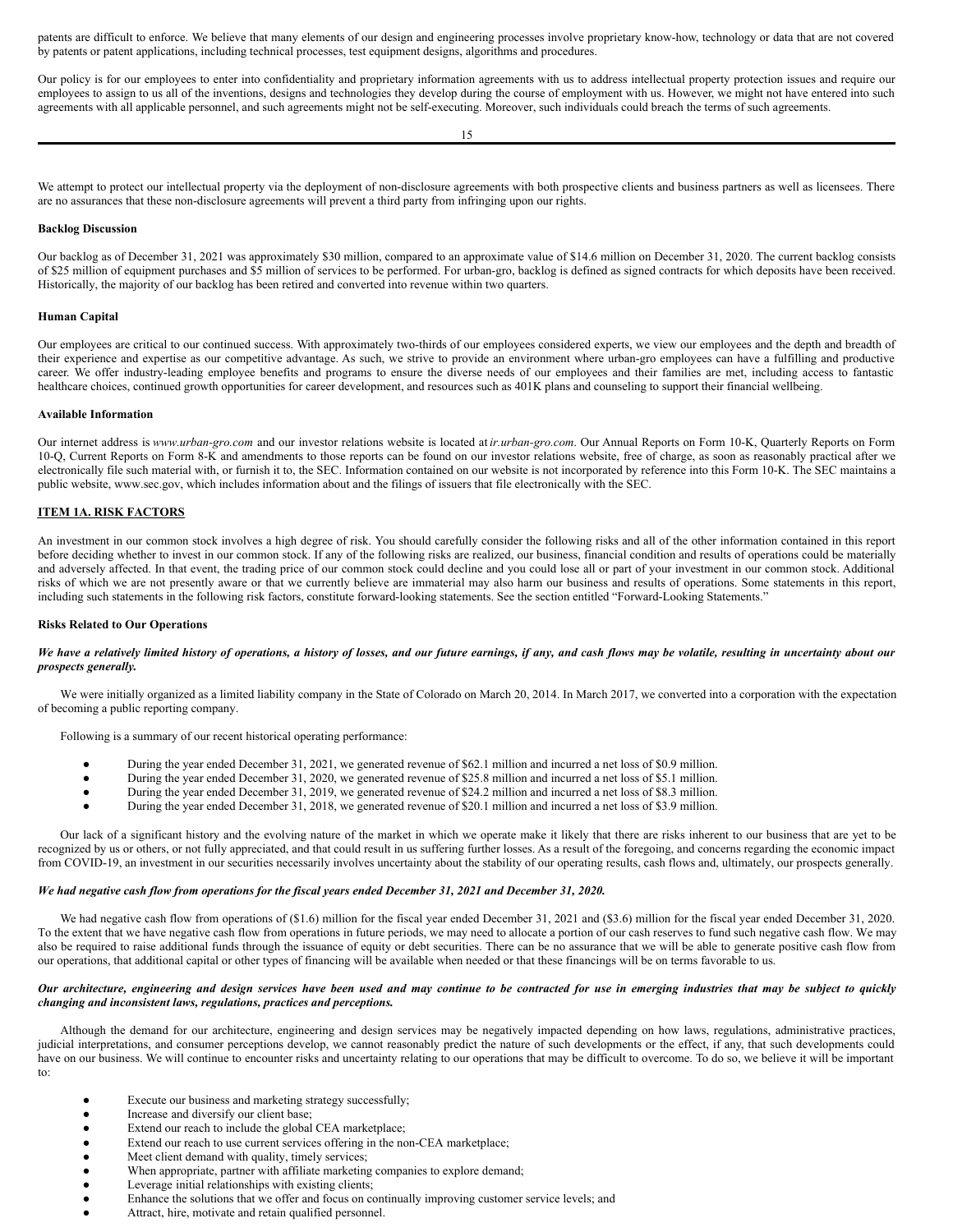# We may continue to incur losses in the near future, which may impact our ability to implement our business strategy and adversely affect our financial condition.

While we are focused significantly on controlling our operating expenses by managing variable expenses, employee count, and marketing activities in order to become cash flow positive, these measures may adversely affect our future operating results if we are unable to support the business effectively. In turn, this would have a negative impact on our financial condition and potentially our share price.

We also cannot make any assurances that we will be profitable or generate sufficient profits from operations in the future. If our revenues do not continue to grow or our gross margins deteriorate substantially, we are likely to continue to experience losses in future periods. Collectively, this may impact our ability to implement our business strategy and adversely affect our financial condition. This potentially would have a negative impact on our share price.

#### *We may become subject to additional regulation of CEA facilities.*

Our engineering and design services are focused on facilities that grow a wide variety of crops that are subject to regulation by the United States Food and Drug Administration and other federal, state or foreign agencies. Changes to any regulations and laws that could complicate the engineering of these CEA facilities, such as waste water treatment and electricity-related mandates, make it possible that potential related enforcement could decrease the demand for our services, and in turn negatively impact our revenues and business opportunities.

#### *Competition in our industry is intense.*

There are many competitors in the horticulture industry, and in particular the cannabis industry, including many who offer somewhat categorically similar products and services as those offered by us. There can be no guarantees that in the future other companies will not enter this arena by developing products that are in direct competition with us. We anticipate the presence as well as entry of other companies in this market space and acknowledge that we may not be able to establish, or if established to maintain, a competitive advantage. Some of these companies may have longer operating histories, greater name recognition, larger client bases and significantly greater financial, technical, sales and marketing resources. This may allow them to respond more quickly than us to market opportunities. It may also allow them to devote greater resources to the marketing, promotion and sale of their products and/or services. These competitors may also adopt more aggressive pricing policies and make more attractive offers to existing and potential clients, employees, strategic partners, distribution channels and advertisers. Increased competition is likely to result in price reductions, reduced gross margins and a potential loss of market share.

17

# The COVID-19 pandemic could continue to materially adversely affect our business, financial condition, results of operations, cash flows and day-to-day operations.

The outbreak of COVID-19, a novel strain of coronavirus first identified in China, which has spread across the globe including the U.S., has had an adverse impact on our operations and financial condition. The response to this coronavirus by federal, state and local governments in the U.S. has resulted in significant market and business disruptions across many industries and affecting businesses of all sizes. This pandemic has also caused significant stock market volatility and further tightened capital access for most businesses. Given that the COVID-19 pandemic and its disruptions are of an unknown duration, they could have an adverse effect on our liquidity and profitability.

At the onset of the pandemic, it resulted in temporary delays in our projects, however, work on all such projects has resumed. Other factors related to this coronavirus that could negatively impact our ability to continue operations include the market demand for our products and services, our ability to service the needs of our clients and prospects, potential contract cancellations, project scope reductions and project delays, our ability to fulfill our current backlog, and the ability of our vendors to continue to provide us with product to fulfill our customers' orders. In light of these extenuating circumstances, there is no assurance that we will be successful in growing and maintaining our business with our clients. If our clients or prospects are unable to obtain project financing and we are unable to increase revenues, or otherwise generate cash flows from operations, we will not be able to successfully execute on the various strategies and initiatives we have set forth in this Report to grow our business.

The ultimate magnitude of COVID-19, including the extent of its impact on our financial and operational results, which could be material, will depend on the length of time that the pandemic continues, its effect on the demand for our products and our supply chain, the effect of governmental regulations imposed in response to the pandemic, as well as uncertainty regarding all of the foregoing. We cannot at this time predict the full impact of the COVID-19 pandemic, but it could have a larger material adverse effect on our business, financial condition, results of operations and cash flows beyond what is discussed within this Report.

# *We are dependent upon third-party suppliers of products we sell.*

We are dependent on outside vendors for the products we sell. For the year ended December 31, 2021, two vendors, Argus Control Systems Limited ("Argus"), a provider of automated control systems, and Fluence Bioengineering, Inc. ("Fluence"), a provider of lighting systems, were particularly important to our integrated sales solutions. We use Fluence as one of the LED lighting systems options, and Argus as one of the environmental controls and fertigation systems options in our designs and then sell them to our clients as part of our overall package. While we believe that there are sufficient sources of supply available, if the third-party suppliers, such as Argus or Fluence, were to cease production or otherwise fail to supply us with products in sufficient quantities on a timely basis and we were unable to contract on acceptable terms for these products with alternative suppliers, our ability to sell these products would be materially adversely affected. If a sole source supplier was to go out of business, we may be unable to find a replacement for such source in a timely manner or at all. If a sole source supplier were to be acquired by a competitor, that competitor may elect not to sell to us in the future. Any inability to secure required products or to do so on appropriate terms could have a materially adverse impact on the business, financial condition, results of operations or prospects of urban-gro.

As indicated above, we continue to monitor the outbreak of the COVID-19 coronavirus. Should the outbreak continue to become more widespread, it could disrupt the businesses of our industry partners and third-party suppliers, which, in turn, could impact our ability to procure equipment and raw materials from them and thereby negatively impact the business, financial condition, results of operations or our prospects.

# We have historically been dependent on a small number of clients for a substantial portion of our revenue. If we fail to retain or expand our client relationships, or if a significant client were to terminate its relationship with us or reduce its purchases, our revenue could decline significantly.

During the year ended December 31, 2021, one client represented 46% of total revenue. During the year ended December 31, 2020 the same client represented 25% of total revenue and another client represented 13% of total revenue. A substantial amount of the revenue derived from each of these separate clients were equipment sales. Although we have been able to successfully generate substantial sales to different clients over time, there can be no assurances that we will be able to continue to do this in the future. Our operating results for the foreseeable future could continue to depend on substantial sales to a small number of clients. Our clients have no purchase commitments and may cancel, change or delay purchases with little or no notice or penalty. As a result of this, our revenue could fluctuate materially and could be materially and disproportionately impacted by purchasing decisions of any significant client. There can be no assurances that clients who represented a substantial portion of our historical revenue will continue to purchase products from us in the future, which could cause our revenue to decline materially and negatively impact our financial condition and results of operations. If we are unable to diversify our client base, we will continue to be susceptible to risks associated with client concentration.

# *Our business is dependent on our clients obtaining appropriate licenses from various licensing agencies.*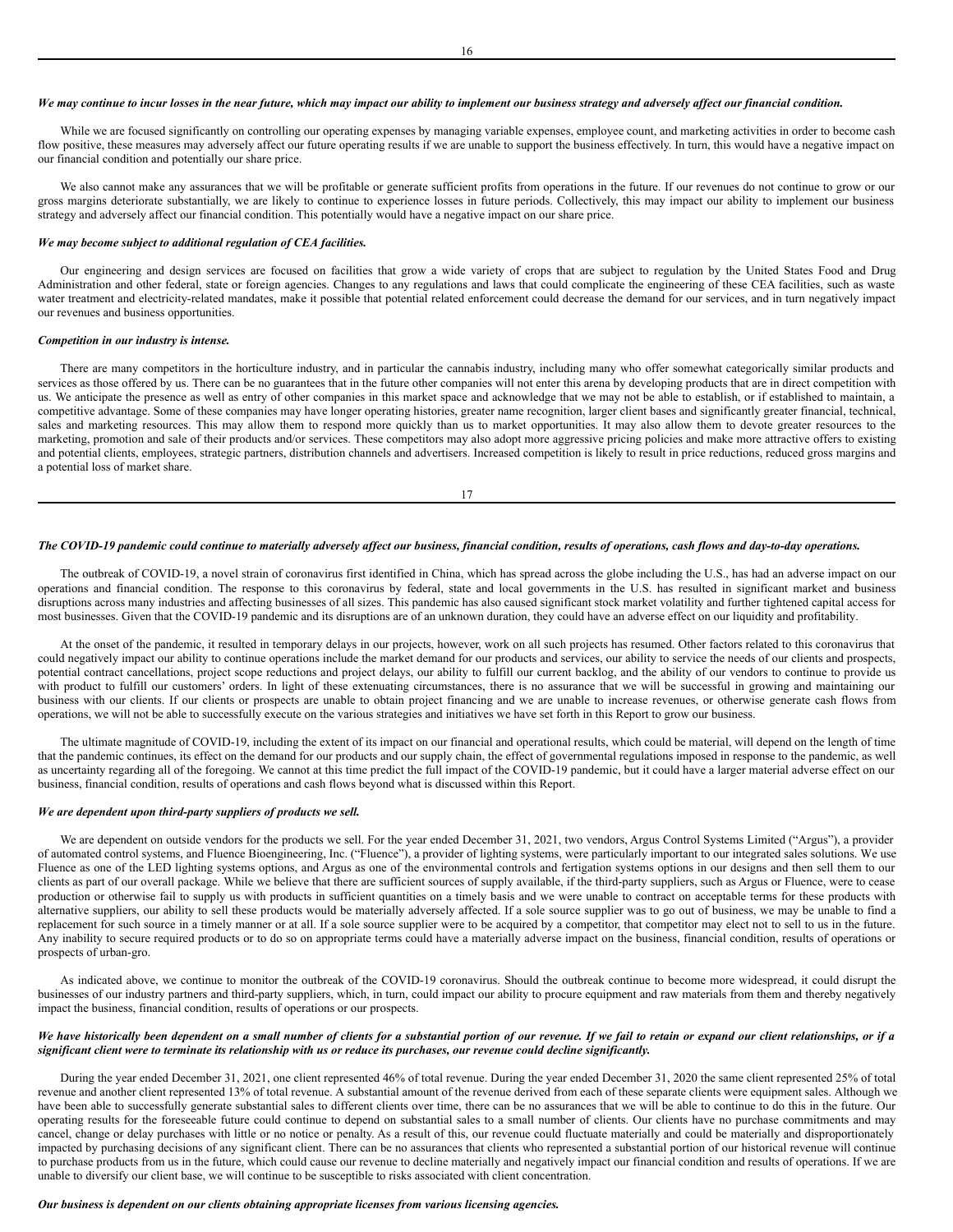Our business is dependent on our clients obtaining appropriate licenses from various licensing agencies. There can be no assurance that any or all licenses necessary for our clients to operate their businesses will be obtained, retained or renewed. If a licensing body were to determine that one of our clients had violated applicable rules and regulations, there is a risk the license granted to that client could be revoked, which could adversely affect future sales to that client and our operations. There can be no assurance that our existing clients will be able to retain their licenses going forward, or that new licenses will be granted to existing and new market entrants.

#### System security risks, data protection breaches, cyber-attacks and systems integration issues could disrupt our internal operations or services provided to clients.

Experienced computer programmers and hackers may be able to penetrate our network security and misappropriate or compromise our confidential information or that of third parties, create system disruptions or cause shutdowns. Computer programmers and hackers also may be able to develop and deploy viruses, worms, and other malicious software programs that attack or otherwise exploit any security vulnerabilities of the products that we may sell in the future. Such disruptions could adversely impact our ability to fulfill orders and interrupt other processes. Delayed sales, lower profits, or lost clients resulting from these disruptions could adversely affect our financial results, stock price and reputation.

#### We may be unable to recoup the funds that were taken from us in fraudulent wire transfers or our expenses related to efforts to recover such funds.

While we have been advised by counsel that we have acted in good faith and followed appropriate policies and governance and that our bank is at fault, we may not be able to recoup the entire amount taken from us or related expenses with respect to the wire fraud described in Part I, Item 3, "Legal Proceedings." Our attempts to recoup these funds could be very costly and could distract our management from focusing on operating our business. As of the date of this report, we have successfully recouped \$0.9 million of the \$5.1 million lost.

18

We may be forced to litigate to defend our intellectual property rights, or to defend against claims by third parties against urban-gro relating to intellectual property rights.

We may be forced to litigate to enforce or defend our intellectual property rights, to protect our trade secrets or to determine the validity and scope of other parties' proprietary rights. Any such litigation could be very costly and could distract our management from focusing on operating our business. The existence and/or outcome of any such litigation could harm our business.

#### We may not be able to successfully identify, consummate or integrate acquisitions or to successfully manage the impacts of such transactions on our operations.

Part of our business strategy includes pursuing synergistic acquisitions. We have expanded, and plan to continue to expand, our business by making strategic acquisitions and regularly seeking suitable acquisition targets to enhance our growth. Material acquisitions, dispositions and other strategic transactions involve a number of risks, including: (i) the potential disruption of our ongoing business; (ii) the distraction of management away from the ongoing oversight of our existing business activities; (iii) incurring indebtedness; (iv) the anticipated benefits and cost savings of those transactions not being realized fully, or at all, or taking longer to realize than anticipated; (v) an increase in the scope and complexity of our operations; and (vi) the loss or reduction of control over certain of our assets.

The pursuit of acquisitions may pose certain risks to us. We may not be able to identify acquisition candidates that fit our criteria for growth and profitability. Even if we are able to identify such candidates, we may not be able to acquire them on terms or financing satisfactory to us. We will incur expenses and dedicate attention and resources associated with the review of acquisition opportunities, whether or not we consummate such acquisitions.

Additionally, even if we are able to acquire suitable targets on agreeable terms, we may not be able to successfully integrate their operations with ours. Achieving the anticipated benefits of any acquisition will depend in significant part upon whether we integrate such acquired businesses in an efficient and effective manner. We may not be able to achieve the anticipated operating and cost synergies or long-term strategic benefits of our acquisitions within the anticipated timing or at all. The benefits from any acquisition will be offset by the costs incurred in integrating the businesses and operations. We may also assume liabilities in connection with acquisitions to which we would not otherwise be exposed. An inability to realize any or all of the anticipated synergies or other benefits of an acquisition as well as any delays that may be encountered in the integration process, which may delay the timing of such synergies or other benefits, could have an adverse effect on our business, results of operations and financial condition.

**Risks Related to the Cannabis Industry**

into the legal cannabis industry.

# To date, the majority of our revenues have come from providing architecture and engineering design services and selling equipment systems into facilities prior to the

facility becoming operational. The majority of our revenues to date have been generated from clients that operate in the legal cannabis industry.

We are broadening our market reach beyond the legal cannabis industry and are placing a substantial sales effort on expansion into the rapidly growing non-cannabis CEA vertical farming segment. However, on a historic basis, the majority of our clients to whom we provide facility architecture and engineering design services and sell equipment systems prior to the facility becoming operational have primarily been in the legal cannabis industry. In addition to selling directly to these clients, we also sell our equipment solutions to third parties, such as general contractors and other intermediaries, like equipment leasing companies. The majority of these solutions have been resold

Now that the non-cannabis CEA segment is gaining strong momentum, and since most all of the equipment systems that we sell originate in the general horticulture industry and are agnostic to the crop grown in the facility, we believe that the proportion of non-cannabis revenues will increase. However, a decrease in demand in the legal cannabis industry could have a material adverse effect on our revenues and the success of our business.

# The cannabis industry is an emerging industry and has only been legalized in some states and remains illegal in others and under U.S. federal law, making it difficult to accurately forecast the demand for our solutions in this specific industry. Losing clients from this industry may have a material adverse effect on our revenues and the *success of our business.*

The cannabis industry is not mature in the United States and has only been legalized in some states and remains illegal in others and under U.S. federal law, making it difficult to accurately predict and forecast the demand for our solutions. If the U.S. Department of Justice ("DOJ") did take action against the cannabis industry, those of our clients operating in the legal cannabis industry would be lost to us.

To analyze this risk, we are relying heavily upon the various U.S. federal governmental memos issued in the past (including the memorandum issued by the DOJ on October 19, 2009, known as the "Ogden Memorandum", the memorandum issued by the DOJ on August 29, 2013, known as the "Cole Memorandum" and other guidance), to remain acceptable to those state and federal entities that regulate, enforce, or choose to defer enforcement of certain current regulations regarding cannabis and that the U.S. federal government will not change its attitude to those practitioners in the cannabis industry as long as they comply with their state and local jurisdictional rules and authorities.

The legal cannabis industry is not yet well-developed, and many aspects of this industry's development and evolution cannot be accurately predicted, and therefore losing any clients may have a material adverse effect on our business. While we have attempted to identify our business risks in the legal cannabis industry, you should carefully consider that there are other risks that cannot be foreseen or are not described in this Report, which could materially and adversely affect our business and financial

#### 19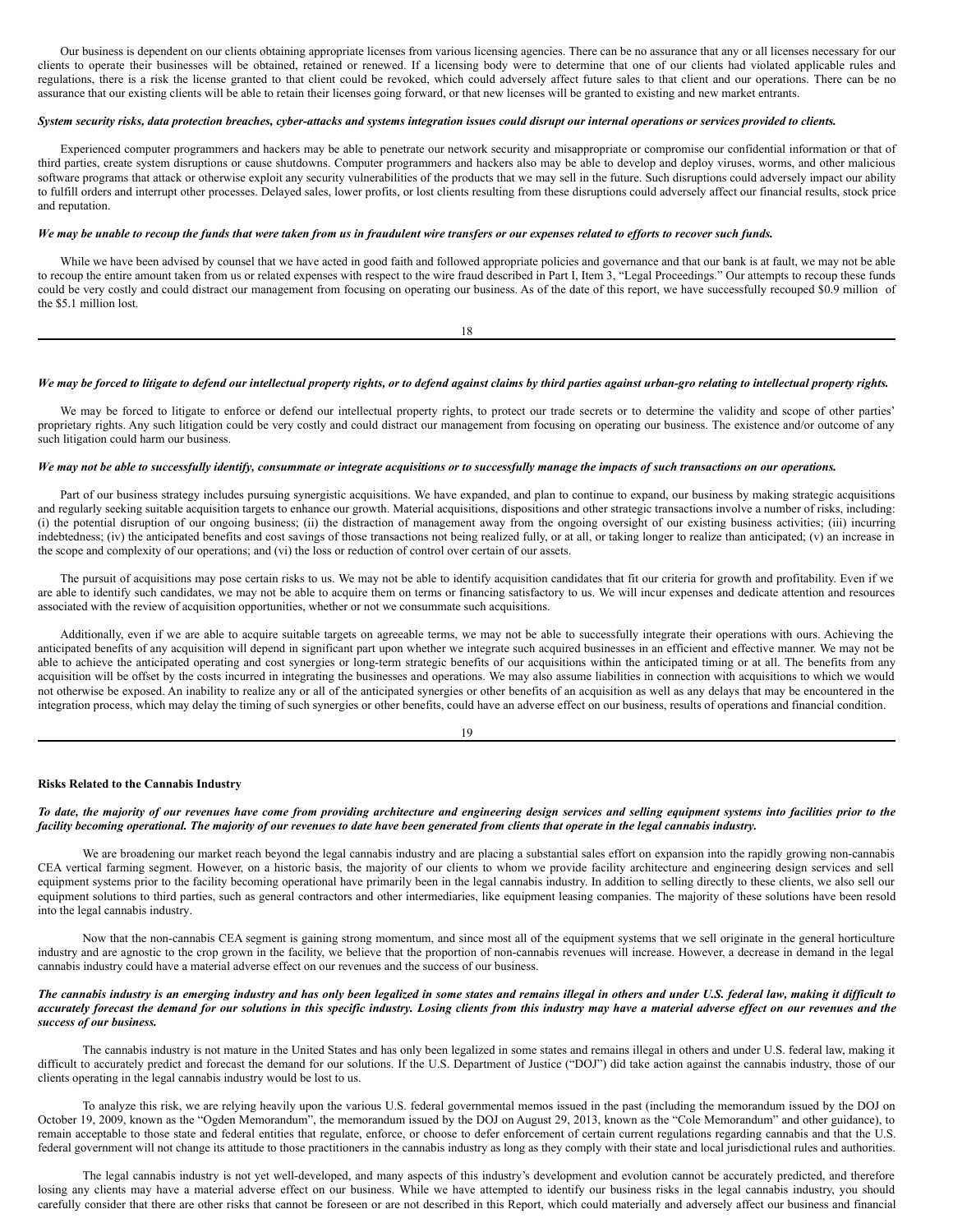# *There is heightened scrutiny by Canadian regulatory authorities related to the cannabis industry.*

Our existing operations in the United States, and any future operations or investments, may become the subject of heightened scrutiny by regulators and other authorities in Canada. As a result, we may be subject to significant direct and indirect interaction with public officials. No assurance can be provided that this heightened scrutiny will not in turn lead to the imposition of certain restrictions on our ability to operate or invest in the United States.

20

On February 8, 2018, following discussions with the Canadian Securities Administrators and recognized Canadian securities exchanges, the TMX Group announced the signing of the TMX Memorandum of Understanding ("MOU") with Aequitas NEO Exchange Inc., the Canadian Securities Exchange ("CSE"), the Toronto Stock Exchange, and the TSXV. The TMX MOU outlines the parties' understanding of Canada's regulatory framework applicable to the rules, procedures, and regulatory oversight of the exchanges and CDS as it relates to issuers with cannabis-related activities in the United States. The MOU confirms, with respect to the clearing of listed securities, that CDS relies on the exchanges to review the conduct of listed issuers. As a result, there is no CDS ban on the clearing of securities of issuers with cannabis-related activities in the United States. However, there can be no guarantee that this approach to regulation will continue in the future. If such a ban were to be implemented at a time when our securities are listed on a stock exchange, it would have a material adverse effect on the ability of holders of our securities to make and settle trades. In particular, our securities would become highly illiquid until an alternative was implemented, and investors would have no ability to effect a trade of our securities through the facilities of the CSE.

#### As marijuana remains illegal under United States federal law, it is possible that we may have to stop providing products and services to companies who are engaged in *marijuana cultivation and other marijuana-related activities.*

Marijuana is currently classified as a Schedule I controlled substance under the Controlled Substances Act and is illegal under United States federal law. It is illegal under United States federal law to grow, cultivate, sell or possess marijuana for any purpose or to assist or conspire with those who do so. Additionally, 21 U.S.C. 856 makes it illegal to "knowingly open, lease, rent, use, or maintain any place, whether permanently or temporarily, for the purpose of manufacturing, distributing, or using any controlled substance." Even in those states in which the use of marijuana has been authorized under state law, its use remains a violation of federal law. Since federal law criminalizing the use of marijuana is not preempted by state laws that legalize its use, strict enforcement of federal law regarding marijuana would likely result in the inability of our clients that are involved in the cannabis industry to proceed with their operations, which would adversely affect our operations.

# Our solutions are used by cannabis growers. While we are not aware of any threatened or current federal or state law enforcement actions against any supplier of equipment that might be used for cannabis growing, law enforcement authorities, in their attempt to regulate the illegal use of marijuana, may seek to bring an action or actions against us under the Controlled Substances Act for assisting or conspiring with persons engaged in the cultivation of marijuana.

There is also a risk that our activities could be deemed to be facilitating the selling or distribution of cannabis in violation of the Controlled Substances Act. Although federal authorities have not focused their resources on such tangential or secondary violations of the Controlled Substances Act, nor have they threatened to do so, with respect to the sale of equipment that might be used by cannabis cultivators, or with respect to any supplies marketed to participants in the medical and recreational cannabis industry, if the federal government were to change its practices, or were to expend its resources investigating and prosecuting providers of equipment that could be usable by participants in the medical or recreational cannabis industry, such actions could have a materially adverse effect on our operations, our clients that operate in the cannabis industry, or the sales of our products and services.

# As a company with clients operating in the cannabis industry, we face many particular and evolving risks associated with that industry, including uncertainty of United *States federal enforcement and the need to renew temporary safeguards.*

On January 4, 2018, former Attorney General Sessions rescinded the previously issued memoranda (known as the Cole Memorandum) from the DOJ that had deprioritized the enforcement of federal law against marijuana users and businesses that comply with state marijuana laws, adding uncertainty to the question of how the U.S. federal government will choose to enforce federal laws regarding marijuana. Former Attorney General Sessions issued a memorandum to all United States Attorneys in which the DOJ affirmatively rescinded the previous guidance as to marijuana enforcement, calling such guidance "unnecessary." This one-page memorandum was vague in nature, stating that federal prosecutors should use established principles in setting their law enforcement priorities. Under previous administrations, the DOJ indicated that those users and suppliers of medical marijuana who complied with state laws, which required compliance with certain criteria, would not be prosecuted. As a result, it is now unclear if the DOJ will seek to enforce the Controlled Substances Act against those users and suppliers who comply with state marijuana laws.

Despite Attorney General Sessions' rescission of the Cole Memorandum, the Department of the Treasury, Financial Crimes Enforcement Network, has not rescinded the "FinCEN Memo" dated February 14, 2014, which de-prioritizes enforcement of the Bank Secrecy Act against financial institutions and marijuana related businesses which utilize them. This memorandum appears to be a standalone document and is presumptively still in effect. At any time, however, the Department of the Treasury, Financial Crimes Enforcement Network, could elect to rescind the FinCEN Memo. This would make it more difficult for our clients and potential clients to access the U.S. banking systems and conduct financial transactions, which would adversely affect our operations.

#### 21

In 2014, Congress passed a spending bill ("2015 Appropriations Bill") containing a provision ("Appropriations Rider") blocking federal funds and resources allocated under the 2015 Appropriations Bill from being used to "prevent such States from implementing their own State medical marijuana law." The Appropriations Rider seemed to have prohibited the federal government from interfering with the ability of states to administer their medical marijuana laws, although it did not codify federal protections for medical marijuana patients and producers. Moreover, despite the Appropriations Rider, the Justice Department maintains that it can still prosecute violations of the federal marijuana ban and continue cases already in the courts. Additionally, the Appropriations Rider must be re-enacted every year. While it was continued in 2016, 2017, 2018, 2019, 2020 and 2021, and remains in effect, continued re-authorization of the Appropriations Rider cannot be guaranteed. If the Appropriation Rider is no longer in effect, the risk of federal enforcement and override of state marijuana laws would increase.

#### *Further legislative development beneficial to our operations is not guaranteed.*

Among other things, the business of our clients in the cannabis industry involves the cultivation, distribution, manufacture, storage, transportation and/or sale of cannabis products in compliance with applicable state law. The success of our business with respect to these clients depends on the continued development of the cannabis industry and the activity of commercial business and government regulatory agencies within the industry. The continued development of the cannabis industry is dependent upon continued legislative and regulatory authorization of cannabis at the state level and a continued laissez-faire approach by federal enforcement agencies. Any number of factors could slow or halt progress in this area. Further regulatory progress beneficial to the industry cannot be assured. While there may be ample public support for legislative action, numerous factors impact the legislative and regulatory process, including election results, scientific findings or general public events. Any one of these factors could slow or halt progressive legislation relating to cannabis and the current tolerance for the use of cannabis by consumers, which could adversely affect our operations.

# *The cannabis industry could face strong opposition from other industries.*

We believe that established businesses in other industries may have a strong economic interest in opposing the development of the cannabis industry. Cannabis may be seen by companies in other industries as an attractive alternative to their products, including recreational marijuana as an alternative to alcohol, and medical marijuana as an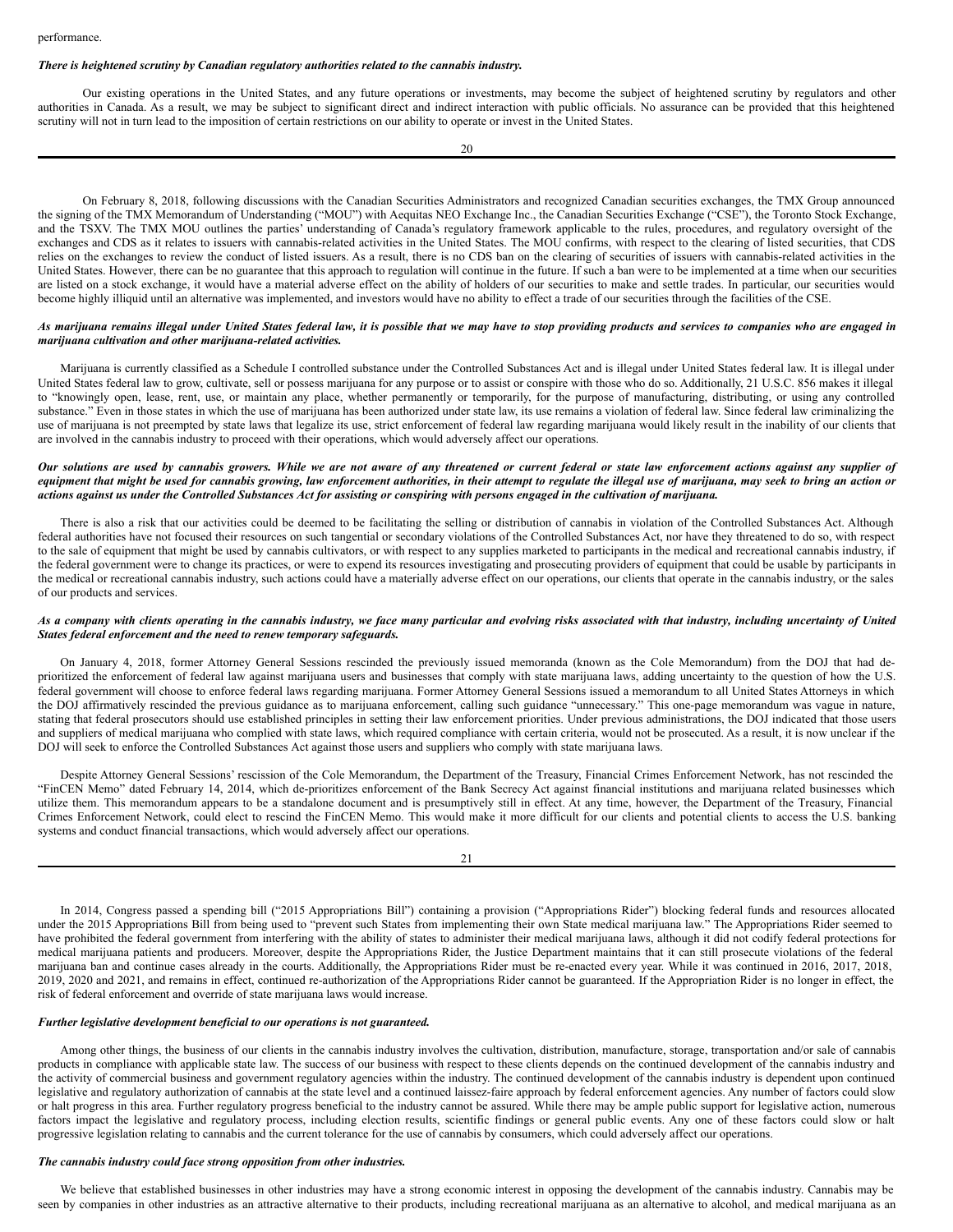alternative to various commercial pharmaceuticals. Many industries that could view the emerging cannabis industry as an economic threat are well established, with vast economic and United States federal and state lobbying resources. It is possible that companies within these industries could use their resources to attempt to slow or reverse legislation legalizing cannabis. Any inroads these companies make in halting or impeding legislative initiatives that would be beneficial to the cannabis industry could have a detrimental impact on our clients and, in turn on our operations.

#### *The legality of marijuana could be reversed in one or more states.*

The voters or legislatures of states in which marijuana has already been legalized could potentially repeal applicable laws which permit the operation of both medical and retail marijuana businesses. These actions might force us to cease operations in one or more states entirely.

# Changing legislation and evolving interpretations of law, which could negatively impact our clients and, in turn, our operations.

Laws and regulations affecting the medical and adult-use marijuana industry are constantly changing, which could detrimentally affect our clients involved in that industry and, in turn, our operations. Local, state and federal marijuana laws and regulations are often broad in scope and subject to constant evolution and inconsistent interpretations, which could require our clients and ourselves to incur substantial costs associated with modification of operations to ensure compliance. In addition, violations of these laws, or allegations of such violations, could disrupt our clients' business and result in a material adverse effect on our operations. In addition, it is possible that regulations may be enacted in the future that will limit the amount of cannabis growth or related products that our commercial clients are authorized to produce. We cannot predict the nature of any future laws, regulations, interpretations or applications, nor can we determine what effect additional governmental regulations or administrative policies and procedures, when and if promulgated, could have on our operations.

22

# *Regulatory scrutiny of the cannabis industry may negatively impact our ability to raise additional capital.*

The business activities of certain of our clients rely on newly established and/or developing laws and regulations in multiple jurisdictions. These laws and regulations are rapidly evolving and subject to change with minimal notice. Regulatory changes may adversely affect our profitability or cause us to cease operations entirely. The cannabis industry may come under the scrutiny or further scrutiny by the United States Food and Drug Administration, the SEC, the DOJ, the Financial Industry Regulatory Authority or other federal, state or nongovernmental regulatory authorities or self-regulatory organizations that supervise or regulate the production, distribution, sale or use of cannabis for medical or nonmedical purposes in the United States. It is impossible to determine the extent of the impact of any new laws, regulations or initiatives that may be proposed, or whether any proposals will become law. The regulatory uncertainty surrounding the industry that we service may adversely affect our business and operations, including without limitation, the costs to remain compliant with applicable laws and the impairment of our ability to raise additional capital.

#### *Banking regulations could limit access to banking services.*

Since the use of marijuana is illegal under federal law, federally chartered banks will not accept deposit funds from businesses involved with marijuana. Consequently, businesses involved in the cannabis industry often have trouble finding a bank willing to accept their business. The inability to open bank accounts may make it difficult for our clients in the cannabis industry to operate and their reliance on cash can result in a heightened risk of theft, which could harm their businesses and, in turn, harm our business. Additionally, some courts have denied marijuana-related businesses bankruptcy protection, thus, making it very difficult for lenders to recoup their investments, which may limit the willingness of banks to lend to our clients and to us.

#### *A drop in the retail price of cannabis products may negatively impact our business.*

The fluctuations in economic and market conditions that impact the prices of commercially grown cannabis, such as increases in the supply of cannabis and decreases in demand for cannabis, could have a negative impact on our clients that are cannabis producers, and therefore could negatively impact our business.

#### *Our contracts may not be legally enforceable in the United States.*

Many of our historic contracts, and those we may enter into in the future, relate to services that are ancillary to the cannabis industry and other activities that are not legal under U.S. federal law and under some state laws. As a result, we may face difficulties in enforcing our contracts in U.S. federal and certain state courts.

#### **Risks Related to Ownership of Our Common Stock**

# Our stock price could be extremely volatile. As a result, you may not be able to resell your shares at or above the price you paid for them.

The market price of our common stock may be highly volatile and could be subject to wide fluctuations. Volatility in the market price of our common stock, as well as general economic, market or political conditions, may prevent you from being able to sell your shares at or above the price you paid for your shares and may otherwise negatively affect the liquidity of our common stock. You may experience a decrease, which could be substantial, in the value of your stock, including decreases unrelated to our operating performance or prospects, and you could lose part or all of your investment. The price of our common stock has been, and could continue to be, subject to wide fluctuations in response to a number of factors, including those described elsewhere in this Report and others such as:

- the effect of the COVID-19 pandemic on our business and operations;
- our ability to generate revenues sufficient to achieve profitability and positive cash flow;
- competition in our industry and our ability to compete effectively;
- our ability to attract, recruit, retain and develop key personnel and qualified employees;
- reliance on significant clients and third-party suppliers;
- our ability to successfully identify and complete acquisitions and effectively integrate those acquisitions into our operations;
- our actual or anticipated operating and financial results, including how those results vary from the expectations of management, securities analysts and investors;
- changes in financial estimates or publication of research reports and recommendations by financial analysts or actions taken by rating agencies with respect to us or other industry participants;
- developments in our business or operations or our industry sectors generally;
- any future offerings by us of our common stock;

23

- any coordinated trading activities or large derivative positions in our common stock, for example, a "short squeeze" (a short squeeze occurs when a number of investors take a short position in a stock and have to buy the borrowed securities to close out the position at a time that other short sellers of the same security also want to close out their positions, resulting in a surge in stock prices, i.e., demand is greater than supply for the stock sold short);
- legislative or regulatory changes affecting our industry generally or our business and operations specifically;
- the operating and stock price performance of companies that investors consider to be comparable to us;
- announcements of strategic developments, acquisitions, restructurings, dispositions, financings and other material events by us or our competitors;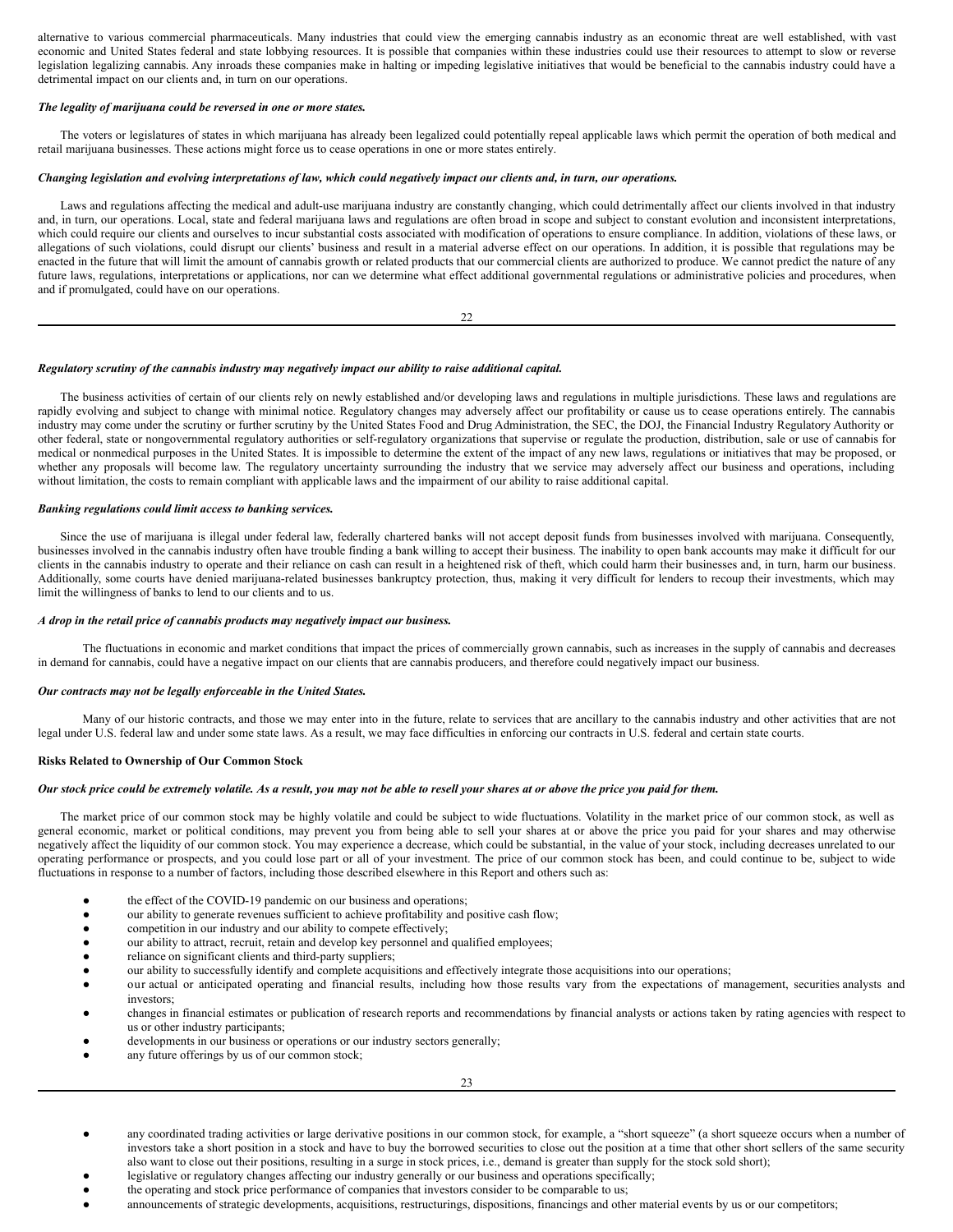- actions by our current stockholders, including future sales of common shares by existing stockholders, including our directors and executive officers;
- proposed or final regulatory changes or developments;
- anticipated or pending regulatory investigations, proceedings, or litigation that may involve or affect us; and
- the other factors described under Part I, Item 1A "Risk Factors."

In response to any one or more of these events, the market price of shares of our common stock could decrease significantly. In the past, securities class action litigation has often been initiated against companies following periods of volatility in their stock price. This type of litigation could result in substantial costs and divert our management's attention and resources and could also require us to make substantial payments to satisfy judgments or to settle litigation.

# You may be diluted by future issuances of preferred stock or additional common stock in connection with our incentive plans, acquisitions or otherwise; future sales of such shares in the public market, or the expectations that such sales may occur, could lower our stock price.

Our certificate of incorporation authorizes us to issue shares of our common stock and options, rights, warrants and appreciation rights relating to our common stock for the consideration and on the terms and conditions established by our Board of Directors (the "Board") in its sole discretion. We could issue a significant number of shares of common stock in the future in connection with investments or acquisitions. Any of these issuances could dilute our existing stockholders, and such dilution could be significant. Moreover, such dilution could have a material adverse effect on the market price for the shares of our common stock.

The future issuance of shares of preferred stock with voting rights may adversely affect the voting power of the holders of shares of our common stock, either by diluting the voting power of our common stock if the preferred stock votes together with the common stock as a single class, or by giving the holders of any such preferred stock the right to block an action on which they have a separate class vote, even if the action were approved by the holders of our shares of our common stock.

The future issuance of shares of preferred stock with dividend or conversion rights, liquidation preferences or other economic terms favorable to the holders of preferred stock could adversely affect the market price for our common stock by making an investment in the common stock less attractive. For example, investors in the common stock may not wish to purchase common stock at a price above the conversion price of a series of convertible preferred stock because the holders of the preferred stock would effectively be entitled to purchase common stock at the lower conversion price, causing economic dilution to the holders of common stock.

#### *We do not anticipate paying any cash dividends on our common stock in the foreseeable future.*

We currently intend to retain our future earnings, if any, for the foreseeable future, to fund the development and growth of our business. We do not intend to pay any dividends to holders of our common stock in the foreseeable future. Any decision to declare and pay dividends in the future will be made at the discretion of our Board taking into account various factors, including our business, operating results and financial condition, current and anticipated cash needs, plans for expansion, any legal or contractual limitations on our ability to pay dividends under our loan agreements or otherwise. As a result, if our Board does not declare and pay dividends, the capital appreciation in the price of our common stock, if any, will be your only source of gain on an investment in our common stock, and you may have to sell some or all of your common stock to generate cash flow from your investment.

 $24$ 

# If securities or industry analysts do not publish research or reports about our business, or if they downgrade their recommendations regarding our common stock, its *trading price and volume could decline.*

We expect the trading market for our common stock to be influenced by the research and reports that industry or securities analysts publish about us, our business or our industry. If no additional securities or industry analysts commence coverage of our company, the trading price for our stock may be negatively impacted. If one or more of our covering analysts cease coverage of our company or fail to publish reports on us regularly, we could lose visibility in the financial markets, which in turn could cause our stock price or trading volume to decline and our common stock to be less liquid. Moreover, if one or more of the analysts who cover us downgrades our stock or publishes inaccurate or unfavorable research about our business, or if our results of operations do not meet their expectations, our stock price could decline.

#### Taking advantage of the reduced disclosure requirements applicable to "emerging growth companies" may make our common stock less attractive to investors.

We qualify as an "emerging growth company" as defined in the Jumpstart Our Business Startups Act of 2012, or JOBS Act. An emerging growth company may take advantage of certain reduced reporting and other requirements that are otherwise generally applicable to public companies, as described above. We currently intend to take advantage of each of these exemptions. We have elected not to opt out of such extended transition period, which means that when a standard is issued or revised and it has different application dates for public or private companies, we, as an emerging growth company, can adopt the new or revised standard at the time private companies adopt the new or revised standard. This may make a comparison of our financial statements with the financial statements of a public company that is not an emerging growth company, or the financial statements of an emerging growth company that has opted out of using the extended transition period, difficult or impossible because of the potential differences in accounting standards used. We could be an emerging growth company until December 31, 2023. We cannot predict if investors will find our common stock less attractive if we elect to rely on these exemptions, or if taking advantage of these exemptions would result in less active trading or more volatility in the price of our common stock.

#### Provisions of our certificate of incorporation and bylaws may delay or prevent a take-over that may not be in the best interests of our stockholders.

Provisions of our certificate of incorporation and bylaws may be deemed to have anti-takeover effects, which include when and by whom special meetings of our stockholders may be called, and may delay, defer or prevent a takeover attempt.

In addition, our certificate of incorporation authorizes the issuance of up to 10,000,000 shares of preferred stock with such rights and preferences determined from time to time by our Board. None of our preferred shares are currently issued or outstanding. Our Board may, without stockholder approval, issue additional preferred shares with dividends, liquidation, conversion, voting or other rights that could adversely affect the voting power or other rights of the holders of our common stock.

# The requirements of being a public company may strain our resources, divert management's attention and affect our ability to attract and retain executive management *and qualified board members.*

As a public company, we are subject to the reporting requirements of the Exchange Act, the Sarbanes-Oxley Act, the Dodd-Frank Act, and other applicable securities rules and regulations. Compliance with these rules and regulations involves significant legal and financial compliance costs, may make some activities more difficult, timeconsuming or costly and may increase demand on our systems and resources, particularly after we are no longer an "emerging growth company," as defined in the JOBS Act. The Exchange Act requires, among other things, that we file annual, quarterly and current reports with respect to our business and operating results. The Sarbanes-Oxley Act requires, among other things, that we maintain effective disclosure controls and procedures and internal control over financial reporting. In order to maintain and, if required, improve our disclosure controls and procedures and internal control over financial reporting to meet this standard, significant resources and management oversight may be required. As a result, management's attention may be diverted from other business concerns, which could adversely affect our business and operating results. We may need to hire more employees in the future or engage outside consultants, which will increase our costs and expenses.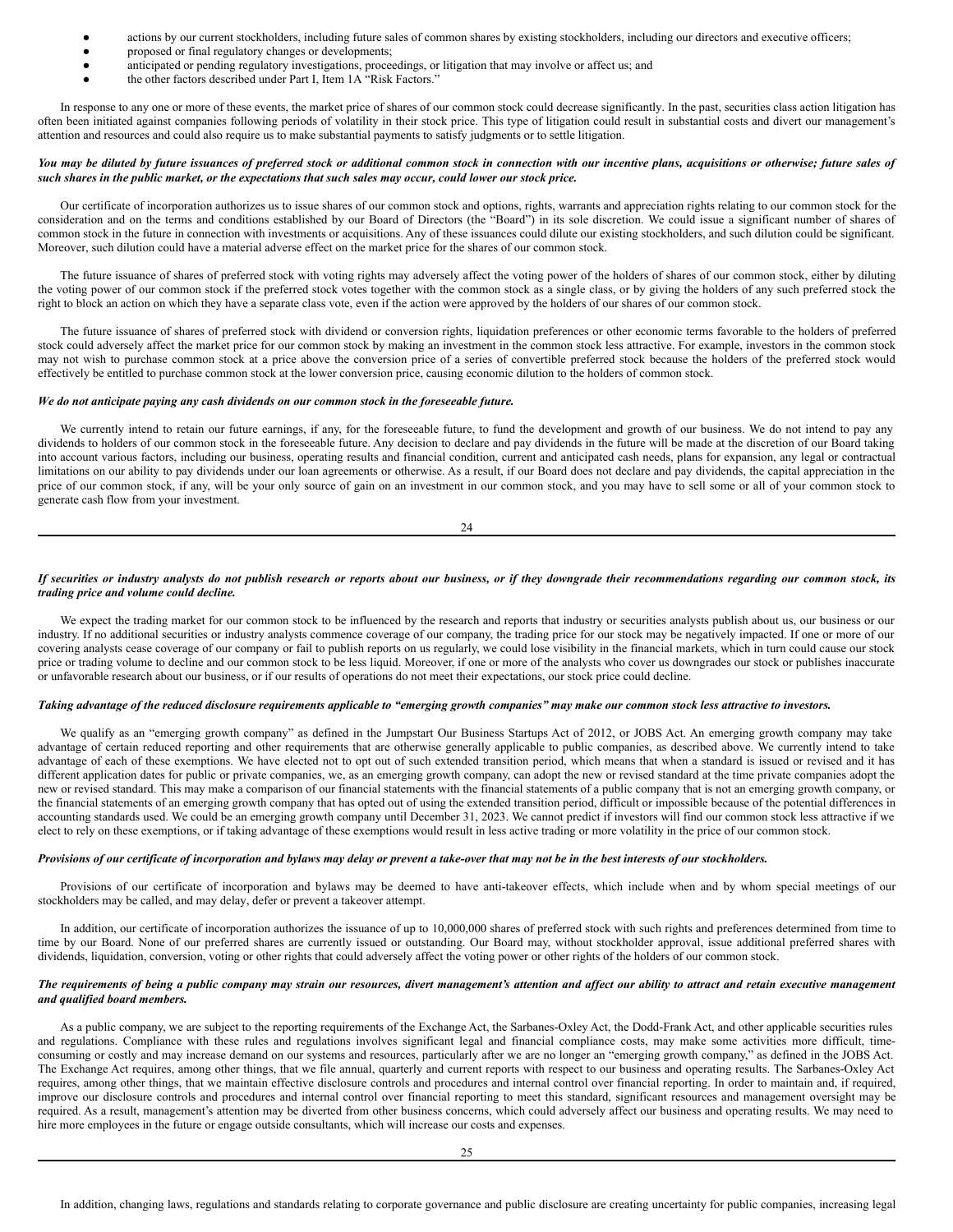and financial compliance costs and making some activities more time consuming. These laws, regulations and standards are subject to varying interpretations, in many cases due to their lack of specificity, and, as a result, their application in practice may evolve over time as new guidance is provided by regulatory and governing bodies. This could result in continuing uncertainty regarding compliance matters and higher costs necessitated by ongoing revisions to disclosure and governance practices. We intend to invest resources to comply with evolving laws, regulations and standards, and this investment may result in increased general and administrative expenses and a diversion of management's time and attention from revenue-generating activities to compliance activities. If our efforts to comply with new laws, regulations and standards differ from the activities intended by regulatory or governing bodies due to ambiguities related to their application and practice, regulatory authorities may initiate legal proceedings against us, and our business may be adversely affected.

However, for as long as we remain an "emerging growth company," we may take advantage of certain exemptions from various reporting requirements that are applicable to public companies that are not "emerging growth companies" including, but not limited to, not being required to comply with the auditor attestation requirements of Section 404 of the Sarbanes Oxley Act, reduced disclosure obligations regarding executive compensation in our periodic reports and proxy statements, and exemptions from the requirements of holding a nonbinding advisory vote on executive compensation and stockholder approval of any golden parachute payments not previously approved. We may take advantage of these reporting exemptions until we are no longer an "emerging growth company." We would cease to be an "emerging growth company" upon the earliest of: (i) the last day of the fiscal year following the fifth anniversary of the first sale of our common stock under an effective Securities Act registration statement, which will occur on December 31, 2023; (ii) the first fiscal year after our annual gross revenues are \$1.07 billion or more; (iii) the date on which we have, during the previous three-year period, issued more than \$1.0 billion in non-convertible debt securities; or (iv) as of the end of any fiscal year in which the market value of the common stock held by nonaffiliates exceeded \$700 million as of the end of the second quarter of that fiscal year.

As a result of disclosure of information in this Report and in filings required of a public company, our business and financial condition are highly visible, which may result in threatened or actual litigation, including by competitors and other third parties. If such claims are successful, our business and operating results could be adversely affected, and even if the claims do not result in litigation or are resolved in our favor, these claims, and the time and resources necessary to resolve them, could divert the resources of our management and adversely affect our business and operating results.

#### *We may be subject to additional regulatory burdens resulting from our public listing.*

We are working with our legal, accounting and financial advisors to identify those areas in which changes should be made to our financial management control systems to manage our obligations as a public company listed on Nasdaq. These areas include corporate governance, corporate controls, disclosure controls and procedures and financial reporting and accounting systems. We have made, and will continue to make, changes in these and other areas, including our internal controls over financial reporting. However, we cannot assure holders of our common stock that these and other measures that we might take will be sufficient to allow us to satisfy our obligations as a public company listed on Nasdaq on a timely basis. In addition, compliance with reporting and other requirements applicable to public companies listed on Nasdaq will create additional costs for us and will require the time and attention of management. We cannot predict the amount of the additional costs that we might incur, the timing of such costs or the impact that management's attention to these matters will have on our business.

#### 26

# **General Risks**

# We are highly dependent on our management team, and the loss of our executive officers or other key employees could harm our ability to implement our strategies, impair *our relationships with clients and adversely af ect our business, results of operations and growth prospects.*

Our success depends, in large degree, on the skills of our management team and our ability to retain, recruit and motivate key officers and employees. Our active senior executive leadership team, comprised of Bradley Nattrass, James Dennedy and Richard Akright, have significant experience, and their knowledge and relationships would be difficult to replace. Leadership changes will occur from time to time, and we cannot predict whether significant resignations will occur or whether we will be able to recruit additional qualified personnel. Competition for senior executives and skilled personnel in the horticulture industry is intense, which means the cost of hiring, paying incentives and retaining skilled personnel may continue to increase.

We need to continue to attract and retain key personnel and to recruit qualified individuals to succeed existing key personnel to ensure the continued growth and successful operation of our business. In addition, as a provider of custom-tailored horticulture solutions, we must attract and retain qualified personnel to continue to grow our business, and competition for such personnel can be intense. Our ability to effectively compete for senior executives and other qualified personnel by offering competitive compensation and benefit arrangements may be restricted by cash flow and other operational restraints. The loss of the services of any senior executive or other key personnel, or the inability to recruit and retain qualified personnel in the future, could have a material adverse effect on our business, financial condition or results of operations. In addition, to attract and retain personnel with appropriate skills and knowledge to support our business, we may offer a variety of benefits, which could reduce our earnings or have a material adverse effect on our business, financial condition or results of operations.

#### *Our insurance may not adequately cover our operating risk.*

We have insurance to protect our assets, operations and employees. While we believe our insurance coverage addresses all material risks to which we are exposed and is adequate and customary in our current state of operations, such insurance is subject to coverage limits and exclusions and may not be available for the risks and hazards to which we are exposed. In addition, no assurance can be given that such insurance will be adequate to cover our liabilities or will be generally available in the future or, if available, that premiums will be commercially justifiable. If we were to incur substantial liability and such damages were not covered by insurance or were in excess of policy limits, or if we were to incur such liability at a time when we are not able to obtain liability insurance, our business, results of operations and financial condition could be materially adversely affected.

#### *We may be exposed to currency fluctuations.*

Although our revenues and expenses are expected to be predominantly denominated in United States dollars, we may be exposed to currency exchange fluctuations. Recent events in the global financial markets have been coupled with increased volatility in the currency markets. Fluctuations in the exchange rate between the U.S. dollar, the Canadian dollar, the Euro, the Swiss franc, and the currency of other regions in which we may operate may have a material adverse effect on our business, financial condition and operating results. We may, in the future, establish a program to hedge a portion of our foreign currency exposure with the objective of minimizing the impact of adverse foreign currency exchange movements. However, even if we develop a hedging program, there can be no assurance that it will effectively mitigate currency risks.

#### Changes in accounting standards and subjective assumptions, estimates and judgments by management related to complex accounting matters could significantly affect *our financial results.*

U.S. generally accepted accounting principles ("GAAP") and related pronouncements, implementation guidelines and interpretations with regard to a wide variety of matters that are relevant to our business, such as, but not limited to, revenue recognition, stock-based compensation, trade promotions, and income taxes are highly complex and involve many subjective assumptions, estimates and judgments by our management. Changes to these rules or their interpretation or changes in underlying assumptions, estimates or judgments by our management could significantly change our reported results.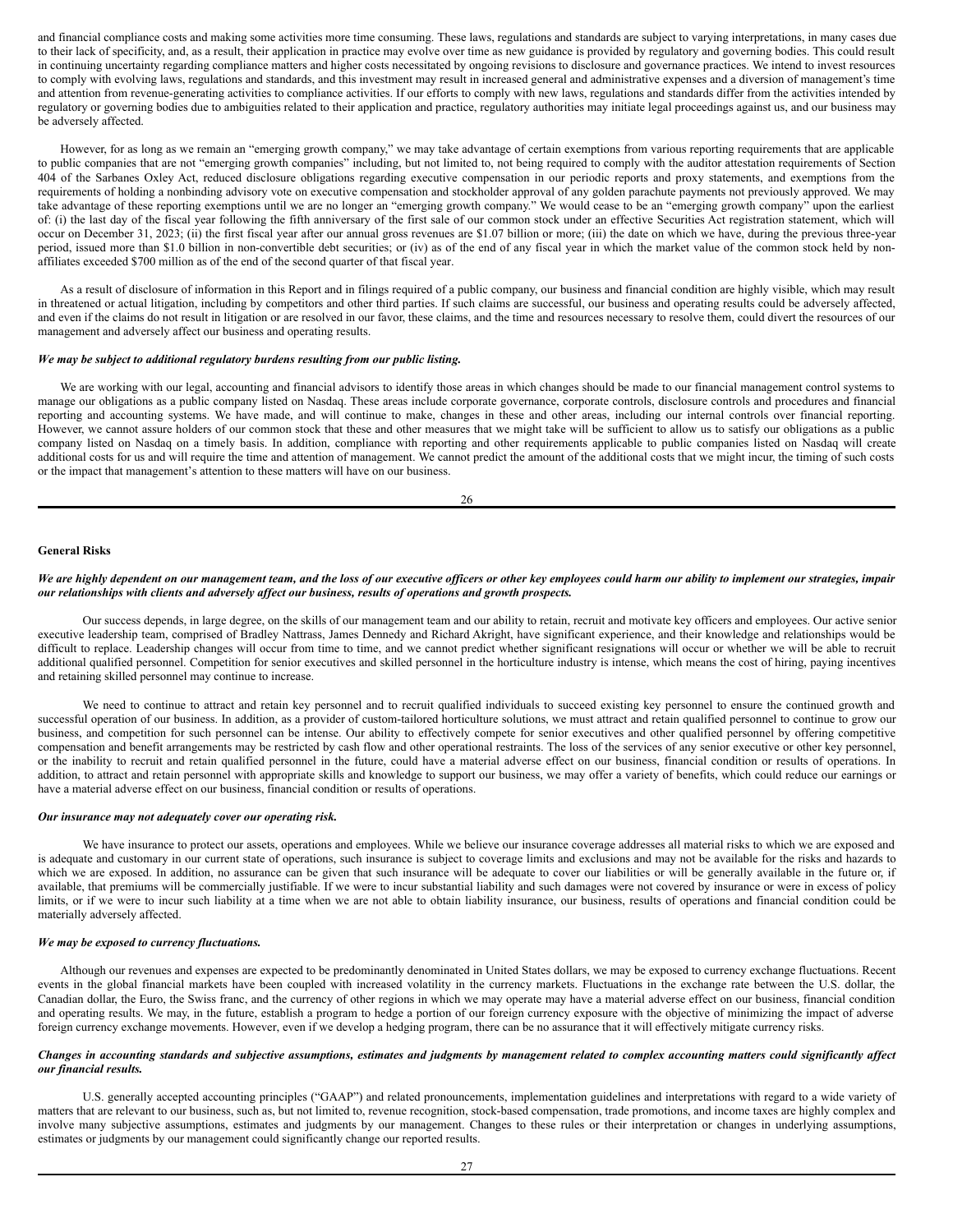# Our ability to maintain our reputation is critical to the success of our business, and the failure to do so may materially adversely affect our business and the value of our *common stock.*

Our reputation is a valuable component of our business. Threats to our reputation can come from many sources, including adverse sentiment about our industry generally, unethical practices, employee misconduct, failure to deliver minimum standards of service or quality, compliance deficiencies, and questionable or fraudulent activities of our clients. Negative publicity regarding our business, employees, or clients, with or without merit, may result in the loss of clients, investors and employees, costly litigation, a decline in revenues and increased governmental regulation. If our reputation is negatively affected, by the actions of our employees or otherwise, our business and, therefore, our operating results and the value of our common stock may be materially adversely affected.

# The current political climate and military actions in Eastern Europe could result in disruption to our operations, especially as it relates to our European plans.

Expansion into Europe to meet the demand for our services could be disrupted by the ongoing military actions in Eastern Europe. If we are unable to continue our expansion into Europe, or our expansion requires greater capital than we have budgeted, our operating results and the value of our common stock may be materially adversely affected.

# **ITEM 1B. UNRESOLVED STAFF COMMENTS**

None.

# **ITEM 2. PROPERTIES**

Our principal place of business is located at 1751 Panorama Point, Unit G, Lafayette, Colorado, 80026. This location is leased and consists of approximately 10,000 square feet, including approximately 3,500 of office space and 6,500 square feet of warehouse space.**.** Additionally, we have four other office leases in the United States. We currently do not own any property.

# **ITEM 3. LEGAL PROCEEDINGS**

From time to time, we become involved in or are threatened with legal disputes. While most of these disputes are not likely to have a material effect on our business, financial condition, or operations, the following matters are deemed by the Company to be material either due to the costs of litigation or the potential negative impacts to the Company should these matters not be resolved in our favor:

- Crest Ventures, LLC We have been sued in a putative breach of contract case in the District Court for Arapahoe County, Colorado. The allegations in the action are based on a claim that Crest Ventures, LLC is entitled to commission compensation on the February 2021 uplisting of our common stock to the Nasdaq Capital Market. We believe we have substantial defenses to the claim asserted in this lawsuit and intend to vigorously defend this action.
- Sunflower Bank We have filed a lawsuit against Sunflower Bank related to fraudulent wire transfers of approximately \$5,100,000 that were made from our accounts at Sunflower Bank in October 2021. As of the date of this Report, \$875,950 of these funds have been returned to us. We are suing Sunflower Bank for the remaining \$4,224,050 as we believe that Sunflower Bank failed to follow industry standard procedures designed to prevent such a theft and is therefore liable for the unrecovered balance. We expect Sunflower Bank, Sunflower Bank's insurers, and/or our insurer to reimburse us for the remaining balance.

# **ITEM 4. MINE SAFETY DISCLOSURES**

Not Applicable.

# **PART II**

# **ITEM 5. MARKET FOR REGISTRANT'S COMMON EQUITY, RELATED STOCKHOLDER MATTERS AND ISSUER PURCHASES OF EQUITY SECURITIES**

# **Market Information**

On February 17, 2021, we completed a public offering of 6,210,000 shares of our common stock, inclusive of the underwriters' full overallotment, at \$10.00 per share for total gross offering proceeds of \$62,100,000. In connection with the offering, we received approval to list our common stock on the Nasdaq Capital Market under the symbol "UGRO". Prior to the offering, shares of our common stock were quoted on the OTC Markets Group, Inc. OTCQX Marketplace under the symbol "UGRO". Although our shares were quoted on the OTCQX Marketplace from October 7, 2019 through February 11, 2021, because trading on the OTCQX Marketplace was infrequent and limited in volume, the prices at which such transactions occurred did not necessarily reflect the price that would have been paid for our common stock in a more liquid market.

The trading price of our common stock has been, and may continue to be, subject to wide price fluctuations in response to various factors, many of which are beyond our control, including those described in Part I, Item 1A, "Risk Factors."

The following table sets forth the high and low closing bid price information for our common stock on the Nasdaq Capital Market for the time periods indicated. Prior to February 12, 2021, our common stock was traded on the OTCQX Marketplace. Trading activity for our common stock on the OTCQX Marketplace can be found at www.otcmarkets.com.

| <b>Ouarter Ended</b>            | Low  | High  |
|---------------------------------|------|-------|
| December 31, 2021               | 8.78 | 14.77 |
| September 30, 2021              | 8.51 | 17.30 |
| June 30, 2021                   | 6.75 | 10.50 |
| February 12 thru March 31, 2021 | 6.90 | 13.80 |

#### **HOLDERS**

As of March 26, 2021, we had 6,846 holders of record for our Common Stock.

# **DIVIDEND POLICY**

Since our inception, we have not paid any dividends on our common stock, and we currently expect that, for the foreseeable future, all earnings, if any, will be retained for use in the development and operation of our business. In the future, our Board may decide, at its discretion, whether dividends may be declared and paid to holders of our common stock.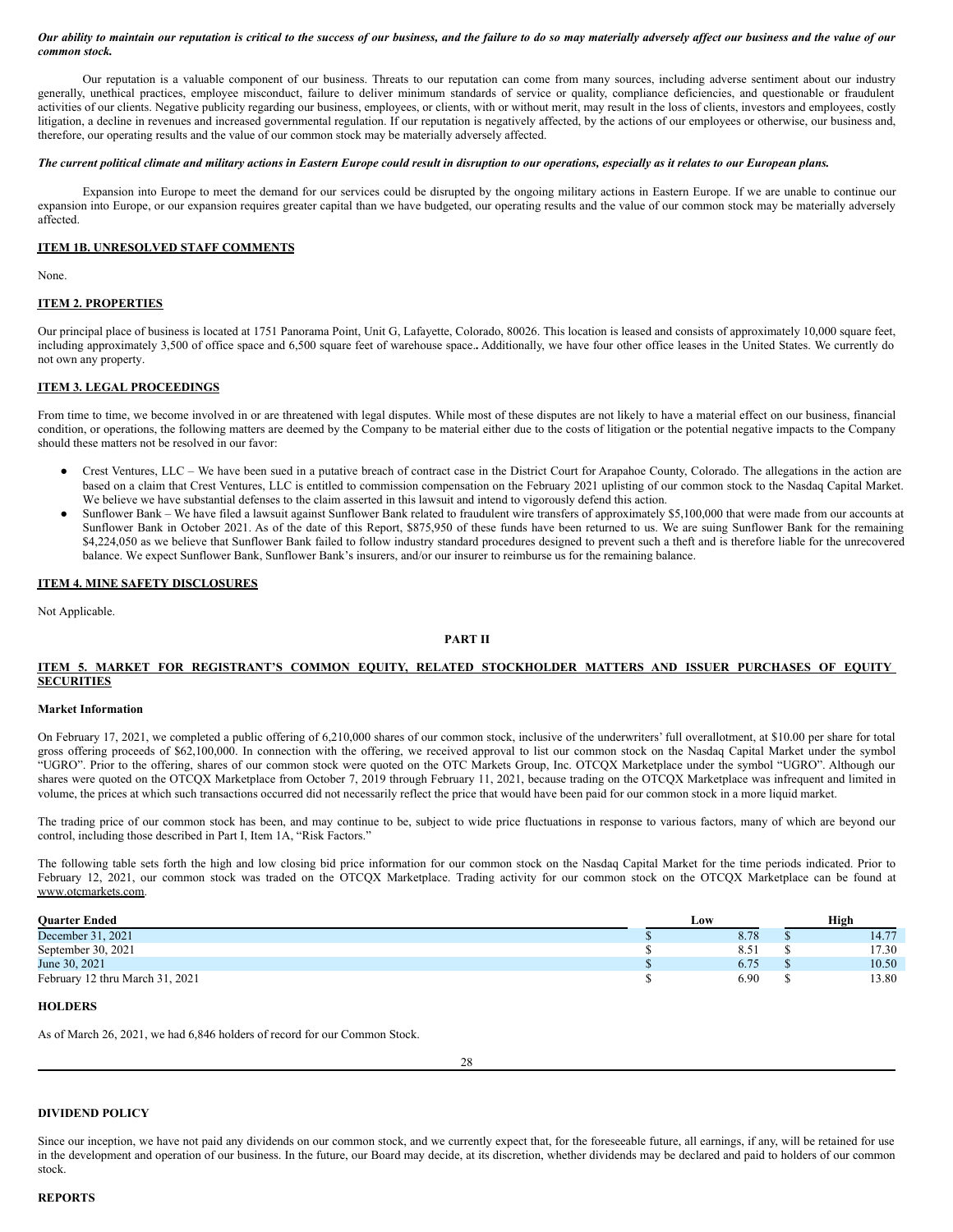We are subject to certain reporting requirements and furnish annual financial reports to our stockholders, certified by our independent accountants, and furnish unaudited quarterly financial reports in our quarterly reports filed electronically with the SEC. All reports and information filed by us can be found at the SEC website, www.sec.gov.

# **RECENT SALES OF UNREGISTERED SECURTIES**

During the years ended December 31, 2020 and 2021, we issued the following securities that were not registered under the Securities Act:

- On February 21, 2020, we entered into a letter agreement (the "Credit Agreement") by and among us, as borrower, urban-gro Canada Technologies Inc. and Impact Engineering, Inc., as guarantors, the lenders party thereto, and Bridging Finance Inc., as administrative agent for the lenders (the "Agent"). As additional consideration for the entering into the Credit Agreement, we issued 83,333 shares of our common stock and warrants to purchase 20,746 shares of common stock with an exercise price of \$14.46 per share to the Agent. We relied upon the exemption from registration provided by Section 4(a)(2) of the Securities Act to issue the securities.
- O n December 15, 2020, we signed a \$1,854,500 convertible note (the "Notes") bridge financing (the "Bridge Financing"). The Bridge Financing is a combination of \$1,354,500 received on November 20, 2020, and an additional \$500,000 received on December 15, 2020. The Bridge Financing was raised by a combination of our Board of Directors, our current investors and two new institutional funds. In connection with the Bridge Financing, an outstanding \$1,000,000 promissory note and \$4,500 interest accrued thereon was converted into a Note. The Notes were issued in reliance upon the exemption from registration under Section 4(a)(2) of the Securities Act. The Notes carried interest at the rate of 12% and were scheduled to mature on December 31, 2021. Pursuant to the mandatory conversion provisions therein, the Notes plus accrued interest of \$53,725 were converted into 254,430 shares of common stock upon completion of the public offering described in more detail below.

# **Completion of Registered Public Offering**

On February 11, 2021, the Company entered into an underwriting agreement (the "Underwriting Agreement") with ThinkEquity, a division of Fordham Financial Management, Inc. (the "Underwriter"), relating to the Company's underwritten public offering of its common stock. Pursuant to the Underwriting Agreement, the Company agreed to sell 5,400,000 shares of Common Stock to the Underwriter at a public offering price of \$10.00 per share, and granted the Underwriter a 45-day over-allotment option to purchase up to 810,000 additional shares of Common Stock, equivalent to 15% of the shares of Common Stock sold in the Offering (the "Option"), pursuant to the Company's registration statement on Form S-1 (File Nos. 333-250120 and 333-253011) (the "Registration Statement"), under the Securities Act of 1933. The offering closed on February 17, 2021, and the Company sold 6,210,000 shares of Common Stock to the Underwriter for total gross proceeds of \$62.1 million, which includes 810,000 shares sold upon the full exercise of the Option. After deducting the underwriting commissions, discounts, and offering expenses, the Company received net proceeds of approximately \$57.4 million. On February 17, 2021, pursuant to the Underwriting Agreement, the Company issued the Warrants to purchase up to an aggregate of 310,500 shares of Common Stock. The Warrants may be exercised beginning on August 11, 2021 until February 11, 2026. The initial exercise price of each Warrant is \$12.50 per share, which represents 125% of the Offering Price. On February 19, 2021 we used \$5.8 million of the net proceeds to repay outstanding under and terminated the Credit Agreement. We intend to use the remaining net proceeds to support our organic growth, to expand in the European CEA market and for other general corporate purposes, including to fund potential future investments and acquisitions of companies that we believe are complementary to our business and consistent with our growth strategy. Although we may, from time to time, evaluate potential strategic investments and acquisitions, we do not have any definitive agreements in place to make any such acquisitions at this current time. The expected use of net proceeds from the offering represents our intentions based upon our current plans and business conditions, which could change in the future as our plans and business conditions evolve and change. As a result, our management will have broad discretion over how these proceeds are used. The remaining net proceeds will be invested in shortterm investments until needed for the uses described above.

# **ITEM 6. [RESERVED]**

29

# **ITEM 7**. **MANAGEMENT'S DISCUSSION AND ANALYSIS OF FINANCIAL CONDITION AND RESULTS OF OPERATIONS**

The following discussion and analysis of our results of operations and financial condition should be read together with the financial statements and related notes and the other financial information included elsewhere in this Report. Such discussion and analysis reflects our historical results of operations and financial position. This discussion contains forward-looking statements based upon current expectations that involve risks and uncertainties. Our actual results may differ materially from those anticipated in these forward-looking statements as a result of various factors, including those set forth under "Risk Factors" and "Cautionary Note Regarding Forward-Looking Statements" and elsewhere in this Report. All share and per share amounts presented herein have been restated to reflect the implementation of the 1-for-6 reverse stock split as *if it had occurred at the beginning of the earliest period presented.*

# **Overview AND HISTORY – See "Item 1. Business" for a further description of our History and Background**

We are a leading engineering and design services company focused on the sustainable commercial indoor horticulture market. We engineer and design indoor CEA facilities and then integrate complex environmental equipment systems into those facilities.

We aim to work with our clients from inception of their project in a way that provides value throughout the life of their facility. We are a trusted partner and advisor to our clients and offer a complete set of engineering and managed services complemented by a vetted suite of select cultivation equipment systems. Outlined below is an example of a complete project with estimated time frames for each phase that demonstrate how we provide value to our clients for the life of their facility.

Our indoor commercial cultivation solution offers an integrated suite of services and equipment systems that generally fall within the following categories:

# Service Solutions:

- Architecture, Engineering Design Services A comprehensive triad of services including:
	- i. Architecture
	- ii. Cultivation Space Programming ("CSP")
	- iii. Integrated Cultivation Design ("ICD")
	- iv. Full-Facility Mechanical, Electrical, and Plumbing ("MEP")
- gro-care® A recurring revenue subscription-based managed service offering including:
	- i. Remote Monitoring, Reporting, Support, and Training Services
	- ii. Facility and Equipment Commissioning & Audit Services
	- iii. Environmental Sciences Groups' ("ESG") Compliance and Program Services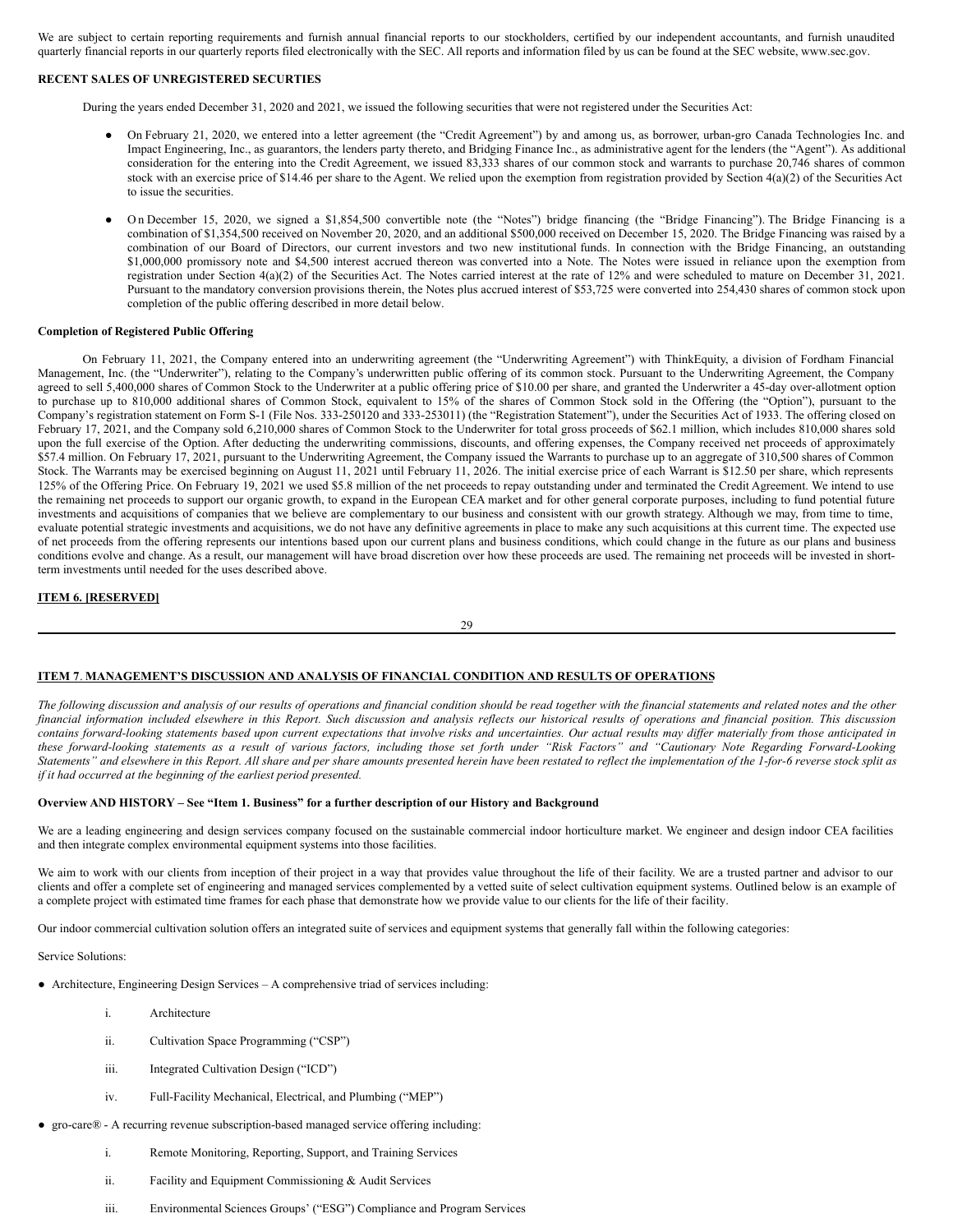Integrated Equipment Solutions:

- Design, Source, and Integration of Complex Environmental Equipment Systems Including Purpose-Built Heating, Ventilation, and Air Conditioning ("HVAC") solutions, Environmental Controls, Fertigation, and Irrigation Distribution.
- Value-Added Reselling ("VAR") of Cultivation Equipment including a Complete line of Lighting, Fans and Rolling Benching Systems
- Strategic Vendor Relationships with Premier Manufacturers

The majority of our clients are commercial CEA cultivators. We believe one of the key points of our differentiation that our clients value is the depth of experience of our employees and our Company. We currently employ approximately 100 individuals. Approximately two-thirds of our employees are considered experts in their areas of focus, and our team includes Architects, Engineers (Mechanical, Electrical, Plumbing, Controls, and Agricultural), Professional Engineers, horticulturalists and individuals with Masters Degrees in Plant Science and Business Administration. As a company, we have worked on more than 450 indoor CEA facilities, and believe that the experience of our team and Company provides clients with the confidence that we will proactively keep them from making common costly mistakes during the build out and operational stages. Our expertise translates into clients saving time, money, and resources, and provides them ongoing access to expertise that they can leverage without having to add headcount to their own operations. We provide this experience in addition to offering a platform of the highest quality equipment systems that can be integrated holistically into our clients' facilities.

# **RESULTS OF OPERATIONS**

*Comparison of Results of Operations for the years ended December 31, 2021 compared to 2020*

During the year ended December 31, 2021, we generated revenues of \$62.1 million compared to revenues of \$25.8 million during the year ended December 31, 2020, an increase of \$36.3 million, or 140%. Equipment systems revenue increased \$33.5 million primarily due to an increase in cultivation equipment sales, services revenue increased \$3.1 million primarily due to the acquisition of the 2WR Entities, and consumable product sales decreased \$0.3 million.

During the year ended December 31, 2021, cost of revenues was \$47.4 million compared to \$20.1 million during the year ended December 31, 2020, an increase of \$27.2 million, or 135%. This increase is directly attributable to the increase in revenue indicated above.

Gross profit was \$14.8 million (24% of revenue) during the year ended December 31, 2021, compared to \$5.7 million (22% of revenue) during the year ended December 31, 2020. Gross profit as a percentage of revenues increased primarily due to an increase in higher margin services revenues.

30

Operating expenses increased by \$6.4 million, or 77%, to \$15.0 million for the year ended December 31, 2021 compared to \$8.5 million for the year ended December 31, 2020. This was due to a \$6.4 million increase in general operating expenses, mainly due to an increase in salary, marketing, and travel expenses, in part related to the acquisition of the 2WR Entities.

Non-operating expense was \$0.7 million for the year ended December 31, 2021, compared to \$2.3 million for the year ended December 31, 2020, a decrease of \$1.6 million (71%). Interest expense, decreased by \$1.2 million to \$0.3 million compared to \$1.5 million in the year ended December 31, 2020, due to the elimination of debt. For the years ended December 31, 2020, the Company recognized an impairment loss of \$0.3 million related to the investment in Total Grow Control Holdings Inc. ("TGH"). The Company incurred a \$0.2 million expense for contingent consideration from the acquisition of Impact Engineering, Inc. during the year ended December 31, 2020. The Company also recorded a foreign exchange loss of \$0.4 million in the year ended December 31, 2020 due to the revaluation of our Canadian denominated debt.

As a result of the above, we incurred a net loss of \$0.9 million for the year ended December 31, 2021, or a net loss per share of \$0.09, compared to a net loss of \$5.1 million for the year ended December 31, 2020, or a net loss per share of \$1.06.

# **NON-GAAP FINANCIAL MEASURES**

The Company uses the supplemental financial measure of Adjusted Earnings before Interest, Taxes, Depreciation and Amortization ("Adjusted EBITDA") as a measure of our operating performance. Adjusted EBITDA is not calculated in accordance with accounting principles generally accepted in the United States of America ("GAAP") and it is not a substitute for other measures prescribed by GAAP such as net income (loss), income (loss) from operations, and cash flows from operating activities. We define Adjusted EBITDA as net income (loss) attributable to urban-gro, Inc., determined in accordance with GAAP, excluding the effects of certain operating and non-operating expenses including, but not limited to, interest expense, income taxes/benefit, depreciation of tangible assets, amortization of intangible assets, impairment of investments, unrealized exchange losses, debt forgiveness and extinguishment, stock-based compensation expense, acquisition costs, and other nonrecurring expenses that we do not believe reflect our core operating performance.

Our board of directors and management team focus on Adjusted EBITDA as a key performance and compensation measure. We believe that Adjusted EBITDA assists us in comparing our operating performance over various reporting periods because it removes from our operating results the impact of items that our management believes do not reflect our core operating performance.

The following table reconciles net loss attributable to the Company to Adjusted EBITDA for the periods presented:

|                                           | <b>Years Ended December 31,</b> |              |             |
|-------------------------------------------|---------------------------------|--------------|-------------|
|                                           | 2021                            |              | 2020        |
| <b>Net Loss</b>                           | (875, 667)                      | $\mathbb{S}$ | (5,073,695) |
| Interest expense                          | 334,056                         |              | 1,497,469   |
| Interest expense - BCF                    | 636,075                         |              |             |
| Depreciation and amortization             | 495,276                         |              | 258,440     |
| <b>EBITDA</b>                             | 589,740                         |              | (3,317,786) |
|                                           |                                 |              |             |
| Loss on extinguishment of debt            | 790,723                         |              |             |
| PPP loan forgiveness                      | (1,032,316)                     |              |             |
| Transaction related costs                 |                                 |              |             |
|                                           | 238,495                         |              |             |
| One-time employee expense                 | 125,000                         |              |             |
| Impairment loss                           |                                 |              | 310,000     |
| Stock-based compensation                  | 1,840,913                       |              | 1,803,403   |
| Unusual legal costs                       | 126,246                         |              |             |
| Contingent consideration – purchase price | -                               |              | 155,000     |
| Unrealized exchange loss                  |                                 |              | 397,292     |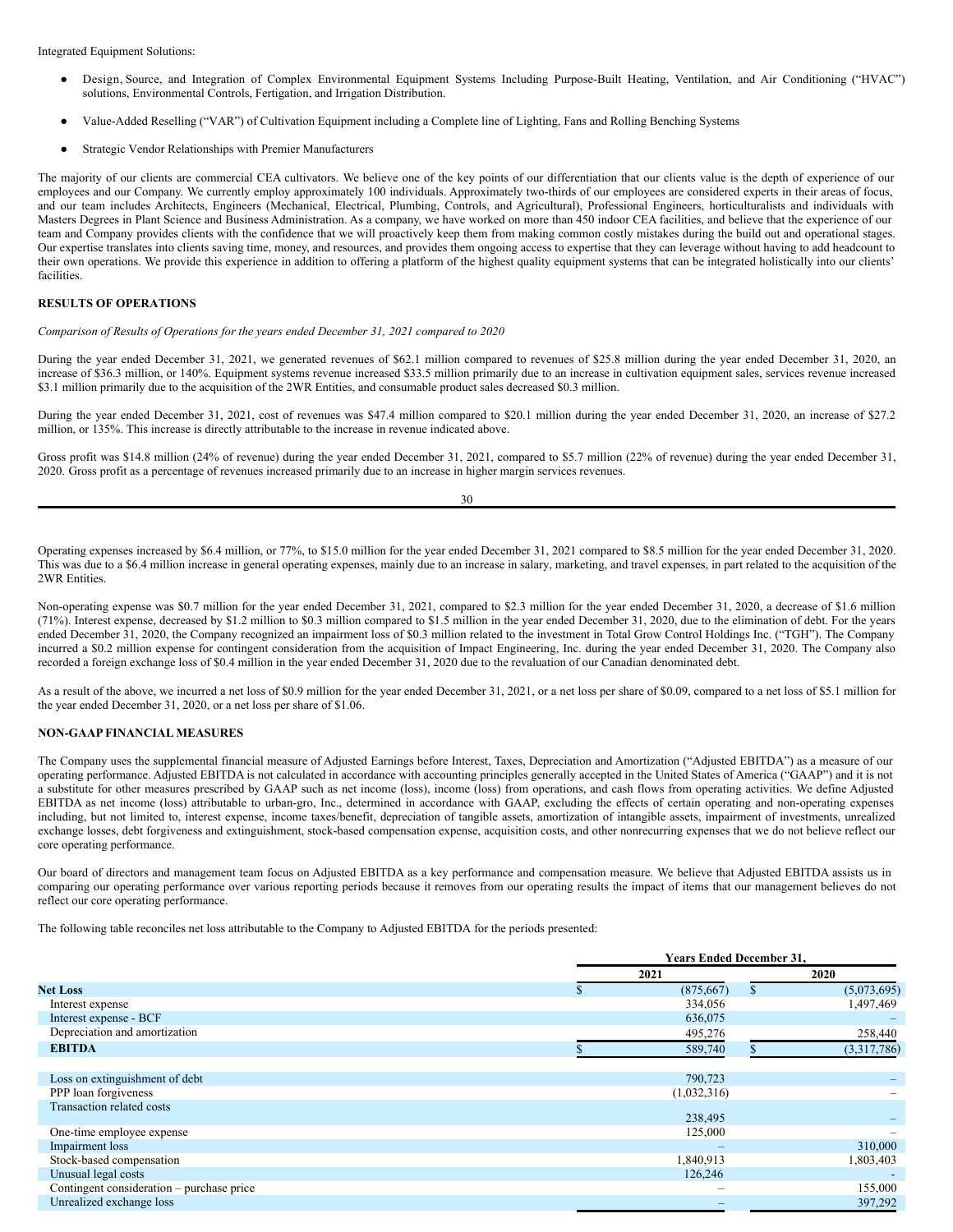#### **LIQUIDITY AND CAPITAL RESOURCES**

As of December 31, 2021, we had cash of \$34.6, which represented an increase of \$34.4 million from December 31, 2020. This increase in cash and cash equivalents is primarily due to the net proceeds received from our equity offering in February of 2021 of \$57.4 million offset by \$5.8 million of debt repayment, \$7.7 million of treasury stock purchases, \$5.1 million due to the fraudulent wire transfers initiated by an unauthorized third party, a cash investment of \$2.5 million for XS Financial, and \$5.5 million net cash payments made for the acquisition of the 2WR entities. The remaining change is due to a \$3.6 million increase due to timing of deposits and prepayments to vendors during the year ended December 31, 2021.

31

Net cash used in operating activities was \$1.6 million during the year ended December 31, 2021, compared to \$3.6 million used for the year ended December 31, 2020. Operating cash has been positively impacted from an increase in client deposits as demand for our services and equipment solutions increased in the year ended December 31, 2021. At December 31, 2021, we had \$13.3 million in client deposits related to client orders, which compared favorably to client deposits of \$4.9 million as of December 31, 2020. We require prepayments from clients before any design work is commenced and before any material is ordered from the vendor. These prepayments are booked to the client deposits liability account when received. Our standard policy is to collect the following before action is taken on a client order: 50% deposit; and the remaining 50% payment made prior to shipping. We expect client deposits to be relieved from the deposits account no longer than 12 months for each project. We do not have trade payable terms with most of our vendors and as a result, we are required to prepay a portion or all of the total order. At December 31, 2021, we had \$6.0 million in accounts payable, compared to \$0.7 million at December 31, 2020.

Net cash used in investing activities was \$8.3 million for the year ended December 31, 2021, compared to \$0.2 million during the year ended December 31, 2020. Net cash used in investing activities for the year ended December 31, 2021 was primarily related to the \$5.5 million incurred to acquire the 2WR entities and \$2.5 million for the investment in XS Financial. Historically, cash has been used to increase our investments in strategic partnerships and to acquire property and equipment. We will continue to have ongoing needs to purchase property and equipment to maintain our operations. We had no material commitments for capital expenditures as of December 31, 2021.

Net cash provided by financing activities was \$44.3 million for the year ended December 31, 2021, compared to \$3.5 million during the year ended December 31, 2020. Cash provided from financing activities during the year ended December 31, 2021 primarily related to \$57.4 million in net proceeds received from the stock issuance related to the uplisting plus \$0.4 million from the issuance of common stock, offset by \$7.7 million used in the repurchase of common stock and \$5.8 million related to the repayment of debt.

Gross debt, excluding operating leases, was \$0.0 million and \$8.4 million as of December 31, 2021 and December 31, 2020, respectively. This represents a decrease in gross debt of \$8.4 million due to the payoff of all debt instruments during the year ended December 31, 2021.

# **INFLATION**

Although our operations are influenced by general economic conditions, we do not believe that inflation had a material effect on our results of operations during the year ended December 31, 2021.

32

#### **CRITICAL ACCOUNTING POLICIES AND ESTIMATES**

#### *Critical Accounting Policies and Estimates*

The discussion and analysis of our financial condition and results of operations are based upon our financial statements, which have been prepared in accordance with accounting principles generally accepted in the United States. The preparation of these financial statements requires us to make estimates and judgments that affect the amounts of assets, liabilities, revenues and expenses, and related disclosure of contingent assets and liabilities. On an on-going basis, we evaluate our estimates based on historical experience and on various other assumptions that are believed to be reasonable under the circumstances, the results of which form the basis for making judgments about the carrying values of assets and liabilities that are not readily apparent from other sources. Actual results may differ from these estimates under different assumptions or conditions. See Note 2, Summary of Significant Accounting Policies, to the Notes to Consolidated Financial Statements contained in this Report for a discussion of our significant accounting policies.

## **RECENTLY ISSUED ACCOUNTING PRONOUNCEMENTS**

From time to time, the Financial Accounting Standards Board ("FASB") or other standards setting bodies issue new accounting pronouncements. Updates to the FASB's Accounting Standard Codifications ("ASCs") are communicated through issuance of an Accounting Standards Update ("ASU"). Unless otherwise discussed, we believe that the impact of recently issued guidance, whether adopted or to be adopted in the future, is not expected to have a material impact on our financial statements upon adoption.

In June 2016, the FASB issued ASU 2016-13, "Measurement of Credit Losses on Financial Instruments" (ASU 2016-13), creating ASC Topic 326 – Financial Instruments – Credit Losses. ASU 2016-13 is intended to improve financial reporting by requiring timelier recording of credit losses on financial assets measured at amortized cost basis (including, but not limited to loans), net investments in leases recognized as lessor and off-balance sheet credit exposures. ASU 2016-13 eliminates the probable initial recognition threshold under the current incurred loss methodology for recognizing credit losses. Instead, ASU 2016-13 requires the measurement of all expected credit losses for financial assets held at the reporting date based on historical experience, current conditions, and reasonable and supportable forecasts. The Company will continue to evaluate the extent of the impact of ASU 2016-13 on the Company's financial position, results of operations and cash flows. With the release of ASU 2019-10, the Company will monitor this impact through the effective date for fiscal years beginning after December 15, 2022.

In August 2020, the Financial Accounting Standards Board FASB issued ASU 2020-06—Debt—Debt with Conversion and Other Options (Subtopic 470-20) and Derivatives and Hedging—Contracts in Entity's Own Equity (Subtopic 815-40)—Accounting for Convertible Instruments and Contracts in an Entity's Own Equity. ASU 2020-06 simplifies accounting for convertible instruments by removing major separation models required under current GAAP. Consequently, more convertible debt instruments will be reported as a single liability instrument with no separate accounting for embedded conversion features. ASU 2020-06 removes certain settlement conditions that are required for equity contracts to qualify for the derivative scope exception, which will permit more equity contracts to qualify for it. ASU 2020-06 also simplifies the diluted net income per share calculation in certain areas. The new guidance is effective for annual and interim periods beginning after December 15, 2021, and early adoption is permitted for fiscal years beginning after December 15, 2020, and interim periods within those fiscal years. The Company is currently evaluating the impact that this new guidance will have on its consolidated financial statements.

There are other various updates recently issued by the FASB, most of which represented technical corrections to the accounting literature or application to specific industries and are not expected to have a material impact on the Company's financial position, results of operations or cash flows.

Management has reviewed all other recently issued, but not yet effective, accounting pronouncements and do not believe the future adoption of any such pronouncements may be expected to cause a material impact on our financial condition or the results of our operations.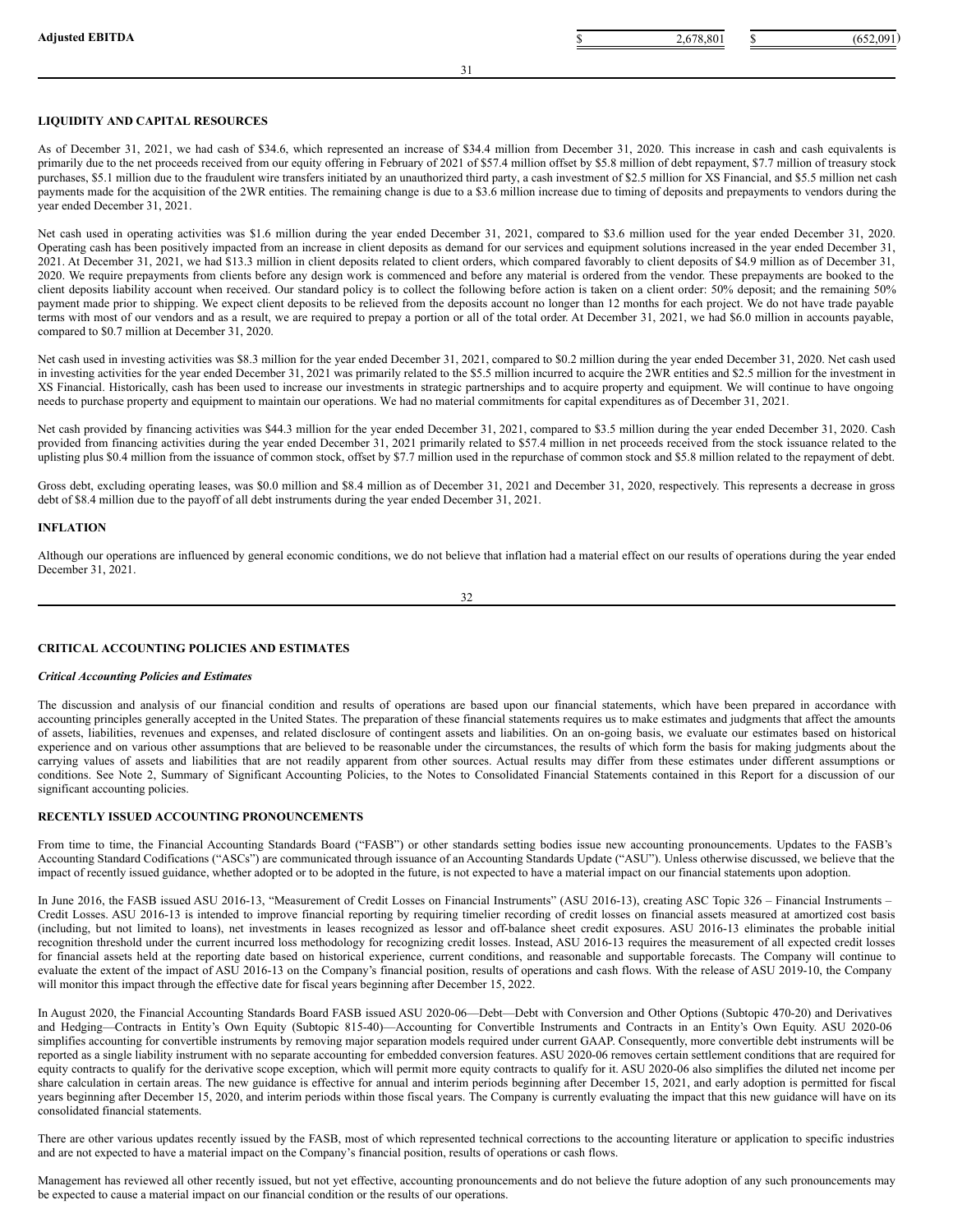# **OFF-BALANCE SHEET ARRANGEMENTS**

We have not entered into any off-balance sheet arrangements that have or are reasonably likely to have a current or future effect on our financial condition, changes in financial condition, revenues or expenses, results of operations, liquidity, capital expenditures or capital resources and would be considered material to investors.

# **ITEM 7A. QUANTITATIVE AND QUALITATIVE DISCLOSURES ABOUT MARKET RISK**

As a smaller reporting company, we are not required to provide this information.

# **ITEM 8. FINANCIAL STATEMENTS AND SUPPLEMENTARY DATA**

The financial statements and supplementary financial information required by this Item are set forth immediately following the signature page and are incorporated herein by reference.

# **ITEM 9. CHANGES IN AND DISAGREEMENTS WITH ACCOUNTANTS ON ACCOUNTING AND FINANCIAL DISCLOSURE**

None

#### **ITEM 9A. CONTROLS AND PROCEDURES**

# **DISCLOSURE CONTROLS AND PROCEDURES**

Our management, with the participation of our CEO and CFO, has evaluated the effectiveness of our disclosure controls and procedures (as such term is defined in Rules 13a-15(e) and 15d-15(e) under the Exchange Act as of the end of the period covered by this Report.

These controls are designed to ensure that information required to be disclosed in the reports we file or submit pursuant to the Exchange Act is recorded, processed, summarized and reported within the time periods specified in the rules and forms of the SEC, and that such information is accumulated and communicated to our management, including our CEO and CFO to allow timely decisions regarding required disclosure.

Based on this evaluation, our CEO and CFO have concluded that our disclosure controls and procedures were effective as of December 31, 2021, at reasonable assurance levels.

We believe that our financial statements presented in this Report fairly present, in all material respects, our financial position, results of operations, and cash flows for all periods presented herein.

Our management, including our CEO and CFO, does not expect that our disclosure controls and procedures will prevent all error and all fraud. A control system, no matter how well conceived and operated, can provide only reasonable, not absolute, assurance that the objectives of the control system are met. The design of any system of controls is based in part upon certain assumptions about the likelihood of future events, and there can be no assurance that any design will succeed in achieving its stated goals under all potential future conditions. Further, the design of a control system must reflect the fact that there are resource constraints, and the benefits of controls must be considered relative to their costs. Because of the inherent limitations in all control systems, no evaluation of controls can provide absolute assurance that all control issues and instances of fraud, if any, within our company have been detected. These inherent limitations include the realities that judgments in decision-making can be faulty, and that breakdown can occur because of simple error or mistake. In particular, many of our current processes rely upon manual reviews and processes to ensure that neither human error nor system weakness has resulted in erroneous reporting of financial data.

# **Changes in Internal Control over Financial Reporting**

There were no changes in our internal control over financial reporting during our fiscal year ended December 31, 2021, which were identified in conjunction with management's evaluation required by paragraph (d) of Rules 13a-15 and 15d-15 under the Exchange Act, that have materially affected, or are reasonably likely to materially affect, our internal control over financial reporting.

34

# **MANAGEMENT REPORT ON INTERNAL CONTROL OVER FINANCIAL REPORTING**

Our management is responsible for establishing and maintaining adequate internal control over financial reporting as defined in Rule 13a-15(f) or 15d-15(f) promulgated under the Exchange Act. Those rules define internal control over financial reporting as a process designed to provide reasonable assurance regarding the reliability of financial reporting and the preparation of financial statements for external purposes in accordance with generally accepted accounting principles and includes those policies and procedures that:

- Pertain to the maintenance of records that in reasonable detail accurately and fairly reflect the transactions and dispositions of the assets of the Company;
- Provide reasonable assurance that transactions are recorded as necessary to permit preparation of financial statements in accordance with generally accepted accounting principles, and the receipts and expenditures of the company are being made only in accordance with authorizations of management and directors of the Company; and
- Provide reasonable assurance regarding prevention or timely detection of unauthorized acquisitions, use or disposition of the company's assets that could have a material effect on the financial statements.

Because of its inherent limitations, internal controls over financial reporting may not prevent or detect misstatements. Projections of any evaluation of effectiveness to future periods are subject to the risk that controls may become inadequate because of changes in conditions, or that the degree of compliance with the policies or procedures may deteriorate.

Management assessed the effectiveness of our internal control over financial reporting as of December 31, 2021. In making this assessment, our management used the criteria established in Internal Control-Integrated Framework (2013) issued by the Committee of Sponsoring Organizations of the Treadway Commission (COSO).

This Report does not include an attestation report of our registered public accounting firm regarding internal control over financial reporting. Management's report was not subject to attestation by our registered public accounting firm pursuant to temporary rules of the SEC that permit us to provide only management's report in this Report.

# **ITEM 9B. OTHER INFORMATION**

None.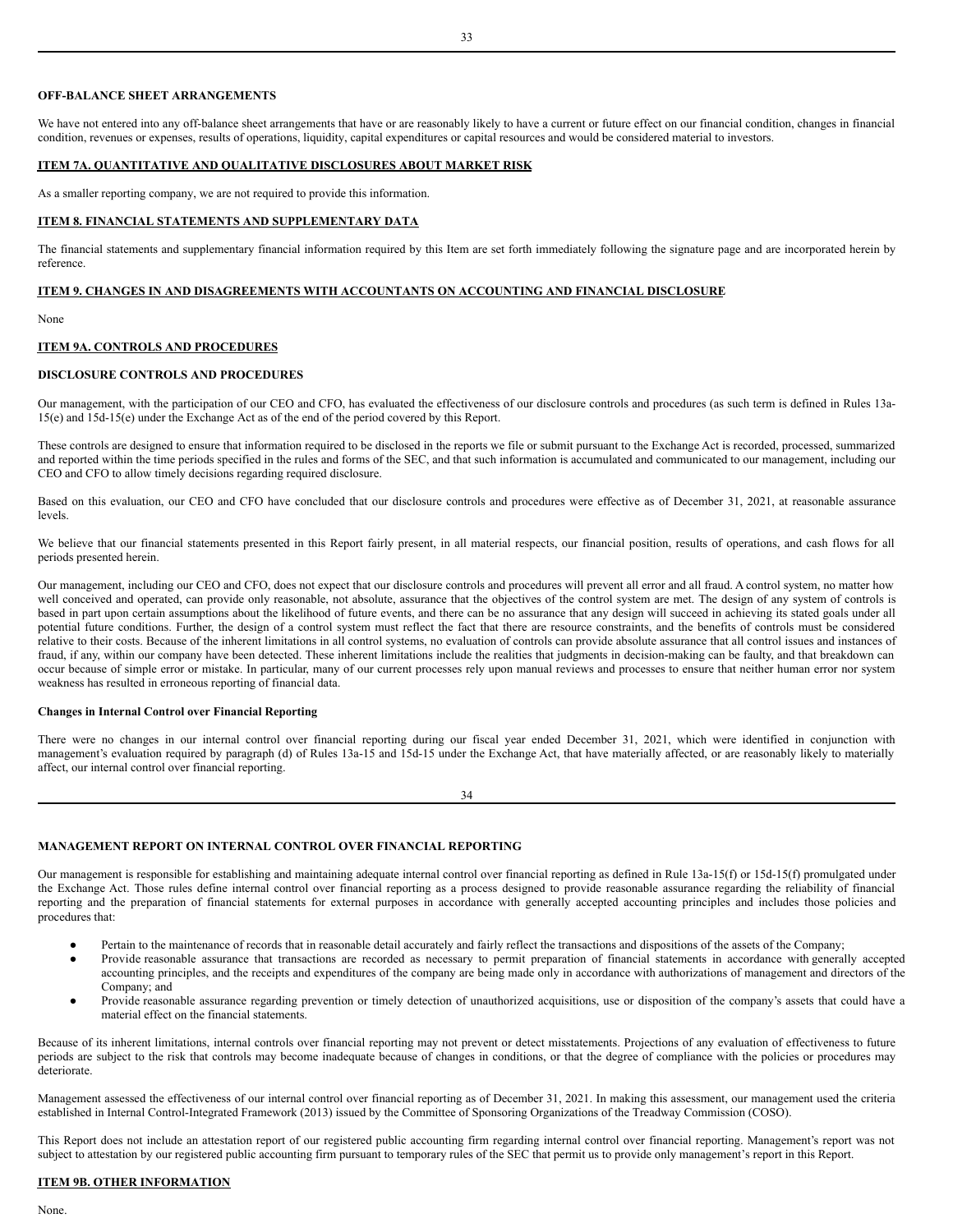# **ITEM 9C. DISCLOSURE REGARDING FOREIGN JURISDICTIONS THAT PREVENT INSPECTIONS**

Not applicable.

# **PART III**

# **ITEM 10. DIRECTORS, EXECUTIVE OFFICERS AND CORPORATE GOVERNANCE**

Information concerning our directors and officers is incorporated by reference to our Definitive Proxy Statement on Schedule 14A to be filed with the SEC within 120 days after the end of our fiscal year.

# **ITEM 11. EXECUTIVE COMPENSATION**

Information concerning our directors and officers is incorporated by reference to our Definitive Proxy Statement on Schedule 14A to be filed with the SEC within 120 days after the end of our fiscal year.

# **ITEM 12. SECURITY OWNERSHIP OF CERTAIN BENEFICIAL OWNERS AND MANAGEMENT AND RELATED STOCKHOLDER MATTERS**

Information concerning our directors and officers is incorporated by reference to our Definitive Proxy Statement on Schedule 14A to be filed with the SEC within 120 days after the end of our fiscal year.

# **ITEM 13. CERTAIN RELATIONSHIPS AND RELATED TRANSACTIONS AND DIRECTOR INDEPENDENCE**

Information concerning our directors and officers is incorporated by reference to our Definitive Proxy Statement on Schedule 14A to be filed with the SEC within 120 days after the end of our fiscal year.

# **ITEM 14. PRINCIPAL ACCOUNTING FEES AND SERVICES**

Information concerning our directors and officers is incorporated by reference to our Definitive Proxy Statement on Schedule 14A to be filed with the SEC within 120 days after the end of our fiscal year.

35

# **PART IV**

# **ITEM 15. EXHIBITS, FINANCIAL STATEMENTS SCHEDULES.**

A list of financial statements filed herewith is contained is set forth on page F-1 of the financial statements that immediately follow the signature page of this Report and is incorporated by reference herein. The financial statement schedules have been omitted because they are not required, not applicable or the information has been included in our financial statements. The exhibits required by this Item are contained in the Exhibit Index beginning on the following page of this Annual Report on Form 10-K and are incorporated herein by reference.

# **EXHIBIT INDEX**

| Exhibit<br>No. | <b>Description</b>                                                                                                                                                                 |
|----------------|------------------------------------------------------------------------------------------------------------------------------------------------------------------------------------|
| 2.1            | <b>Stock Purchase Agreement</b>                                                                                                                                                    |
| 3.1            | Certificate of Incorporation (incorporated by reference to Exhibit 3.3 to Form 8-K filed October 30, 2020).                                                                        |
| 3.2            | Certificate of Amendment to Certificate of Incorporation (incorporated by reference to Exhibit 3.1 to Form 8-K filed January 5, 2021)                                              |
| 3.3            | Bylaws (incorporated by reference to Exhibit 3.4 to Form 8-K filed October 30, 2020).                                                                                              |
| 3.4            | Amendment No. 1 to Bylaws (incorporated by reference to Exhibit 3.1 to Form 8-K filed January 12, 2021).                                                                           |
| 4.1            | Description of urban-gro, Inc.'s Common Stock.                                                                                                                                     |
| 10.1           | Employment Agreement by and between urban-gro, Inc. and James H. Dennedy, dated February 18, 2021                                                                                  |
| 10.2           | Intellectual Property Purchase and Assignment Agreement between Edyza, Inc. and Registrant (incorporated by reference to Form S-1 Registration Statement filed<br>on May 18, 2018) |
| 10.3           | Business Lease between JW Properties, LLC and Registrant dated July 22, 2015 (incorporated by reference to Form S-1Registration Statement filed on May 18,<br>2018)                |
| 10.4           | Commercial Lease Agreement between Bravo Lighting, LLC and Registration (incorporated by reference to Form S-1 Registration Statement filed on May 18, 2018)                       |
| 10.5           | Form of Common Stock Purchase Warrant issued to Michael Sandy Bank dated April 19, 2018 (incorporated by reference to Form S-1/A Registration Statement<br>filed on July 11, 2018) |
| 10.6           | Redemption Agreement with Total Grow Holdings LLC dated January 24, 2020 (incorporated by referenced to Form 8-K filed on January 30, 2020)                                        |
|                | 36                                                                                                                                                                                 |

**Exhibit**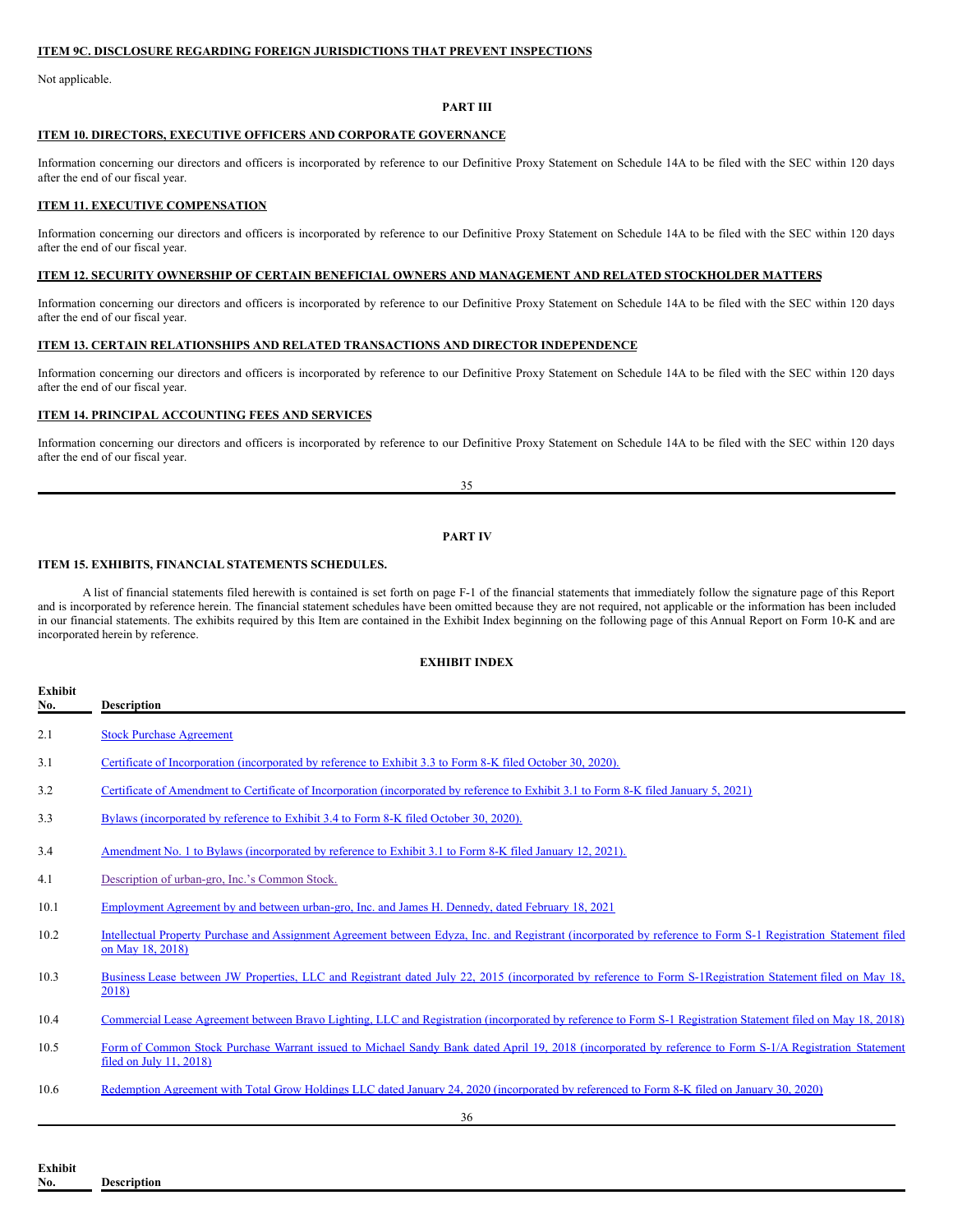| $10.7*$  | Separation Agreement, dated as of March 20, 2020, by and between urban-gro, Inc. and Larry Dodson (incorporated by reference to Form 8-K filed on March 23,<br>2020)                                                                                                                                                      |
|----------|---------------------------------------------------------------------------------------------------------------------------------------------------------------------------------------------------------------------------------------------------------------------------------------------------------------------------|
| $10.8*$  | Form of Stock Option Agreement to be entered into on the Effective Date by and between urban-gro, Inc. and Larry Dodson (incorporated by reference to Form 8-K<br>filed on March 23, 2020)                                                                                                                                |
| $10.9*$  | urban-gro, Inc. 2019 Equity Incentive Plan (incorporated by reference to Form S-8 filed on August 27, 2019)                                                                                                                                                                                                               |
| $10.10*$ | Form of Deferred Shares Award Agreement (incorporated by reference to Exhibit 10.10 to Form 10-K filed on May 18, 2020).                                                                                                                                                                                                  |
| 10.11    | Letter Agreement, dated February 21, 2020, by and among urban-gro, Inc., urban-gro Canada Technologies Inc., Impact Engineering, Inc., the lenders party thereto,<br>and Bridging Finance Inc., as administrative agent for the lenders, (incorporated by reference to Exhibit 10.11 to Form 10-K filed on May 18, 2020). |
| 10.12    | Promissory Note, dated October 18, 2018, between urban-gro, Inc. and Cloud9 Support Inc. (incorporated by reference to Exhibit 10.12 to Form 10-K filed on May<br>18, 2020).                                                                                                                                              |
| 10.13    | Amendment to Promissory Note, dated May 20, 2019, between urban-gro, Inc. and Cloud9 Support Inc. (incorporated by reference to Exhibit 10.13 to Form 10-K<br>filed on May 18, 2020).                                                                                                                                     |
| 10.14    | Subordination Agreement, dated February 25, 2020, between urban-gro. Inc. and Cloud9 Support Inc. (incorporated by reference to Exhibit 10.14 to Form 10-K filed<br>on May 18, 2020).                                                                                                                                     |
| 10.15    | Promissory Note, dated February 21, 2020, between urban-gro, Inc. and Cloud9 Support Inc. (incorporated by reference to Exhibit 10.15 to Form 10-K filed on May<br>18, 2020).                                                                                                                                             |
| 10.16    | First Amendment to Loan Agreement, dated as of September 4, 2020, by and among urban-gro, Inc., urban-gro Canada Technologies Inc., Impact Engineering, Inc.<br>and Bridging Finance Inc. (incorporated by reference to Exhibit 10.1 to Form 10-O filed on November 3, 2020).                                             |
| 10.17    | Agreement, dated as of September 18, 2020, by and between urban-gro. Inc. and George (Bob) Pullar (incorporated by reference to Exhibit 10.2 to Form 10-O filed<br>on November 3, 2020).                                                                                                                                  |
| $10.18*$ | Employment Agreement, dated as of July 1, 2020, by and between urban-gro. Inc. and Bradley Nattrass (incorporated by reference to Exhibit 10.18 to Form S-1 filed<br>on November 16, 2020)                                                                                                                                |
| $10.19*$ | Employment Agreement, dated as of July 1, 2020, by and between urban-gro, Inc. and Richard Akright (incorporated by reference to Exhibit 10.19 to Form S-1 filed<br>on November 16, 2020)                                                                                                                                 |
| 10.20    | Form of Amended and Restated Promissory Note (incorporated by reference to Exhibit 10.1 to Form 8-K filed on November 25, 2020).                                                                                                                                                                                          |
| 10.21    | Form of Amended and Restated Promissory Note (incorporated by reference to Exhibit 10.2 to Form 8-K filed on November 25, 2020).                                                                                                                                                                                          |
| 10.22    | Form of Convertible Promissory Note (incorporated by reference to Exhibit 10.3 to Form 8-K filed on November 25, 2020).                                                                                                                                                                                                   |
|          | 37                                                                                                                                                                                                                                                                                                                        |

| Exhibit<br>No. | <b>Description</b>                                                                                                                                                             |
|----------------|--------------------------------------------------------------------------------------------------------------------------------------------------------------------------------|
| 10.23          | Form of Convertible Promissory Note (incorporated by reference to Exhibit 10.1 to Form 8-K filed on December 18, 2020).                                                        |
| 21.1           | List of subsidiaries of the Registrant.                                                                                                                                        |
| 23.1           | Consent of BF Borgers CPA P.C.                                                                                                                                                 |
| 24.1           | Power of Attorney (included on signature page).                                                                                                                                |
| 31.1           | Certification of Chief Executive Officer required by Rule 13a-14(a) under the Exchange Act                                                                                     |
| 31.2           | Certification of Chief Financial Officer required by Rule 13a-14(a) under the Exchange Act                                                                                     |
| 32             | Certification of Principal Executive, Financial and Accounting Officer pursuant to 18 U.S.C. Section 1350, as adopted pursuant to Section 906 of Sarbanes-Oxley<br>Act of 2002 |
| 101.INS        | Inline XBRL Instance Document                                                                                                                                                  |
| 101.SCH        | Inline XBRL Taxonomy Extension Schema Document                                                                                                                                 |
| 101.CAL        | Inline XBRL Taxonomy Extension Calculation Linkbase Document                                                                                                                   |
| 101.DEF        | Inline XBRL Taxonomy Extension Definition Linkbase Document                                                                                                                    |
| 101.LAB        | Inline XBRL Taxonomy Extension Label Linkbase Document                                                                                                                         |
| 101.PRE        | Inline XBRL Taxonomy Extension Presentation Linkbase Document                                                                                                                  |
| 104            | Cover Page Interactive Data File (embedded within the Inline XBRL document)                                                                                                    |
|                |                                                                                                                                                                                |

# **\*** Denotes a management contract or compensatory plan or arrangement.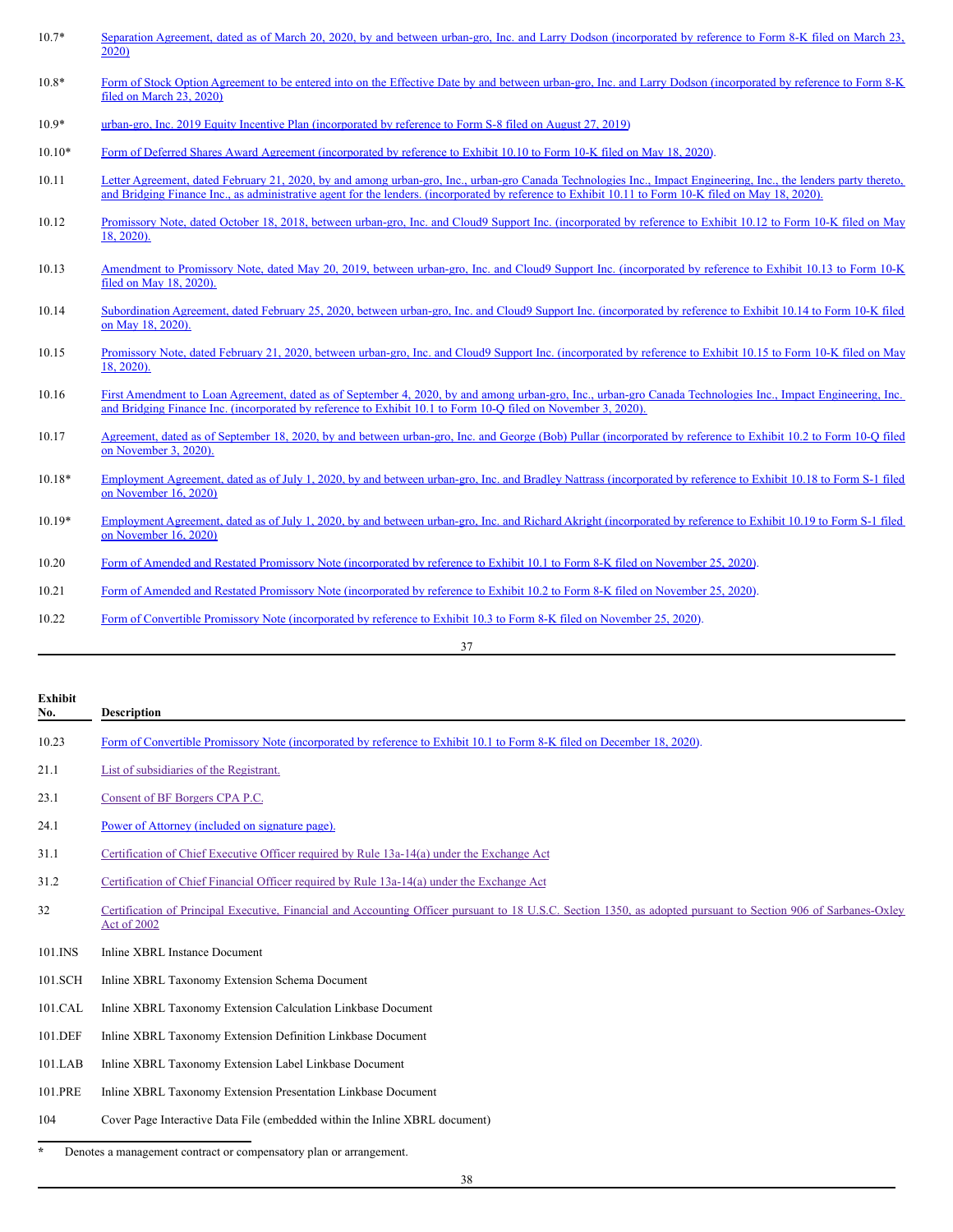#### **SIGNATURES**

Pursuant to the requirements of Section 13 or 15(d) of the Securities Exchange Act of 1934, the Registrant has duly caused this Annual Report to be signed on its behalf by the undersigned thereunder duly authorized.

# **URBAN-GRO, INC.**

Dated: March 29, 2022 By: */s/ Bradley Nattrass*

Bradley Nattrass

Chairperson of the Board of Directors and Chief Executive Officer

# **POWER OF ATTORNEY**

KNOW ALL PERSONS BY THESE PRESENTS, that each person whose signature appears below constitutes and appoints Bradley Nattrass, his or her true and lawful attorney-in-fact and agent, with full power of substitution and resubstitution, for him or her and in his or her name, place and stead, in any and all capacities, to sign any and all amendments to this Annual Report on Form 10-K, and to file the same, with all exhibits thereto, and other documents in connection therewith, with the Securities and Exchange Commission, granting unto such attorney-in-fact and agent full power and authority to do and perform each and every act and thing requisite or necessary to be done in and about the premises, as fully to all intents and purposes as he or she might or could do in person, hereby ratifying and confirming all that such attorney-in-fact and agent, or his or her substitute or substitutes, may lawfully do or cause to be done by virtue hereof.

Pursuant to the requirements of the Securities Exchange Act of 1934, this report has been signed below by the following persons on behalf of the registrant and in the capacities and on the dates indicated.

| <b>Signature</b>                                   | <b>Title</b>                                                                                     | Date           |  |  |
|----------------------------------------------------|--------------------------------------------------------------------------------------------------|----------------|--|--|
| /s/ Bradley Nattrass<br><b>Bradley Nattrass</b>    | Chairperson of the Board, Chief Executive Officer, and Director<br>(Principal Executive Officer) | March 29, 2022 |  |  |
| /s/ Richard A. Akright<br>Richard A. Akright       | Chief Financial Officer<br>(Principal Financial Officer)<br>(Principal Accounting Officer)       | March 29, 2022 |  |  |
| /s/ Lewis O. Wilks<br>Lewis O. Wilks               | Director                                                                                         | March 29, 2022 |  |  |
| /s/ David Hsu<br>David Hsu                         | Director                                                                                         | March 29, 2022 |  |  |
| /s/ Sonia Lo<br>Sonia Lo                           | Director                                                                                         | March 29, 2022 |  |  |
| /s/ Anita Britt<br>Anita Britt                     | Director                                                                                         | March 29, 2022 |  |  |
| /s/ James H. Dennedy<br>James H. Dennedy, Director | Director                                                                                         | March 29, 2022 |  |  |
| /s/ James Lowe<br>James Lowe                       | Director                                                                                         | March 29, 2022 |  |  |
|                                                    | 39                                                                                               |                |  |  |

# **INDEX TO FINANCIAL STATEMENTS**

|                                                                                                                    | Page  |
|--------------------------------------------------------------------------------------------------------------------|-------|
| <b>Report of Independent Registered Accounting Firm (PCAOB ID NO: 5041)</b>                                        | $F-2$ |
| <b>Audited Financial Statements:</b>                                                                               |       |
| Consolidated Balance Sheets as of December 31, 2021 and 2020                                                       | $F-3$ |
| Consolidated Statements of Operations for the Years ended December 31, 2021 and 2020                               | $F-4$ |
| Consolidated Statement of Changes in Stockholders' Equity (Deficit) for the years ended December 31, 2021 and 2020 | $F-5$ |
| Consolidated Statements of Cash Flows for the years ended December 31, 2021 and 2020                               | $F-6$ |
| Notes to the Consolidated Financial Statements                                                                     | $F-7$ |
| F-1                                                                                                                |       |

# **Report of Independent Registered Public Accounting Firm**

To the stockholders and the board of directors of urban-gro, Inc.

#### **Opinion on the Financial Statements**

We have audited the accompanying consolidated balance sheets of urban-gro, Inc. (the "Company") as of December 31, 2021 and 2020, the related consolidated statements of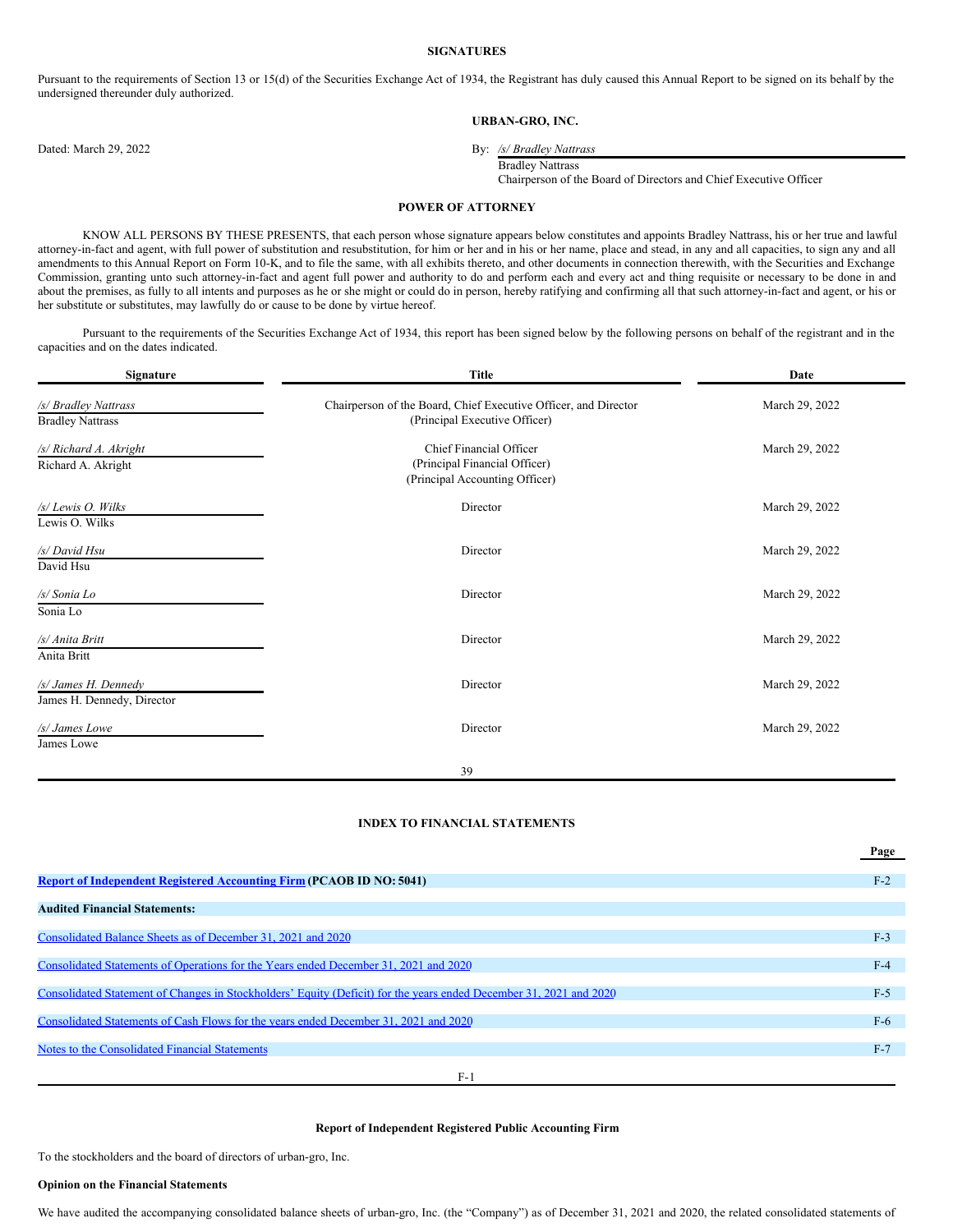operations and comprehensive income, stockholders' deficit and cash flows for each of the two years in the period ended December 31, 2021, and the related notes (collectively referred to as the "financial statements"). In our opinion, the financial statements present fairly, in all material respects, the financial position of the Company as of December 31, 2021 and 2020, and the results of its operations and its cash flows each of the two years in the period ended December 31, 2021, in conformity with accounting principles generally accepted in the United States.

# **Basis for Opinion**

These financial statements are the responsibility of the Company's management. Our responsibility is to express an opinion on the Company's financial statements based on our audit. We are a public accounting firm registered with the Public Company Accounting Oversight Board (United States) ("PCAOB") and are required to be independent with respect to the Company in accordance with the U.S. federal securities laws and the applicable rules and regulations of the Securities and Exchange Commission and the PCAOB.

We conducted our audits in accordance with the standards of the PCAOB. Those standards require that we plan and perform the audits to obtain reasonable assurance about whether the financial statements are free of material misstatement, whether due to error or fraud. The Company is not required to have, nor were we engaged to perform, an audit of its internal control over financial reporting. As part of our audits we are required to obtain an understanding of internal control over financial reporting but not for the purpose of expressing an opinion on the effectiveness of the Company's internal control over financial reporting. Accordingly, we express no such opinion.

Our audits included performing procedures to assess the risks of material misstatement of the financial statements, whether due to error or fraud, and performing procedures that respond to those risks. Such procedures included examining, on a test basis, evidence regarding the amounts and disclosures in the financial statements. Our audits also included evaluating the accounting principles used and significant estimates made by management, as well as evaluating the overall presentation of the financial statements. We believe that our audits provide a reasonable basis for our opinion.

*/s/ BF Borgers CPA PC*

We have served as the Company's auditor since 2017.

Lakewood, CO

March 29, 2022

F-2

# **urban-gro, Inc. CONSOLIDATED BALANCE SHEETS**

|                                                                                                     | December 31, 2021 |                          | December 31, 2020 |            |
|-----------------------------------------------------------------------------------------------------|-------------------|--------------------------|-------------------|------------|
| Assets                                                                                              |                   |                          |                   |            |
| Current assets:                                                                                     |                   |                          |                   |            |
| Cash                                                                                                | $\mathbb{S}$      | 34,592,190               | $\mathbb{S}$      | 184,469    |
| Accounts receivable, net                                                                            |                   | 13,125,685               |                   | 976,730    |
| <b>Inventories</b>                                                                                  |                   | 514,756                  |                   | 537,104    |
| Prepaid expenses and other current assets                                                           |                   | 11,248,266               |                   | 3,547,068  |
| Total current assets                                                                                |                   | 59,480,897               |                   | 5,245,371  |
| Non-current assets:                                                                                 |                   |                          |                   |            |
| Property and equipment, net                                                                         |                   | 207,496                  |                   | 129,444    |
| Operating lease right of use assets, net                                                            |                   | 689,704                  |                   | 88,888     |
| Investments                                                                                         |                   | 4,210,358                |                   | 1,710,358  |
| Goodwill                                                                                            |                   | 7,992,121                |                   | 902,067    |
| Intangible assets, net                                                                              |                   | 1,575,466                |                   | 84,514     |
| Total non-current assets                                                                            |                   | 14,675,145               |                   | 2,915,271  |
| <b>Total assets</b>                                                                                 | \$                | 74,156,042               | \$                | 8,160,642  |
| Liabilities                                                                                         |                   |                          |                   |            |
| Current liabilities:                                                                                |                   |                          |                   |            |
| Accounts payable                                                                                    | $\mathbb{S}$      | 6,066,896                | $\mathbb{S}$      | 653,998    |
| Accrued expenses                                                                                    |                   | 3,878,278                |                   | 1,798,494  |
| <b>Customer Deposits</b>                                                                            |                   | 13,345,451               |                   | 4,878,863  |
| Contingent consideration                                                                            |                   | 1,563,000                |                   |            |
| Notes payable                                                                                       |                   |                          |                   | 1,854,500  |
| Revolving Facility                                                                                  |                   | $\overline{\phantom{a}}$ |                   | 3,403,143  |
| Term Loan, net                                                                                      |                   |                          |                   | 1,868,320  |
| Operating lease liabilities                                                                         |                   | 152,459                  |                   | 88,888     |
| Total current liabilities                                                                           |                   | 25,006,084               |                   | 14,546,206 |
|                                                                                                     |                   |                          |                   |            |
| Non-current liabilities:                                                                            |                   |                          |                   |            |
| Notes payable                                                                                       |                   |                          |                   | 1,020,600  |
| Operating lease liabilities                                                                         |                   | 542,003                  |                   |            |
| Deferred tax liability                                                                              |                   | 440,625                  |                   |            |
| Total non-current liabilities                                                                       |                   | 982,628                  |                   | 1,020,600  |
| <b>Total liabilities</b>                                                                            |                   | 25,988,712               |                   | 15,566,806 |
| Shareholders' equity (deficit):                                                                     |                   |                          |                   |            |
| Preferred stock, \$0.10 par value; 10,000,000 shares authorized; 0 shares issued and outstanding    |                   |                          |                   |            |
| Common stock, \$0.001 par value; 100,000,000 shares authorized; 11,588,110 issued and 10,733,195    |                   |                          |                   |            |
| outstanding as of December 31, 2021, and 4,718,714 shares issued and outstanding as of December 31, |                   |                          |                   |            |
| 2020                                                                                                |                   | 11,588                   |                   | 4.719      |
| Additional paid in capital                                                                          |                   | 78,679,220               |                   | 14,553,438 |
| Treasury shares, cost basis: 854,915 shares as of December 31, 2021                                 |                   | (7,683,490)              |                   |            |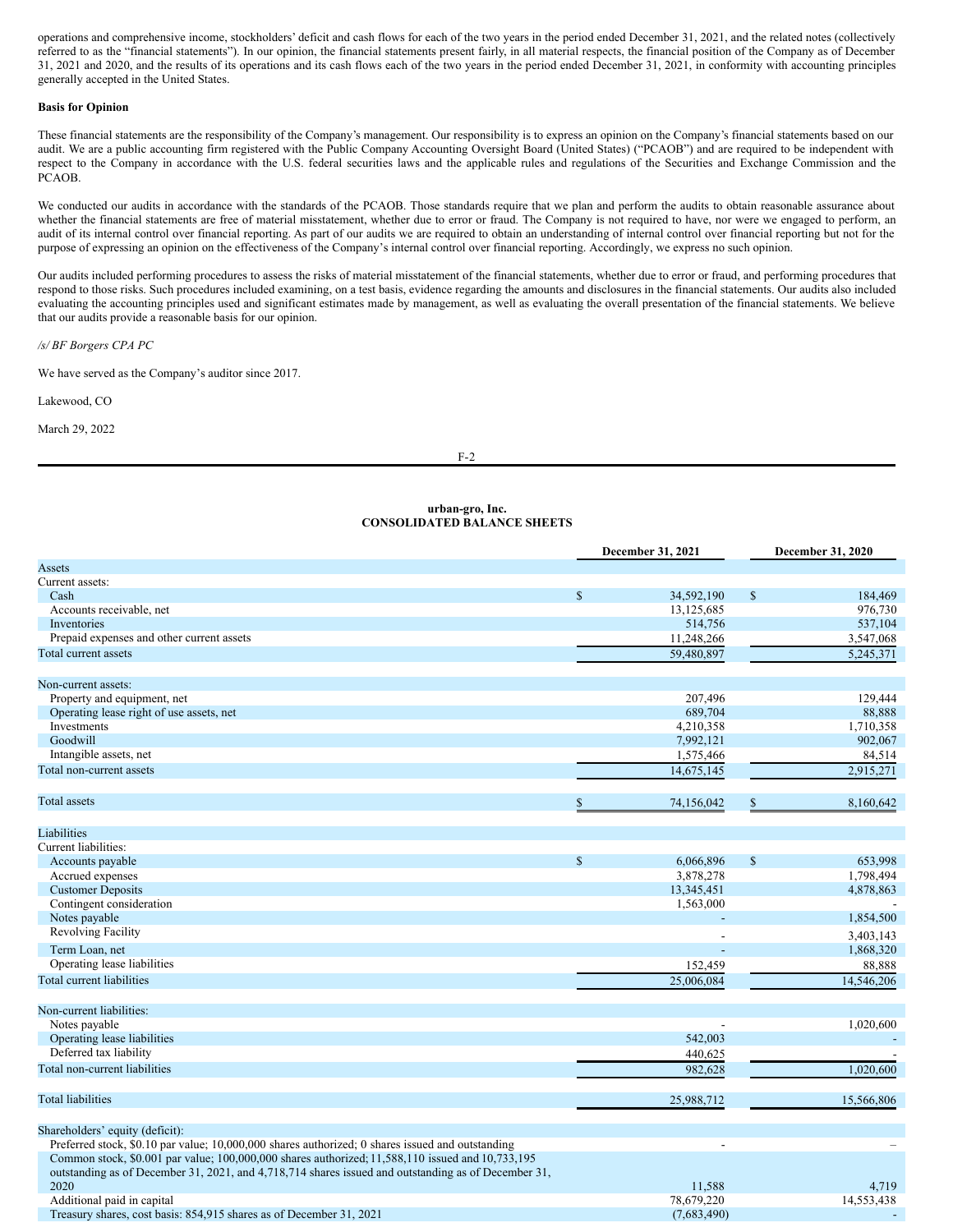| Accumulated deficit<br>Total shareholders' equity (deficit) | (22.839.988)<br>48,167,330 | (21, 964, 321)<br>7.406.164 |
|-------------------------------------------------------------|----------------------------|-----------------------------|
| Total liabilities and shareholders' equity (deficit)        | 74.156.042                 | 8.160.642                   |

See accompanying notes to unaudited condensed consolidated financial statements

F-3

#### **urban-gro, Inc. CONSOLIDATED STATEMENTS OF OPERATIONS AND COMPREHENSIVE INCOME (LOSS)**

|                                                                    | For the Years Ended  |              |              |                      |  |
|--------------------------------------------------------------------|----------------------|--------------|--------------|----------------------|--|
|                                                                    | December 31,<br>2021 |              |              | December 31,<br>2020 |  |
| Revenue:                                                           |                      |              |              |                      |  |
| Equipment systems                                                  | S                    | 55,560,126   | $\mathbb{S}$ | 22,058,696           |  |
| Services                                                           |                      | 5,043,764    |              | 1,902,969            |  |
| Consumable products                                                |                      | 1,509,291    |              | 1,876,252            |  |
| Total revenue                                                      |                      | 62,113,181   |              | 25,837,917           |  |
| Cost of revenue                                                    |                      | 47,353,295   |              | 20,122,281           |  |
| Gross profit                                                       |                      | 14,759,886   |              | 5,715,636            |  |
| Operating expenses:                                                |                      |              |              |                      |  |
| General and administrative                                         |                      | 13, 123, 717 |              | 6,657,903            |  |
| Stock-based compensation                                           |                      | 1,840,913    |              | 1,803,403            |  |
| Total operating expenses                                           |                      | 14,964,630   |              | 8,461,306            |  |
| Income (loss) from operations                                      |                      | (204, 744)   |              | (2,745,670)          |  |
| Non-operating income (expenses):                                   |                      |              |              |                      |  |
| Interest expense                                                   |                      | (334, 056)   |              | (1,497,469)          |  |
| Interest expense - beneficial conversion of notes payable          |                      | (636, 075)   |              |                      |  |
| Loss on extinguishment of debt                                     |                      | (790, 723)   |              |                      |  |
| Contingent consideration                                           |                      |              |              | (155,000)            |  |
| Impairment of investment                                           |                      |              |              | (310,000)            |  |
| Unrealized exchange loss                                           |                      |              |              | (397, 292)           |  |
| PPP Loan Forgiveness                                               |                      | 1,032,316    |              |                      |  |
| Other income                                                       |                      | 57,615       |              | 31,736               |  |
| Total non-operating income (expenses)                              |                      | (670, 923)   |              | (2,328,025)          |  |
| Income (loss) before income taxes                                  |                      | (875, 667)   |              | (5,073,695)          |  |
| Income tax expense (benefit)                                       |                      |              |              |                      |  |
| Net income (loss)                                                  |                      | (875, 667)   | $\mathbb{S}$ | (5,073,695)          |  |
| Comprehensive income (loss)                                        |                      | (875, 667)   | \$           | (5,073,695)          |  |
| Earnings (loss) per share:                                         |                      |              |              |                      |  |
| Earnings (loss) per share - basic and diluted                      |                      | (0.09)       | S            | (1.06)               |  |
| Weighted-average shares used in computation of earnings per share: |                      |              |              |                      |  |
| Weighted average share - basic and diluted                         |                      | 10,020,301   |              | 4,766,294            |  |

See accompanying notes to unaudited condensed consolidated financial statements

F-4

#### **urban-gro, Inc. CONSOLIDATED STATEMENTS OF SHAREHOLDERS' EQUITY (DEFICIT)**

|                                             | Common Stock  |        | Additional<br>Paid in | Retained<br>Earnings | Treasury | Total<br>Shareholders'<br>Equity |
|---------------------------------------------|---------------|--------|-----------------------|----------------------|----------|----------------------------------|
|                                             | <b>Shares</b> | Amount | Capital               | (Deficit)            | Stock    | (Deficit)                        |
| Balance, December 31, 2019                  | 4,701,552     | 4,702  | 11,877,590            | (16,890,626)         |          | (5,008,334)                      |
| Stock-based compensation                    |               |        | 1,803,403             |                      |          | 1,803,403                        |
| Stock grant to satisfy accounts payable     | 1,606         |        | 9,638                 |                      |          | 9,640                            |
|                                             | 16,667        | 16     | 99,984                |                      |          | 100,000                          |
| Stock grants issued for loan term revisions |               |        |                       |                      |          |                                  |
| Stock grant program vesting                 | 48,889        | 49     | (49)                  |                      |          |                                  |
| Claw back of stock granted                  | (183, 333)    | (183)  | 183                   |                      |          |                                  |
| Stock issuance related to debt              | 83,333        | 83     | 499,917               |                      |          | 500,000                          |
| Stock issuance related to acquisition       | 41,667        | 42     | 154,958               | _                    |          | 155,000                          |
| Warrant issuance related to debt            |               |        | 76,822                | _                    |          | 76,822                           |
| Stock issued for lease revisions            | 8,333         | 8      | 30,992                |                      |          | 31,000                           |
| Net income (loss)                           |               |        |                       | (5,073,695)          |          | (5,073,695)                      |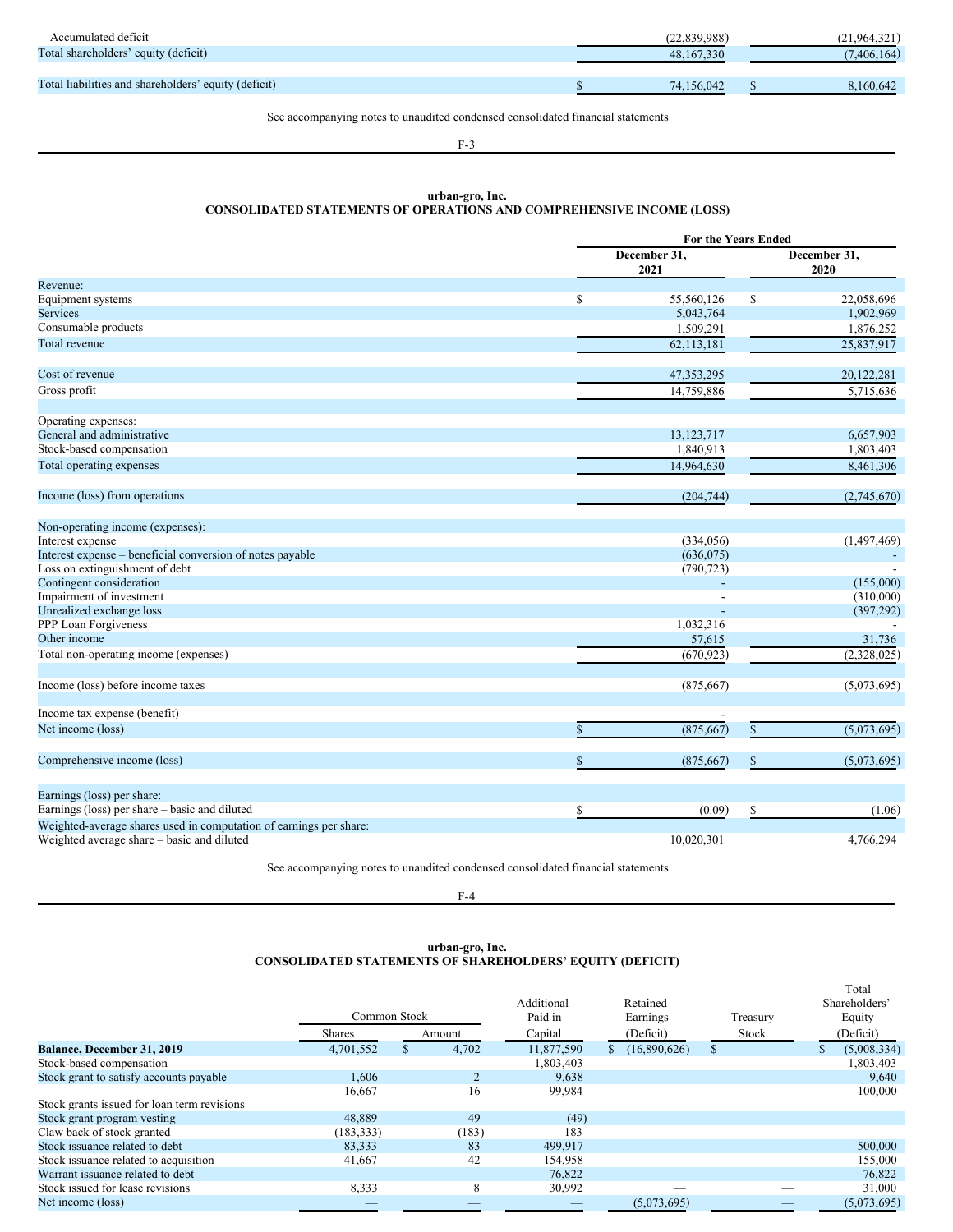| Balance, December 31, 2020                          | 4,718,714    | 4,719                    | 14,553,438            | (21,964,321)             |             | (7,406,164)                      |
|-----------------------------------------------------|--------------|--------------------------|-----------------------|--------------------------|-------------|----------------------------------|
|                                                     | Common Stock |                          | Additional<br>Paid in | Retained<br>Earnings     | Treasury    | Total<br>Shareholders'<br>Equity |
|                                                     | Shares       | Amount                   | Capital               | (Deficit)                | Stock       | (Deficit)                        |
| Balance, December 31, 2020                          | 4,718,714    | 4,719                    | 14,553,438            | (21,964,321)             |             | (7,406,164)                      |
| Stock-based compensation                            |              | $\overline{\phantom{m}}$ | 1,840,913             |                          |             | 1,840,913                        |
| <b>Beneficial Conversion Feature</b>                |              |                          | 636,075               |                          |             | 636,075                          |
| Conversion of Bridge Financing                      | 254,425      | 254                      | 1,907,971             | $\overline{\phantom{0}}$ | -           | 1,908,225                        |
| Common stock repurchased                            |              |                          |                       |                          | (7,683,490) | (7,683,490)                      |
| Stock issuance related to offering, net of offering |              |                          |                       |                          |             |                                  |
| costs of \$4,748,785                                | 6,210,000    | 6,210                    | 57,345,005            |                          |             | 57, 351, 215                     |
| Stock issuance related to acquisition               | 202,066      | 202                      | 1,999,798             |                          |             | 2,000,000                        |
| Stock issued in conversion of warrants              | 22,490       | 22                       | 9.974                 | $\overline{\phantom{0}}$ |             | 9.996                            |
| Stock grant program vesting                         | 118,366      | 119                      | (119)                 |                          |             |                                  |
| <b>Stock Options Exercised</b>                      | 62,049       | 62                       | 386,165               |                          |             | 386,227                          |
| Net income (loss)                                   |              |                          |                       | (875, 667)               |             | (875, 667)                       |
| Balance, December 31, 2021                          | 11,588,110   | 11,588                   | 78,679,220            | (22,839,988)             | (7,683,490) | 48,167,330                       |

See accompanying notes to unaudited condensed consolidated financial statements

F-5

**urban-gro, Inc. CONSOLIDATED STATEMENTS OF CASH FLOWS**

|                                                                                      | For the years ended |                |                      |             |  |
|--------------------------------------------------------------------------------------|---------------------|----------------|----------------------|-------------|--|
|                                                                                      | December 31,        |                | December 31,<br>2020 |             |  |
| <b>Cash Flows from Operating Activities</b>                                          |                     |                |                      |             |  |
| Net income (loss)                                                                    | $\mathbb{S}$        | (875, 667)     | \$                   | (5,073,695) |  |
| Adjustments to reconcile net income (loss) to net cash used in operating activities: |                     |                |                      |             |  |
| Depreciation and amortization                                                        |                     | 495,276        |                      | 258,440     |  |
| Amortization of deferred financing costs                                             |                     | 103,632        |                      | 557,903     |  |
| Loss on extinguishment of debt                                                       |                     | 790,723        |                      |             |  |
| Interest expense amortization                                                        |                     | 53,725         |                      |             |  |
| Stock-based compensation expense                                                     |                     | 1,840,913      |                      | 1,803,403   |  |
| Contingent consideration expense                                                     |                     |                |                      | 155,000     |  |
| Beneficial conversion of bridge notes                                                |                     | 636,075        |                      |             |  |
| Impairment of investment                                                             |                     |                |                      | 310,000     |  |
| Loss on disposal of assets                                                           |                     |                |                      | 3,468       |  |
| Inventory write-offs                                                                 |                     | (23, 131)      |                      | 91,730      |  |
| Unrealized exchange losses                                                           |                     |                |                      | 397,292     |  |
| Bad debt expense                                                                     |                     | 75,137         |                      | 58,849      |  |
| PPP loan forgiveness                                                                 |                     | (1,032,316)    |                      |             |  |
| Changes in operating assets and liabilities (net of acquired amounts):               |                     |                |                      |             |  |
| Accounts receivable                                                                  |                     | (10, 547, 883) |                      | 530,333     |  |
| Inventories                                                                          |                     | 45,479         |                      | 47,341      |  |
| Prepayments and other assets                                                         |                     | (8,063,663)    |                      | (1,723,056) |  |
| Accounts payable and accrued expenses                                                |                     | 6,472,004      |                      | (3,013,183) |  |
| Deposits                                                                             |                     | 8,466,588      |                      | 1,963,457   |  |
| <b>Net Cash Used In Operating Activities</b>                                         |                     | (1,563,108)    |                      | (3,632,718) |  |
| <b>Cash Flows from Investing Activities</b>                                          |                     |                |                      |             |  |
| Purchases of investments                                                             |                     | (2,500,000)    |                      |             |  |
| Purchases of property and equipment                                                  |                     | (292, 428)     |                      | (175, 965)  |  |
| Acquisition, net of cash acquired                                                    |                     | (5,544,846)    |                      |             |  |
| <b>Net Cash Used In Investing Activities</b>                                         |                     | (8,337,274)    |                      | (175,965)   |  |
| <b>Cash Flows from Financing Activities</b>                                          |                     |                |                      |             |  |
| Proceeds from issuance of revolving facility                                         |                     |                |                      | 2,207,432   |  |
| Proceeds from issuance of term loan                                                  |                     |                |                      | 2,000,000   |  |
| Proceeds from revolving facility advances                                            |                     |                |                      | 1,069,061   |  |
| Proceeds from issuance of common stock, net of offering costs                        |                     | 57,747,438     |                      |             |  |
| Repurchase of common stock                                                           |                     | (7,683,490)    |                      |             |  |
| Proceeds from PPP Loan                                                               |                     |                |                      | 1,020,600   |  |
| Proceeds from notes payables                                                         |                     |                |                      | 1,870,600   |  |
| Debt financing costs                                                                 |                     |                |                      | (638, 046)  |  |
| Repayments of notes payable                                                          |                     |                |                      | (2,964,598) |  |
| Repayment of debt                                                                    |                     | (5,755,845)    |                      |             |  |
| <b>Net Cash Provided by Financing Activities</b>                                     |                     | 44,308,103     |                      | 3,544,449   |  |
|                                                                                      |                     |                |                      |             |  |
| Net Increase (Decrease) in Cash                                                      |                     | 34,407,721     |                      | (264, 234)  |  |
| <b>Cash at Beginning of Period</b>                                                   |                     | 184,469        |                      | 448,703     |  |
| <b>Cash at End of Period</b>                                                         | \$                  | 34,592,190     | \$                   | 184,469     |  |
| <b>Supplemental Cash Flow Information:</b>                                           |                     |                |                      |             |  |
| <b>Interest Paid</b>                                                                 | $\mathbb{S}$        | 230,424        | \$                   | 920.891     |  |
|                                                                                      |                     |                |                      |             |  |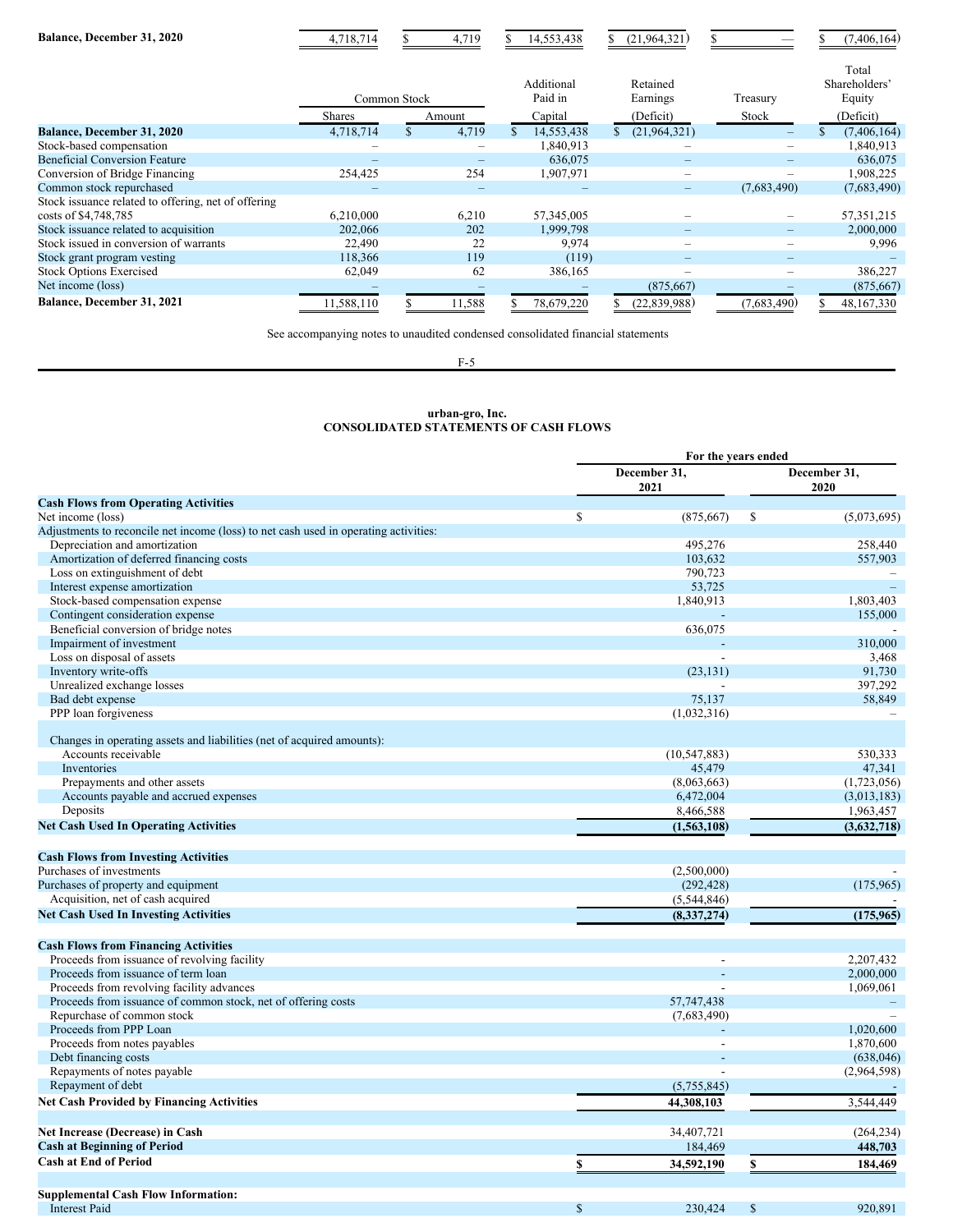| Supplemental disclosure of non-cash investing and financing activities: |           |         |
|-------------------------------------------------------------------------|-----------|---------|
| Debt financing costs booked in equity                                   |           | 676,822 |
| Stock issued for acquisitions                                           | 2.000.000 | 155,000 |
| <b>PPP Loan Forgiveness</b>                                             | 1.032.316 |         |
| Operating lease right of use assets and liabilities extension           | 600.815   |         |

See accompanying notes to unaudited condensed consolidated financial statements

F-6

#### **urban-gro, Inc. Notes to Consolidated Financial Statements For the years ended December 31, 2021 and 2020**

#### **NOTE 1 – ORGANIZATION AND ACQUISITIONS, BUSINESS PLAN, AND LIQUIDITY**

#### *Organization*

urban-gro, Inc. ("our," the "Company," or "urban-gro") is a leading architectural, engineering, consulting and design services company focused on the sustainable commercial indoor horticulture market. To serve our horticulture clients, we engineer and design indoor controlled environment agriculture ("CEA") facilities and then integrate complex environmental equipment systems into those facilities. Through this work, we create high-performance indoor cultivation facilities for our clients to grow specialty crops, including leafy greens, vegetables, herbs, and plant-based medicines. Our custom-tailored approach to design, procurement, and equipment integration provides a single point of accountability across all aspects of indoor growing operations. We also help our clients achieve operational efficiency and economic advantages through a full spectrum of professional services and programs focused on facility optimization and environmental health which establish facilities that allow clients to manage, operate and perform at the highest level throughout their entire cultivation lifecycle once they are up and running. We also serve a broad range of commercial and governmental entities, providing them with planning, consulting, architectural and engineering design services for their facilities.

We aim to work with our clients from inception of their project in a way that provides value throughout the life of their facility. We are a trusted partner and advisor to our clients and offer a complete set of engineering and managed services complemented by a vetted suite of select cultivation equipment systems.

#### *Acquisitions*

On June 28, 2021, the Company's wholly-owned subsidiary urban-gro Architect Holdings, LLC (the "Buyer"), and the 2WRCO Shareholders, the 2WRGA Shareholders, the MJ12 Shareholders, and the 2WRMS Shareholders (collectively, the "Sellers" and each a "Seller"), and Sam Andras, an individual (the "Sellers Representative") entered into a Stock Purchase Agreement (the "Purchase Agreement"), pursuant to which the Buyer would purchase all of the issued and outstanding capital stock of 2WR of Colorado, Inc., a Colorado corporation ("2WRCO"), 2WR of Georgia, Inc., a Georgia corporation ("2WRGA"), MJ12 Design Studio, Inc., a Colorado corporation ("MJ12") (collectively, the "Purchased Shares") from the Sellers. In connection with the acquisition of the Purchased Shares, Buyer entered into an affiliate relationship with 2WR of Mississippi, P.C., a Mississippi professional corporation ("2WRMS" and together with 2WRCO, 2WRGA and MJ12, the "2WR Entities"). The transaction closed on July 30, 2021.

The Purchased Shares had an initial purchase price of up to \$7.1 million, which purchase price is subject to customary working capital adjustments (the "Purchase Price"). At closing, the Purchase Price was paid in the form of wire transfer of immediately available funds and the issuance of unregistered shares (the "Closing Payment Shares") of Parent's common stock, par value \$0.001 ("Parent Common Stock"), which Closing Payment Shares had an aggregate stated value of \$2.0 million. Additionally, the Purchase Agreement provides for additional earnout payments ("Earnout Payments") to the Sellers of up to an aggregate amount of \$2.0 million, payable in cash or unregistered shares of Parent Common Stock in the Buyer's sole discretion. The Earnout Payments are payable quarterly for a two-year period and will be equal to twenty percent of the Target Companies' Quarterly Gross Profit (as defined in the Purchase Agreement) . The value of the shares of Parent Common Stock issued in the transaction was determined based upon the daily volume weighted average closing price of the Parent Common Stock in the ten trading days prior to the issuance of such shares. The Company accounted for the acquisition of the Target Companies as follows:

| Purchase Price                       |    | 10,058,536 |
|--------------------------------------|----|------------|
|                                      |    |            |
| <b>Allocation of Purchase Price:</b> |    |            |
| Cash                                 |    | 950,690    |
| Accounts receivable, net             |    | 1,676,208  |
| Prepayments and other assets         |    | 42,752     |
| PPE, net                             |    | 9.351      |
| Goodwill                             |    | 7,090,054  |
| Intangible assets                    | ٠D | 1,762,500  |
| Accrued expenses                     |    | 1,032,394  |
| Deferred tax liability               | ٨D | 440,625    |
|                                      |    |            |
| $F-7$                                |    |            |

The following pro forma amounts reflect the Company's results as if the acquisition of the 2WR Entities had occurred on January 1, 2020. These pro formamounts have been calculated after applying the Company's accounting policies and adjusting the results of the acquisition to reflect the additional amortization of intangibles.

|                   | <b>Year Ended December</b><br>31.2021 | <b>Year Ended December</b><br>31.2020 |
|-------------------|---------------------------------------|---------------------------------------|
| Revenue           | 66,802,623                            | 32,021,812                            |
| Net income (loss) | 466,738                               | (4, 128, 337)                         |

Acquired goodwill from the 2WR Entities represents the value expected to rise from organic growth and an opportunity to expand into a well-established market for the Company.

#### *Liquidity and Going Concern*

The accompanying consolidated financial statements have been prepared assuming that the Company will continue as a going concern, which contemplates realization of assets and the satisfaction of liabilities in the normal course of business within one year after the date the consolidated financial statements are available to be issued.

# **NOTE 2 – SUMMARY OF SIGNIFICANT ACCOUNTING POLICIES**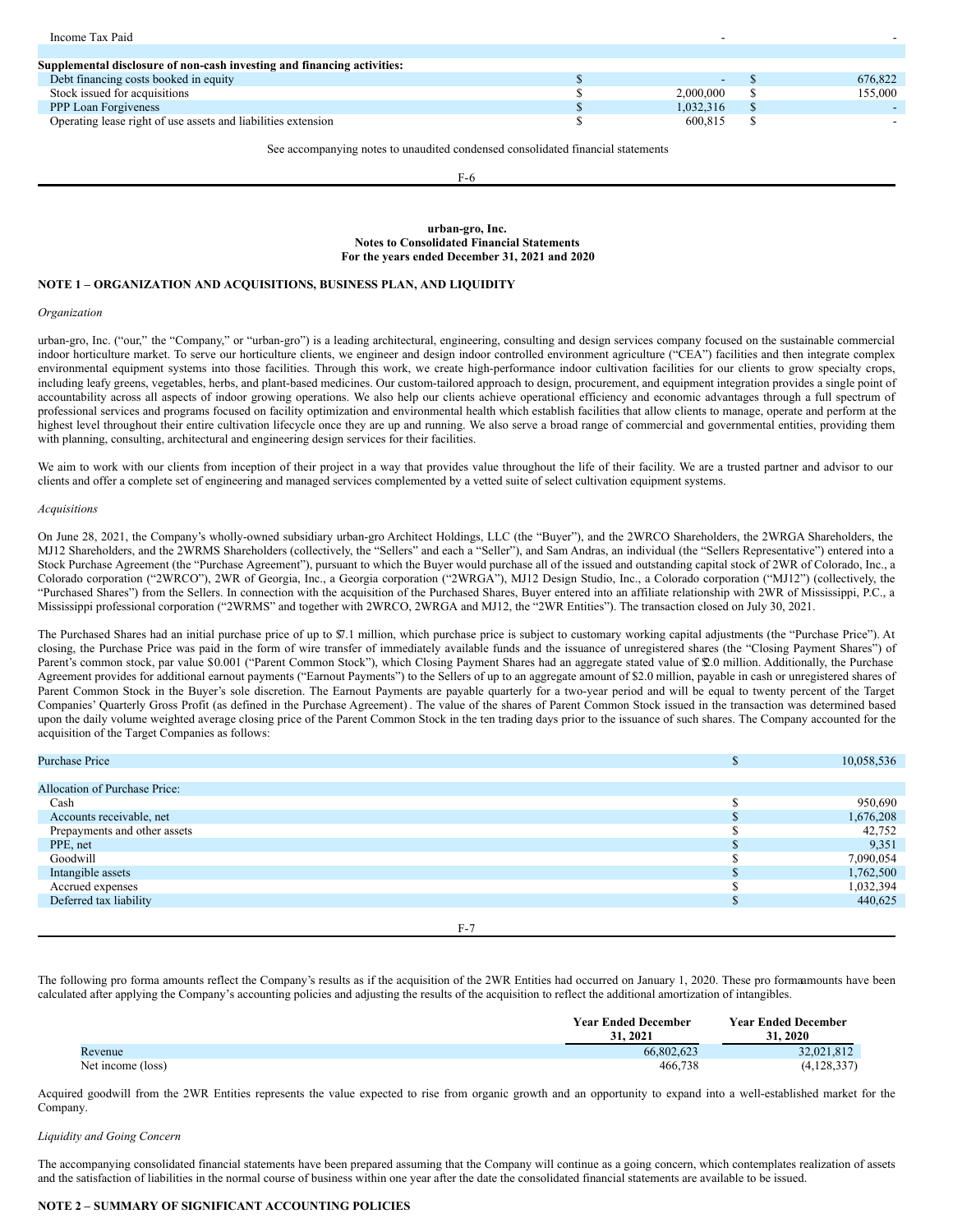#### Use of Estimates

In preparing consolidated financial statements in conformity with GAAP, management is required to make estimates and assumptions that affect the reported amounts of assets and liabilities and the disclosure of assets and liabilities at the date of the consolidated financial statements and revenues and expenses during the reported period. Actual results could differ from those estimates. Significant estimates include estimated revenues earned under professional service contracts, estimated useful lives and potential impairment of long-lived assets and goodwill, inventory write offs, allowance for deferred tax assets and deferred tax liabilities, and allowance for bad debt.

# **Reclassification**

Certain prior year amounts have been reclassified for consistency with the current year presentation. These reclassifications had no effect on the reported results of operations.

#### Business Combinations

Acquisitions of businesses are accounted for using the acquisition method. The consideration transferred in a business combination is measured at fair value, which is calculated as the sum of the acquisition date fair values of the assets transferred, liabilities incurred to the former owners of the acquired entities and the equity interests issued in exchange for control of the acquired entities. Acquisition related costs are recognized in net income (loss) as incurred.

#### Basis of Presentation and Principles of Consolidation

These consolidated financial statements include the accounts of urban-gro, Inc. and its wholly owned subsidiaries. They are presented in United States dollars and have been prepared in accordance with United States generally accepted accounting principles ("GAAP"). On December 31, 2020, we effected a 1-for-6 reverse stock split with respect to our common stock. All share and per share information in these consolidated financial statements gives effect to this reverse stock split, including restating prior period reported amounts. On July 30, 2021, we acquired 2WR of Colorado, Inc., 2WR of Georgia, Inc. and MJ12 Design Studio, Inc. ("2WR"), entities that had common ownership and management. We have accounted for the business combination by applying the acquisition method of accounting (ASC 805-10-25).

## Functional and reporting currency and foreign currency translation

The functional and reporting currency of the Company and its subsidiaries is US dollars. All transactions in currencies other than US dollars are translated into US dollars on the date of the transaction. Any exchange gains and losses related to these transactions are recognized in the current period earnings as other income (expense).

#### Fair Value of Financial Instruments

The Company's financial instruments consist principally of cash and cash equivalents, accounts receivable, accounts payable, notes payable and other current assets and liabilities. We value our financial assets and liabilities using fair value measurements. Fair value is based on the price that would be received to sell an asset or paid to transfer a liability in an orderly transaction between market participants at the measurement date. Assets and liabilities measured at fair value are categorized based on whether the inputs are observable in the market and the degree that the inputs are observable. The categorization of financial instruments within the valuation hierarchy is based on the lowest level of input that is significant to the fair value measurement. The hierarchy is prioritized into three levels (with Level 3 being the lowest) defined as follows:

Level 1: Quoted prices in active markets for identical assets or liabilities that the entity has the ability to access.

Level 2: Observable inputs other than prices included in Level 1, such as quoted prices for similar assets and liabilities in active markets, quoted prices for identical or similar assets and liabilities in markets that are not active, or other inputs that are observable or can be corroborated with observable market data.

Level 3: Unobservable inputs that are supported by little or no market activity and that are significant to the fair value of the assets and liabilities. This includes certain pricing models, discounted cash flow methodologies, and similar techniques that use significant unobservable inputs.

The carrying amount of our cash and cash equivalents, accounts receivable, accounts payable, and other current assets and liabilities in our consolidated financial statements approximates fair value because of the short-term nature of the instruments. Investments in non-marketable equity securities are carried at cost less other-than-temporary impairments. The carrying amount of our notes payable and convertible debt at December 31, 2021 and 2020 approximates their fair values based on our incremental borrowing rates.

There have been no changes in Level 1, Level 2, and Level 3 categorizations and no changes in valuation techniques for these assets or liabilities for the years ended December 31, 2021 and 2020.

#### Cash and Cash Equivalents

The Company considers all highly liquid short-term cash investments with an original maturity of three months or less to be cash equivalents. As of December 31, 2021 and 2020, the Company did not maintain any cash equivalents. The Company maintains cash with financial institutions that may from time to time exceed federally-insured limits. The Company has not experienced any losses related to these balances and believes the risk to be minimal. There are no restricted or compensating cash balances as of December 31, 2021.

# Accounts Receivable, Net

#### *Trade Accounts Receivable*

Trade accounts receivables are carried at the original invoiced amounts less an allowance for doubtful accounts. As of December 31, 2021 and 2020, the balance of allowance for doubtful accounts was \$51,203 and \$15,955, respectively. The allowances for doubtful accounts are calculated based on a detailed review of certain individual customer accounts and an estimation of the overall economic conditions affecting the Company's customer base. The Company reviews a customer's credit history before extending credit to the customer. If the financial condition of its customers were to deteriorate, resulting in an impairment of their ability to make payments, additions to the allowance would be required. A provision is made against accounts receivable to the extent they are considered unlikely to be collected. Occasionally the Company will write off bad debt directly to the bad debt expense account when the balance is determined to be uncollectable. Bad debt expense for the years ended December 31, 2021 and 2020 was \$75,137 and \$58,849, respectively.

#### *Non-trade Accounts Receivable*

Non-trade accounts receivables consist of payments due to the Company outside of our normal operating business. At December 31, 2021, the Company had \$5,103,132 of litigation receivable from fraudulent wire transactions.

#### Inventories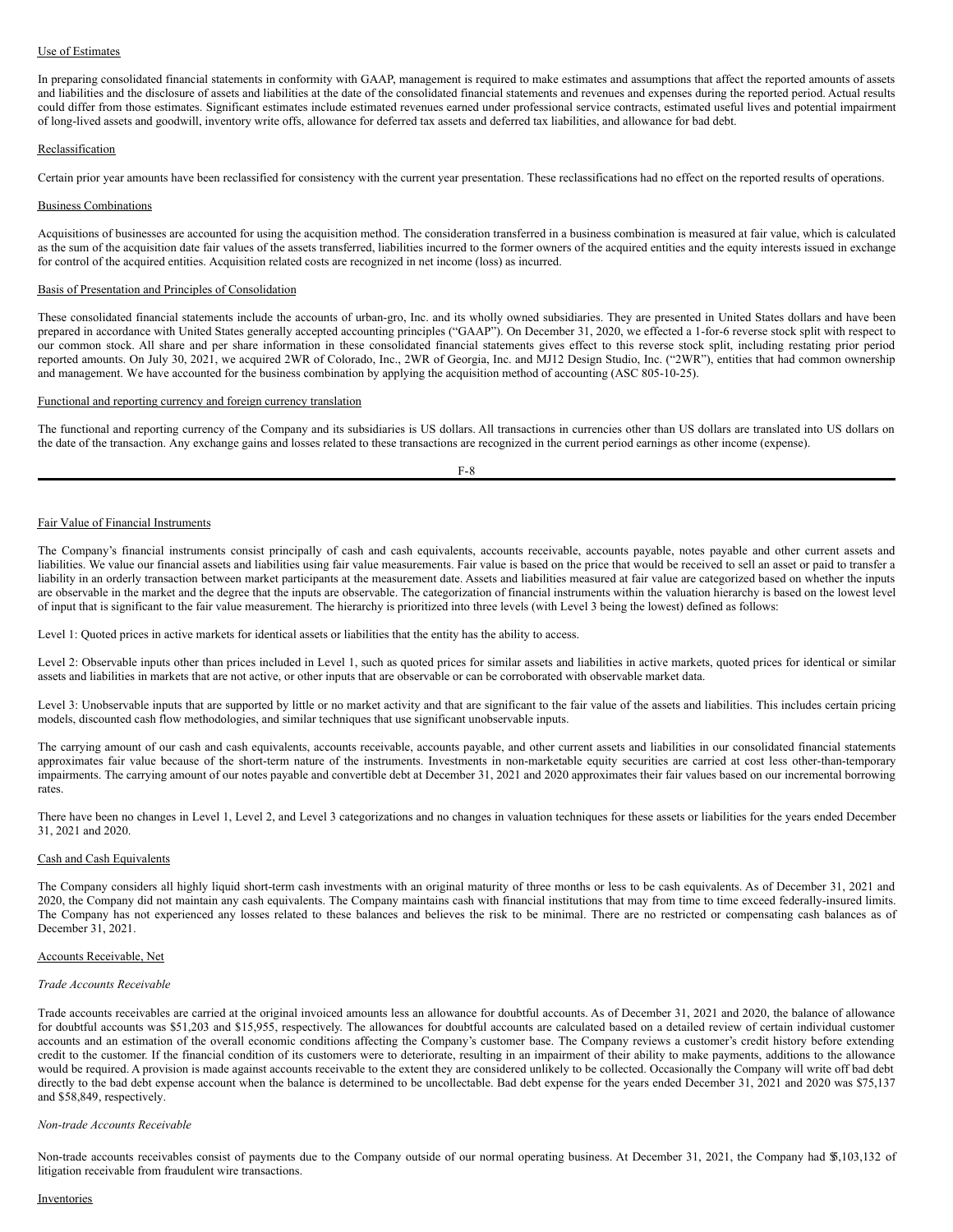Inventories, consisting entirely of finished goods, are stated at the lower of cost or net realizable value, with cost determined using the weighted average cost method. The Company periodically reviews the value of items in inventory and provides write-downs or write-offs of inventory based on its assessment of market conditions. Write-downs and write-offs are charged to cost of goods sold at the realization of change in value. Once written down, inventories are carried at this lower basis until sold or scrapped.

#### F-9

#### Property, Plant, and Equipment, net

Property and equipment is stated at cost less accumulated depreciation and impairment. Expenditures for major additions and improvements are capitalized and minor replacements, maintenance, and repairs are charged to expense as incurred. When property and equipment is retired or otherwise disposed of, the cost and accumulated depreciation are removed from the accounts and any resulting gain or loss is included in the results of operations for the respective period. Depreciation is provided over the estimated useful lives of the related assets using the straight-line method for financial statement purposes. The Company uses other depreciation methods (generally accelerated) for tax purposes where appropriate. No impairment charges were recorded for the years ended December 31, 2021 and 2020.

The estimated useful lives for significant property and equipment categories are as follows:

| Computer and Technology Equipment | 3 years      |
|-----------------------------------|--------------|
| Furniture and Equipment           | 5 years      |
| Leasehold Improvements            | Lease term   |
| Vehicles                          | 3 years      |
| Other Equipment                   | 3 or 5 years |
| Software                          | 3 years      |

#### Operating Lease Right of Use Assets

Operating lease right of use assets are stated at cost less accumulated depreciation, amortization and impairment. The Company has two operating leases with an imputed annual interest rate of 8%. The term of the first lease is 36 months commencing on September 1, 2021 and ending on August 31, 2024 while the term of the second lease is 43 months commencing on January 1, 2022 and ending on July 31, 2025.

# Intangible Assets

The Company's intangible assets, consist of legal fees for application of patents and trademarks and license fees paid for inspection services, as well as customer relationships, trademarks and trade names and backlog related to the acquisition of 2WR. All intangibles are recorded at cost and once approved, are amortized using the straight-line method over an estimated life, generally 5 years for patents, 10 to 20 years for trademarks, and 1 year for backlog. License fees are amortized over10 years. Intangible assets are reported in the "Intangible Asset" line on the balance sheet.

#### **Goodwill**

Goodwill represents the excess of the purchase price over the fair value of net assets acquired in a business combination. Goodwill is not amortized but is tested for impairment annually as of December 31 and at any time when events or circumstances suggest impairment may have occurred.

The testing for impairment consists of a comparison of the fair value of the reporting unit with its carrying amount. If the carrying amount of the reporting unit, including goodwill, exceeds the fair value, an impairment will be recognized equal to the difference between the carrying value of the reporting unit's goodwill and the implied fair value of the goodwill. In testing goodwill for impairment, we determine the estimated fair value of our reporting units based upon a discounted future cash flow analysis. Goodwill is our only indefinite-lived intangible asset. Definite-lived intangible assets are amortized using the straight-line method over the shorter of their contractual term or estimated useful lives.

#### Impairment of Long-lived Assets

The Company evaluates potential impairment of long-lived assets whenever events or changes in circumstances indicate that the carrying amount of an asset may not be recoverable. The carrying amount of a long-lived asset is not recoverable if it exceeds the sum of the undiscounted cash flows expected to result from the use and eventual disposition of the asset. An impairment will be recognized as the amount by which the carrying amount of a long-lived asset exceeds its fair value.

F-10

#### Investments

Investments without readily determinable fair values and for which the Company does not have the ability to exercise significant influence are accounted for at cost with adjustments for observable changes in prices or impairments.

#### Convertible Notes

The Company accounts for its convertible notes at issuance by allocating the proceeds received from a convertible note among freestanding instruments according to ASC 470, Debt, based upon their relative fair values. The fair value of debt and common stock was determined based on the closing price of the common stock on the date of the transaction, and the fair value of warrants was determined using the Black-Scholes option-pricing model. Convertible notes were subsequently carried at amortized cost. The fair value of the warrants is recorded as additional paid-in capital, with a corresponding amount recorded as a debt discount from the face amount of the convertible note. Each convertible note was analyzed for the existence of a beneficial conversion feature ("BCF"), defined as the fair value of the common stock at the commitment date for the convertible note, less the effective conversion price. BCFs were recognized at their intrinsic value, and recorded as an increase to additional paid-in capital, with a corresponding reduction in the carrying amount of the convertible note (as a debt discount from the face amount of the convertible note). The discounts on the convertible notes, consisting of amounts ascribed to warrants and beneficial conversion features, is amortized to interest expense, using the effective interest method, over the terms of the related convertible notes. BCFs that are contingent upon the occurrence of a future event are recorded when the contingency is resolved.

#### Revenue Recognition

The Company recognizes revenue in accordance with ASC 606, *Revenue from Contracts with Customers,* which requires that five basic steps be followed to recognize revenue: (1) a legally enforceable contract that meets criterial standards as to composition and substance is identified; (2) performance obligations relating to provision of goods or services to the customer are identified; (3) the transaction price, with consideration given to any variable, noncash, or other relevant consideration, is determined; (4) the transaction price is allocated to the performance obligations; and (5) revenue is recognized when control of goods or services is transferred to the customer with consideration given to whether that control happens over time or not. Determination of criteria (3) and (4) are based on our management's judgments regarding the fixed nature of the selling prices of the services and products delivered and the collectability of those amounts.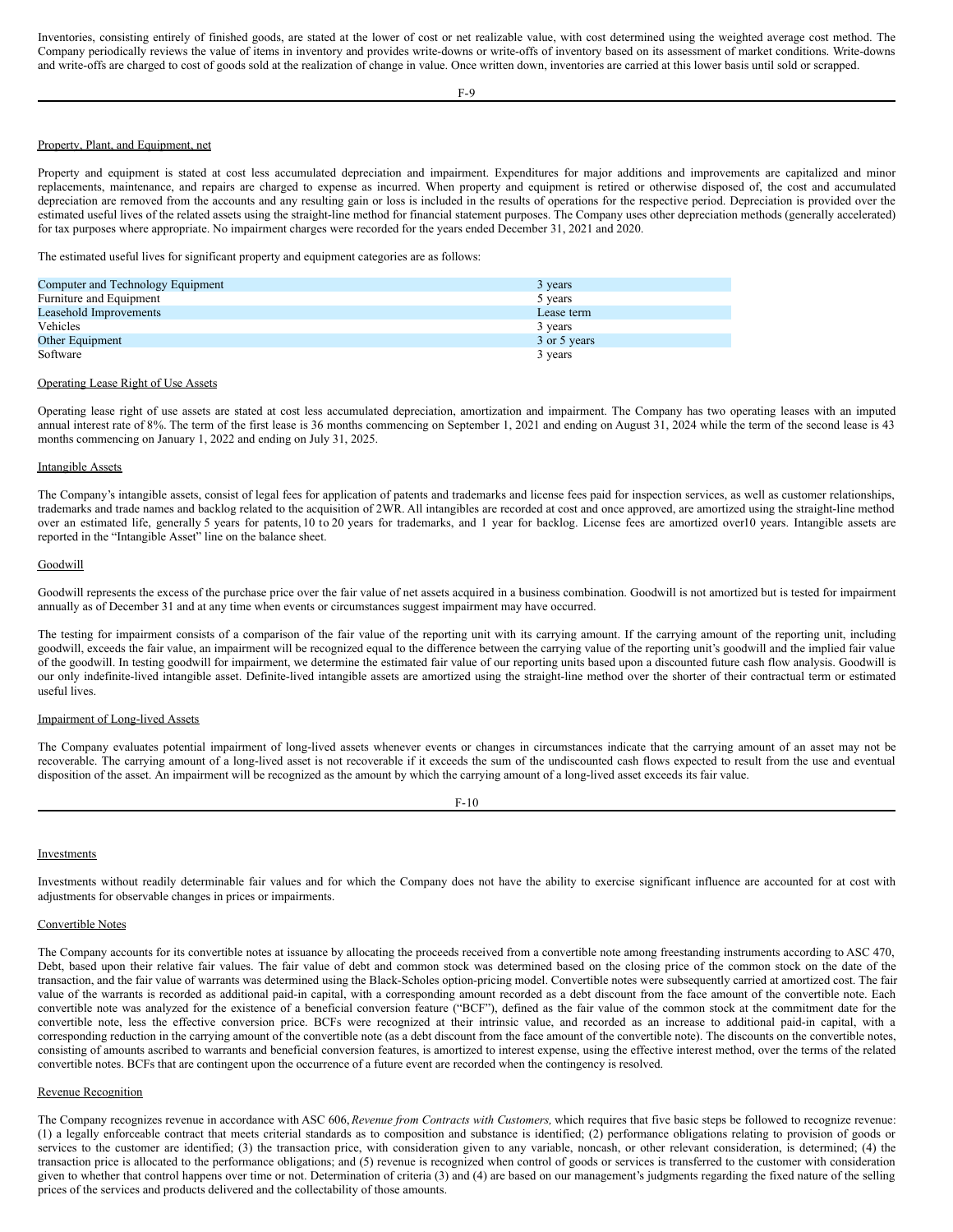Our equipment systems, services and consumable product revenues arise from contracts with customers. Service revenues include full facility programming, architectural and engineering design services, start-up commissioning services, and facility optimization services. Product revenues include an integrated suite of select cultivation equipment systems and consumable crop management products. We enter into separate contracts for the service and product revenues we provide to our customers in order to clarify our obligations under the terms of the contracts. New contracts are entered into if the services to be performed or products to be delivered need to be modified. Service revenues are satisfied when services are rendered or completed in accordance with the terms of the contract. Product revenues are satisfied when control of the products is transferred to the customer.

# Customer Deposits

The Company's policy is to collect deposits from customers at the beginning of the contract. The customer payments received are recorded as a customer deposit liability on the balance sheet. When the contract is complete and meets all the criteria for revenue recognition, the customer is billed for the entire contract amount and the deposit is recorded against the customer's receivable balance. In certain situations when the customer has paid the deposit and services have been performed but the customer chooses not to proceed with the contract, the Company may keep the deposit and recognize revenue. Of the outstanding customer deposit balance of \$4,878,863 at December 31, 2020, \$4,813,564 was recognized as revenue in the year ended December 31, 2021. The entire customer deposit balance of \$2,915,406 at December 31, 2019 was recognized as revenue in the year ended December 31, 2020.

| _ |
|---|
|---|

# Cost of Revenue

The Company's policy is to recognize cost of revenues in the same manner as, and in conjunction with, revenue recognition. The Company's cost of revenues includes the costs directly attributable to revenue recognized and includes expenses related to the purchasing of products and providing services, fees for third-party commissions and shipping costs. Total shipping costs included in the cost of goods sold for the years ended December 31, 2021 and 2020 were \$1,253,506 and \$790,996, respectively.

# Advertising Costs

The Company expenses advertising costs in the periods the costs are incurred. Prepayments made under contracts are included in prepaid expenses and expensed when the advertisement is run. Total advertising expense incurred for the years ended December 31, 2021 and 2020 was \$263,609 and \$174,131, respectively.

#### Warrants

The Company estimates the fair value of these warrants at the respective balance sheet dates using the Black-Scholes option pricing based on the estimated market value of the underlying common stock at the valuation measurement date, the remaining contractual term, risk-free interest rate, and expected volatility of the price of the underlying common stock. There is a moderate degree of subjectivity involved when using option pricing models to estimate the warrants and the assumptions used in the Black-Scholes option-pricing model are moderately judgmental.

#### Stock-Based Compensation

The Company periodically issues shares of its common stock and stock options to employees and consultants in non-capital raising transactions for fees and services. The Company accounts for stock issued to non-employees with the value of the stock compensation based upon the measurement date as determined at the grant date of the award.

The Company accounts for stock grants issued and vesting to employees with the award being measured at its fair value at the date of grant and amortized ratably over the vesting period.

# Income Taxes

The Company files income federal tax returns in the United States and Canada and state and local tax returns in applicable jurisdictions. Provisions for current income tax liabilities, if any, would be calculated and accrued on income and expense amounts expected to be included in the income tax returns for the current year. Income taxes reported in earnings, if any, would also include deferred income tax provisions.

Deferred income tax assets and liabilities, if any, would be computed on differences between the financial statement bases of assets and liabilities at the enacted tax rates. Changes in deferred income tax assets and liabilities would be included as a component of income tax expense. The effect on deferred income tax assets and liabilities attributable to changes in enacted tax rates would be charged or credited to income tax expense in the period of enactment. Valuation allowances would be established for certain deferred tax assets when realization is not likely.

Assets and liabilities would be established for uncertain tax positions taken or positions expected to be taken in income tax returns when such positions, in the judgment of the Company, do not meet a more-likely-than-not threshold based on the technical merits of the positions. Valuation allowances would be established for certain deferred tax assets when realization is not likely.

#### Loss Per Share

The Company computes net loss per share by dividing net loss available to common stockholders by the weighted average number of common shares outstanding for the period. Diluted earnings per share would be computed by dividing net loss by the weighted-average of all potentially dilutive shares of common stock that were outstanding during the periods presented. The diluted earnings per share calculation is not presented as it results in an anti-dilutive calculation of net loss per share.

F-12

The treasury stock method would be used to calculate diluted earnings per share for potentially dilutive stock options and share purchase warrants. This method assumes that any proceeds received from the exercise of in-the-money stock options and share purchase warrants would be used to purchase common shares at the average market price for the period.

#### Recently Adopted Accounting Pronouncements

From time to time, the Financial Accounting Standards Board (the "FASB") or other standards setting bodies issue new accounting pronouncements. The FASB issues updates to new accounting pronouncements through the issuance of an Accounting Standards Update ("ASU"). Unless otherwise discussed, the Company believes that the impact of recently issued guidance, whether adopted or to be adopted in the future, is not expected to have a material impact on the Company's financial statements upon adoption.

In June 2016, the FASB issued ASU No. 2016-13, Financial Instruments - Credit Losses (Topic 326): Measurement of Credit Losses on Financial Instruments ("ASU 2016- 13"). This update replaces the incurred loss impairment methodology with a methodology that reflects expected credit losses and requires consideration of a broader range of reasonable and supportable information to inform credit loss estimates. This update is effective for interim and annual periods beginning after December 15, 2022, with a modified-retrospective approach. The Company is currently evaluating the impact that this new guidance will have on its consolidated financial statements.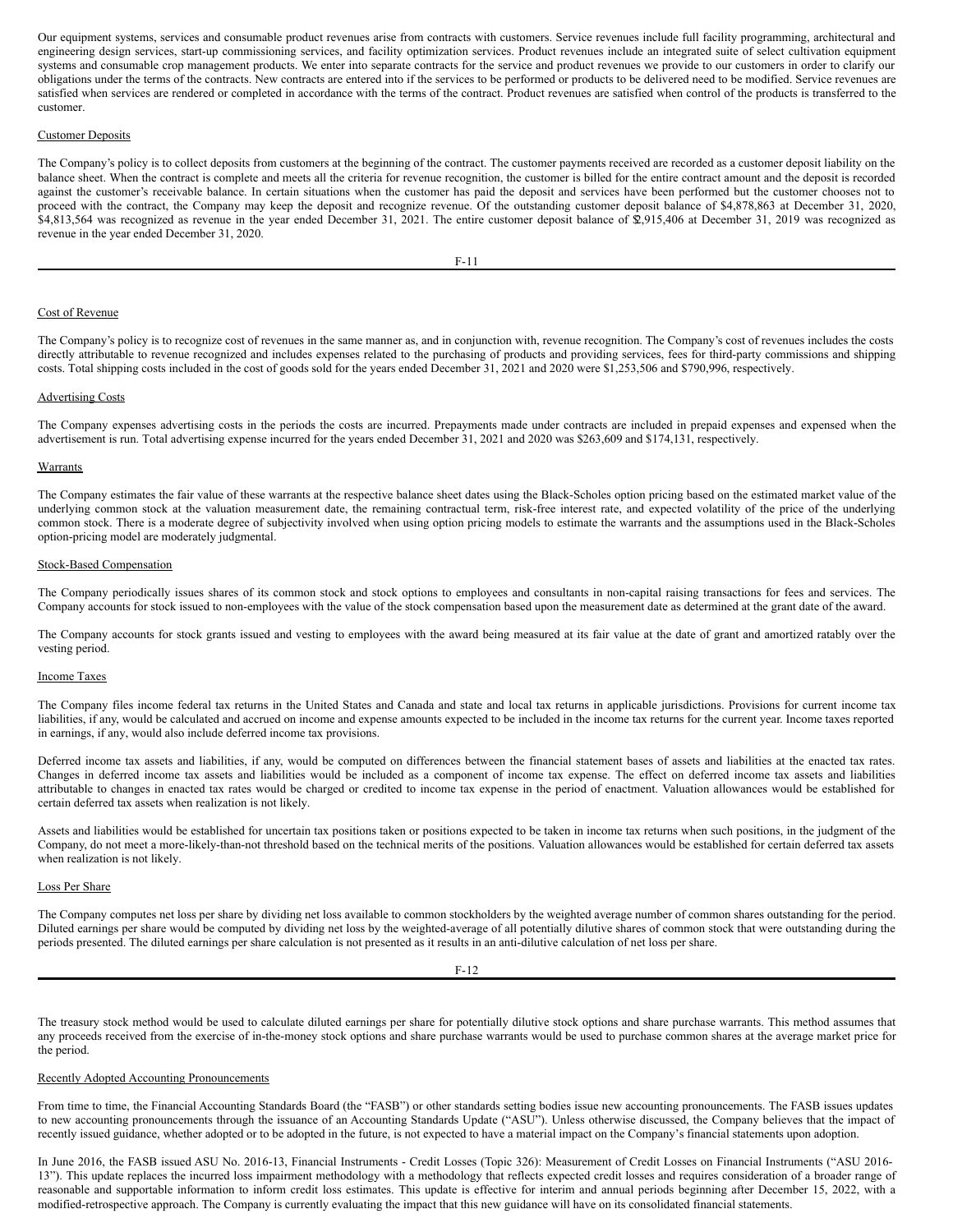In August 2020, the FASB issued ASU 2020-06—Debt—Debt with Conversion and Other Options (Subtopic 470-20) and Derivatives and Hedging—Contracts in Entity's Own Equity (Subtopic 815-40)—Accounting For Convertible Instruments and Contracts in an Entity's Own Equity. ASU 2020-06 simplifies accounting for convertible instruments by removing major separation models required under current GAAP. Consequently, more convertible debt instruments will be reported as a single liability instrument with no separate accounting for embedded conversion features. ASU 2020-06 removes certain settlement conditions that are required for equity contracts to qualify for the derivative scope exception, which will permit more equity contracts to qualify for it. ASU 2020-06 also simplifies the diluted net income per share calculation in certain areas. The new guidance is effective for annual and interim periods beginning after December 15, 2021, and early adoption is permitted for fiscal years beginning after December 15, 2020, and interim periods within those fiscal years. The Company is currently evaluating the impact that this new guidance will have on its consolidated financial statements.

# **NOTE 3 – RELATED PARTY TRANSACTIONS**

In October 2018, we issued a \$1,000,000 unsecured note payable to Cloud9 Support Inc. ("Cloud9 Support"), an entity owned by James Lowe, a director of the Company, which originally became due April 30, 2019 (the "James Lowe Note"). The James Lowe Note was personally guaranteed by Bradley Nattrass, our Chief Executive Officer, and Octavio Gutierrez. The loan had a one-time origination fee of \$12,500. Interest accrued at the rate of12% per annum and was paid monthly. As additional consideration for the James Lowe Note, we granted Mr. Lowe (as designee of Cloud9 Support) an option to purchase 5,000 shares of our common stock at an exercise price of \$7.20 per share, which option is exercisable for a period of five years. The due date for the James Lowe Note was extended in May 2019 to December 31, 2019 and the interest rate was decreased to 9% per year. In consideration for Cloud9 Support extending the maturity date of the note and reducing the interest rate, we issued1,667 shares of our common stock to Mr. Lowe (as designee of Cloud9 Support).

On February 21, 2020, we entered into an agreement to amend the James Lowe Note to extend the maturity date of therein from December 31, 2019 to the date which is the earlier of 60 days following the date: (a) on which demand for repayment is made by the lenders under the Credit Agreement, as described in Note 10, (which is now only applicable in the case of an event of default under the Credit Agreement because of the removal of the demand feature pursuant to the First Amendment to the Credit Agreement); or (b) which is the maturity date under the Credit Agreement.

F-13

In addition, on February 25, 2020, the Company entered into a subordination, postponement and standstill agreement with Cloud9 Support (the "Subordination Agreement") pursuant to which Cloud9 Support agreed to postpone and subordinate all payments due under the promissory note until the facilities under the Credit Agreement have been fully and finally repaid. The term for the Subordination Agreement will continue in force as long as the Company is indebted to the agent or lenders under the Credit Agreement. In consideration for Cloud9 Support's agreement to extend the maturity date of the promissory note and to enter into the Subordination Agreement, we issued 16,667 shares of common stock to Mr. Lowe (as designee of Cloud9 Support).

On December 15, 2020, James Lowe agreed to convert the \$1,000,000 James Lowe Note plus \$4,500 of accrued interest (the "New James Lowe Note") into a convertible note bridge financing (see "Bridge Financing" in Note 9 – Notes Payable). The New James Lowe Note carries interest at the rate of 12% and matures on December 31, 2021.The New James Lowe Note will be mandatorily converted into shares of our common stock upon the closing of a qualified offering, at 75% of the per share price paid by investors in a qualified offering.

The Company has purchased goods from Cloud 9 Support. Purchases from Cloud 9 Support were  $\mathfrak V$  and  $\mathfrak F$  0 during the years ended 2021 and 2020, respectively. Cloud 9 Support also purchases materials from the Company for use with their customers. Total sales to Cloud 9 Support from the Company were \$106,310 and \$414,108 during the years ended 2021 and 2020, respectively. Outstanding receivables from Cloud 9 Support as of December 31, 2021 and 2020 totaled \$6,797 and \$61,678, respectively. Net outstanding payables for purchases of inventory and other services to Cloud 9 Support as of December 31, 2021 and 2020, totaled \$0 and \$0, respectively.

# **NOTE 4 – PREPAYMENTS & OTHER ASSETS**

Prepayments and other assets are comprised of prepayments paid to vendors to initiate orders and prepaid services and fees. The prepaid balances are summarized as follows:

|                                              | 2021       | 2020         |
|----------------------------------------------|------------|--------------|
| Vendor prepayments                           | 10.652.962 | 2,676,493    |
| Prepaid services and fees                    | 587.505    | 365,931      |
| Deferred financing cost (See Note 10 - Debt) |            | 504,644      |
| Others                                       | 7.799      | <b>STATE</b> |
| Prepayments and other assets                 | 11.248.266 | 3,547,068    |

# **NOTE 5 - PROPERTY PLANT & EQUIPMENT, NET**

Property Plant and Equipment balances are summarized as follows:

|                                   | 2021       | 2020         |
|-----------------------------------|------------|--------------|
| Computers & Technology Equip      | 106,825    | \$<br>67,754 |
| <b>Furniture and Fixtures</b>     | 110,006    | 85,662       |
| Leasehold Improvements            | 164,072    | 164,072      |
| Vehicles                          | 20,000     | 20,000       |
| Software                          | 229.621    | 142,721      |
| R&D Assets                        |            | 3.031        |
| Other Equipment                   | 36,546     | 34,063       |
| Accumulated depreciation          | (459, 576) | (387, 859)   |
| Property plant and equipment, net | 207,496    | 129,444      |

Depreciation expense for the years ended December 31, 2021 and 2020 totaled \$223,727 and \$256,803, respectively.

F-14

# **NOTE 6 – INVESTMENTS**

The components of investments are summarized as follows:

|                            | 2021      |  | 2020      |
|----------------------------|-----------|--|-----------|
| Investment in Edyza        | 1.710.358 |  | 1.710.358 |
| Investment in XS Financial | 2,500,000 |  | $\sim$    |
| Investment in TGH          | $\sim$    |  | $\sim$    |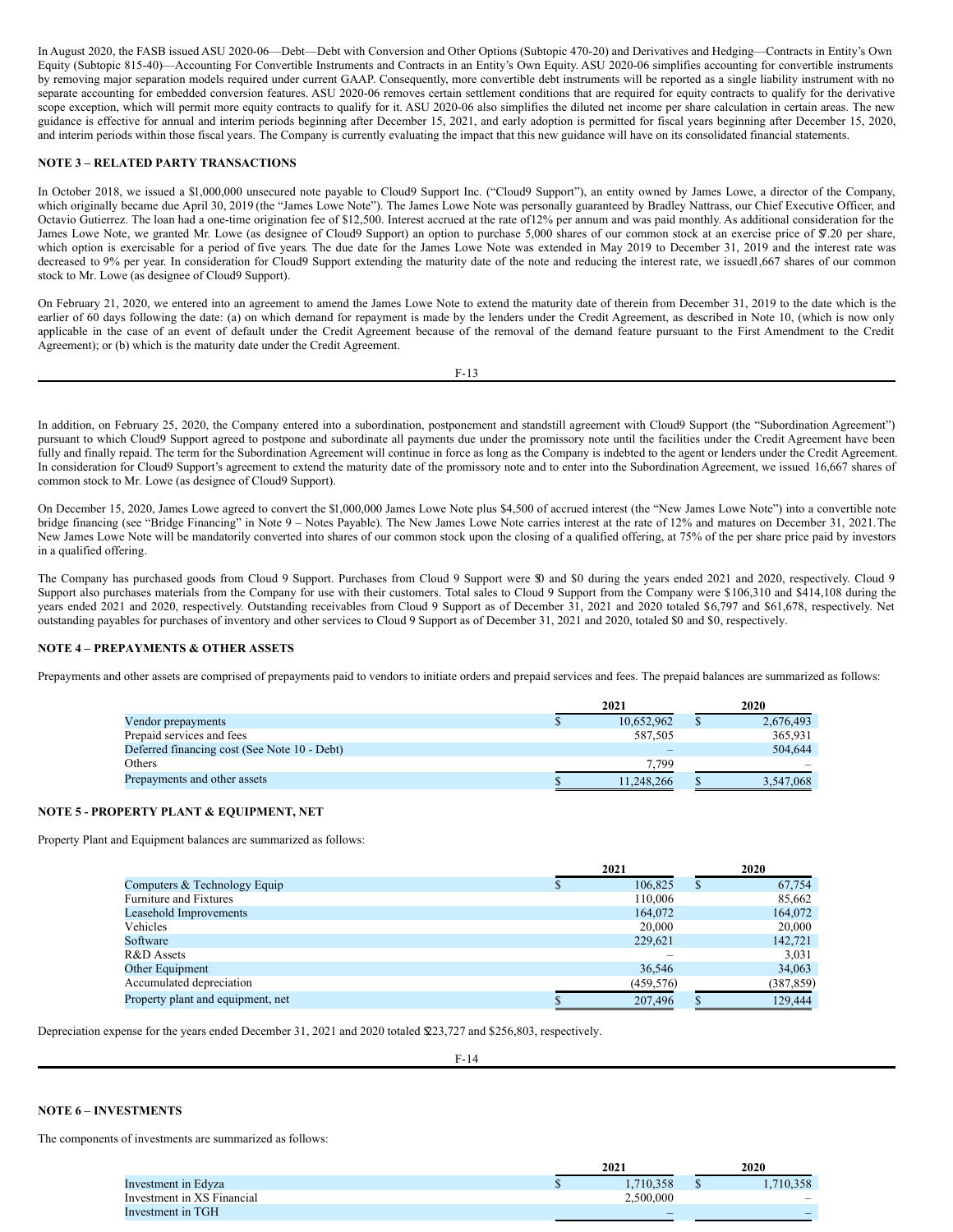\$ 4,210,358 \$ 1,710,358

# Edyza

We have a strategic investment in Edyza, Inc. ("Edyza"), a hardware and software technology company that enables dense sensor networks in agriculture, healthcare, and other environments that require precise micro-climate monitoring. During 2019, the Company acquired an additional 827,018 shares for \$897,475. The Company has capitalized an additional \$12,883 in legal fees associated with the purchases of the Edyza Common Stock. The Company measures this investment at cost, less any impairment changes resulting from observable price changes in orderly transactions for an identical or similar investment of the same issuer.

# XS Financial

On October 30, 2021, the Company's wholly owned subsidiary UGFS, LLC, a Colorado limited liability company, participated in a convertible note offering of Xtraction Services, Inc., a/k/a XS Financial Inc. (CSE: XSF) (OTCQB: XSHLF) ("XSF"), a specialty finance company providing CAPEX financing solutions, including equipment leasing, to Controlled Environment Agriculture (CEA) companies in the United States. UGFS, LLC invested \$2,500,000 of a total \$43,500,000 raised by XSF. The investment is convertible into equity and incurs 9.50% interest payable in cash and PIK Notes prior to any NASDAQ listing and8% interest post any listing, as subject to the Note Purchase Agreement. The debt matures on October 28, 2023, with a one-year option to extend the maturity date. In addition, UGFS received1.25MM warrants with a CAD\$0.45 share price as subject to the Warrant instrument.

#### TGH

On January 24, 2020, the Company entered into a Membership Interest Redemption Agreement (the "Redemption Agreement") with Total Grow Holdings LLC (d/b/a Total Grow Control, LLC) ("TGH"), whereby the Company agreed to sell the Company's 24.4% membership interests in TGH back to TGH for total consideration of \$370,000. As a result of TGH's failure to perform its obligations under the Redemption Agreement, the Company initiated a lawsuit against TGH seeking damages (the "Lawsuit"), and subsequently fully impaired the remaining investment in TGH in June 2020.

On September 24, 2020, the Company and TGH entered into a Settlement Agreement (the "Settlement Agreement"), pursuant to which the parties agreed to settle all claims brought in the Lawsuit. Pursuant to the Settlement Agreement, TGH agreed to pay the Company a total of \$61,919 in six equal installments. TGH's first payment was due by October 4, 2020. TGH also agreed to reimburse the Company for up to \$25,000 of its attorney's fees related to the Lawsuit and the Settlement Agreement. In consideration of the foregoing and subject to TGH satisfying its payment obligations, the Company agreed to release any and all claims related to the Lawsuit. The Settlement Agreement also provides for a mutual release between the parties.

On September 24, 2020, in connection with the Settlement Agreement, the Company also entered into an agreement (the "Pullar Agreement") by and between the Company and George R. Pullar, a former director of the Company and the Company's former chief financial officer and the current chief financial officer of TGH. Pursuant to the Pullar Agreement, in exchange for Mr. Pullar relinquishing all right, title and interest in and to 166,667 shares of the Company's common stock, the Company agreed to (i) execute the Settlement Agreement, (ii) transfer, sell and assign to Mr. Pullar the Company's 24.4% membership interest in TGH pursuant to the Settlement Agreement and (iii) issue Mr. Pullar a fully vested warrant, to purchase 66,667 shares of Common Stock at an exercise price of \$6.00 per share which expires five years from the date of issuance. The Pullar Agreement also provides for a mutual release between the Company and Mr. Pullar.

```
F-15
```
# **NOTE 7 – GOODWILL & INTANGIBLE ASSETS**

#### *Goodwill*

The Company has recorded goodwill in conjunction with the acquisitions of the 2WR Entities on July 30, 2021 and Impact Engineering, Inc. on March 7, 2019. The goodwill balances as of December 31, 2021 and 2020 were \$7,992,121 and \$902,067. Goodwill is not amortized. There is no goodwill for income tax purposes. The Company did not record any impairment charges related to goodwill for the years ended December 31, 2021 and 2020.

#### *Intangible Assets Other Than Goodwill*

Finite-lived intangible assets as of December 31, 2021 and 2020 consisted of the following:

|                            |           | December 31, 2021           |                       |  |
|----------------------------|-----------|-----------------------------|-----------------------|--|
|                            | Cost      | Accumulated<br>Amortization | <b>Net Book Value</b> |  |
| Customer relationships     | 834,100   | 49,649                      | 784,451               |  |
| Trademarks and trade names | 499,000   | 41,583                      | 457,417               |  |
| Backlog and Other          | 518,405   | 184,807                     | 333,598               |  |
|                            | 1,851,505 | 276,039                     | 1,575,466             |  |
|                            |           | <b>December 31, 2020</b>    |                       |  |
|                            |           | Accumulated                 |                       |  |
|                            | Cost      | Amortization                | <b>Net Book Value</b> |  |
| Other                      | 89,004    | 4,490                       | 84,514                |  |
|                            | 89.004    | 4,490                       | 84,514                |  |

The estimated future amortization expense for intangible assets is subject to amortization as December 31, 2021, is summarized below:

| Year ending  | <b>Estimated Future</b>     |
|--------------|-----------------------------|
| December 31, | <b>Amortization Expense</b> |
| 2022         | 469,193                     |
| 2023         | 218,943                     |
| 2024         | 218,943                     |
| 2025         | 218,943                     |
| Thereafter   | 366,002                     |
| Total        | 1,492,024                   |

Amortization expense for intangible assets for the years ended December 31, 2021 and 2020 was \$271,549 and \$1,637, respectively.

# **NOTE 8 – ACCRUED EXPENSES**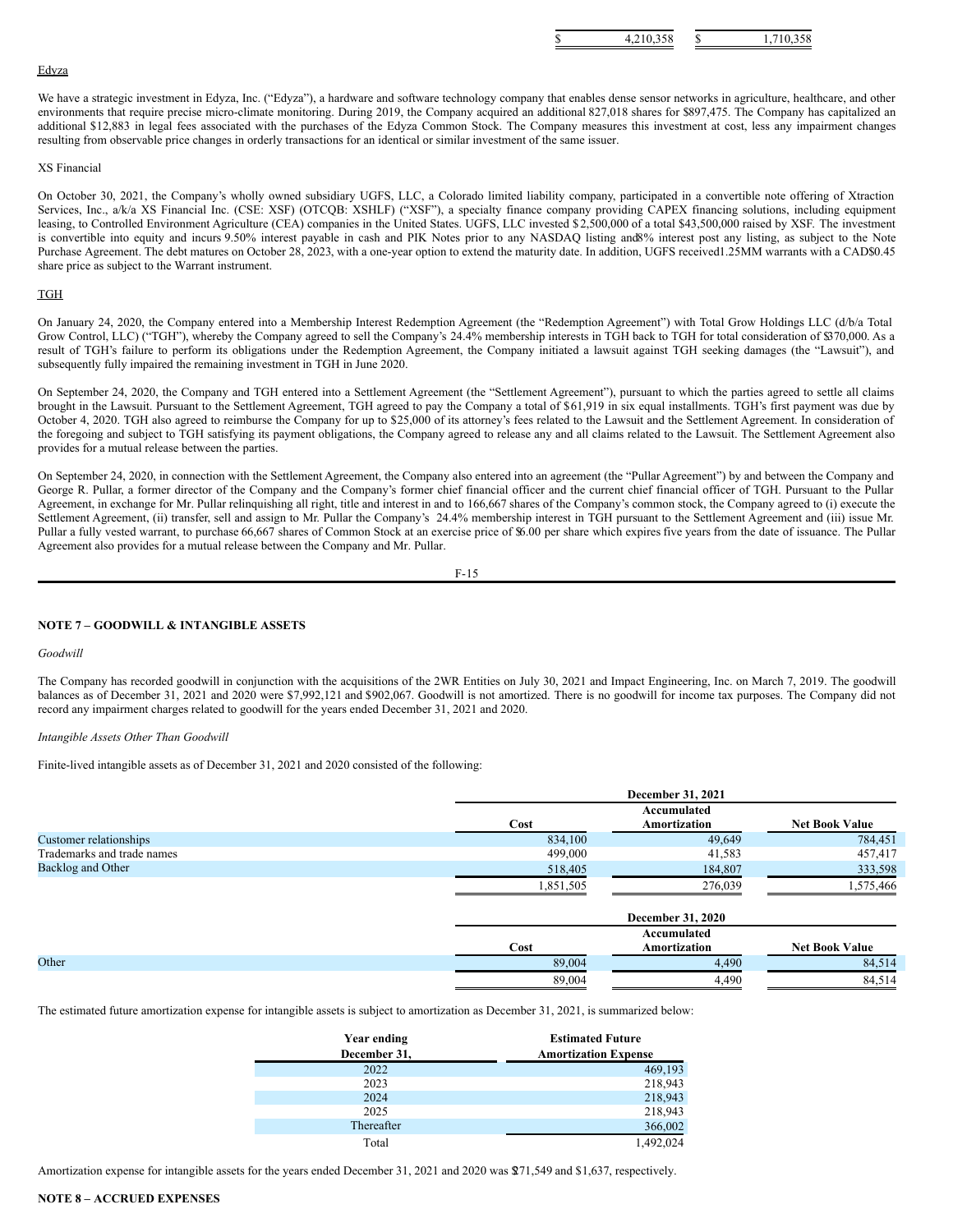|                                    | 2021      |   | 2020      |
|------------------------------------|-----------|---|-----------|
| Accrued operating expenses         | 628.871   | ъ | 717,503   |
| Accrued wages and related expenses | 1,887,124 |   | 408,907   |
| Accrued interest expense           |           |   | 99,258    |
| Accrued $401(k)$                   | 23.520    |   |           |
| Accrued sales tax payable          | 1,338,763 |   | 572,826   |
|                                    | 3,878,278 |   | 1,798,494 |

Accrued sales tax payable is comprised of amounts due to various states and Canadian provinces for 2015 through 2021.

F-16

# **NOTE 9 – NOTES PAYABLE**

The following is a summary of notes payable excluding related party notes payable:

|                                                                                                                                                                                                                                     | <b>December 31, 2021</b> | <b>December 31, 2020</b> |
|-------------------------------------------------------------------------------------------------------------------------------------------------------------------------------------------------------------------------------------|--------------------------|--------------------------|
| Paycheck Protection Program ("PPP") loan entered into on April 16, 2020. The Company applied for and has been<br>notified that the full amount of the loan, which was used for eligible expenditures for payroll and other expenses |                          |                          |
| described in the CARES Act was forgiven on June 11, 2021.                                                                                                                                                                           |                          | 1,020,600                |
|                                                                                                                                                                                                                                     |                          |                          |
| Convertible notes related to bridge financing. See Bridge Financing Notes below.                                                                                                                                                    |                          | 1,854,500                |
|                                                                                                                                                                                                                                     |                          |                          |
| Total                                                                                                                                                                                                                               |                          | 2,875,100                |
| Less current maturities                                                                                                                                                                                                             |                          | (1,854,500)              |
| Long term                                                                                                                                                                                                                           |                          | 1,020,600                |

During the fourth quarter of 2020 the Company entered into bridge financing notes (the "Bridge Financing Notes") totaling \$1,854,500. The Bridge Financing Notes are a combination of \$1,004,500 in the James Lowe Note (See Note 3 – Related Party Transactions), \$350,000 received in November 2020, and an additional \$500,000 received in December 2020. The Bridge Financing Notes carried interest at the rate of 12% and had a maturity date of December 31, 2021. The Bridge Financing Notes were mandatorily convertible upon the closing of a sale of the securities of the Company, whether in a private placement or pursuant to an effective registration statement under the Securities Act, resulting in at least \$2,500,000 of gross proceeds to the Company (a "Qualified Offering"). In the event of a Qualified Offering, the outstanding principal and interest of the Bridge Financing Notes were to be converted into the identical security issued at such Qualified Offering at 75% of the per security price paid by investors in connection with the Qualified Offering. The Offering described in Note 14 – Shareholders Equity, was a Qualified Offering and the Bridge Financing Notes were converted into equity in connection with the Offering on February 17, 2021.

#### **NOTE 10 – DEBT**

The Company's borrowings as of December 31, 2021 and 2020 consisted of the following:

|                                                       | 2021 |                          | 2020        |
|-------------------------------------------------------|------|--------------------------|-------------|
| <b>Revolving Facility</b>                             |      | -                        | 3,403,143   |
| Term Loan, net of \$0 unamortized debt issuance costs |      |                          | 1.868.320   |
| Total                                                 |      |                          | 5,271,463   |
| Less current debt due within one year                 |      | $\overline{\phantom{a}}$ | (5,271,463) |
| Total long-term debt                                  |      | -                        |             |

On February 21, 2020, we entered into a letter agreement (the "Credit Agreement") by and among the Company, as borrower, urban-gro Canada Technologies Inc. and Impact., as guarantors, the lenders party thereto (the "Lenders"), and Bridging Finance Inc., as administrative agent for the Lenders (the "Agent"). The Credit Agreement, which was denominated in Canadian dollars (C\$), was comprised of (i) a 12-month senior secured demand term loan facility in the amount of C\$2.7 million (\$2.0 million), which was funded in its entirety on the closing date (the "Term Loan"); and (ii) a 12-month demand revolving credit facility of up to C\$5.4 million (\$4.0 million), which could be drawn from time to time, subject to the terms and conditions set forth in the Credit Agreement and described further below (the "Revolving Facility," and together with the Term Loan, the "Facilities"). The Credit Agreement was personally guaranteed by the Company's CEO and Chairman, Brad Nattrass, and was to be in place for the original term of the Credit Agreement (1 year) plus a 1-year extension period at the discretion of the Lender as provided in the Credit Agreement.

The final maturity date of the Facilities was initially stipulated in the Credit Agreement as the earlier of (i) demand, and (ii) the date that is 12 months after the closing date, with a potential extension to the date that is 24 months after the closing date (the "Initial Maturity Date"). The Facilities bore interest at the annual rate established and designated by the Bank of Nova Scotia as the prime rate, plus 11% per annum. Accrued interest on the outstanding principal amount of the Facilities was due and payable monthly in arrears, on the last business day of each month, and on the Initial Maturity Date.

F-17

The Revolving Facility could initially be borrowed and re-borrowed on a revolving basis by the Company during the term of the Facilities, provided that borrowings under the Revolving Facility were limited by a loan availability formula equal to the sum of (i) 90% of insured accounts receivable, (ii) 85% of investment grade receivables, (iii) 75% of other accounts receivable, (iv) 50% of eligible inventory, and (v) the lesser of C\$4.05 million (\$3.0 million) and (A) 75% of uncollected amounts on eligible signed equipment orders for equipment systems contracts and (B) 85% of uncollected amounts on eligible signed professional services order forms for design contracts. The Revolving Facility could be prepaid in part or in full without a penalty at any time during the term of the Facilities, and the Term Loan could be prepaid in full or in part without penalty subject to 60 days prior notice in each case subject to certain customary conditions.

On September 4, 2020, the Company executed an amendment to the Credit Agreement (the "First Amendment") whereas the Facilities described above were due on December 31, 2021 (the "Revised Maturity Date"). The First Amendment also increased the rate at which the Facilities would bear interest to the annual rate established and designated by the Bank of Nova Scotia as the prime rate, plus 12% per annum.

As a result of the First Amendment, the Company was required to prepay, on or before January 31, 2021, \$1,000,000 of the balance of the Term Loan and begin making monthly payments of \$100,000 on the balance on the Term Loan starting on March 1, 2021. Additionally, the Company was required to make monthly payments of \$50,000 on the balance under the Revolving Facility beginning October 1, 2020 and could make no more draws under the Revolving Facility.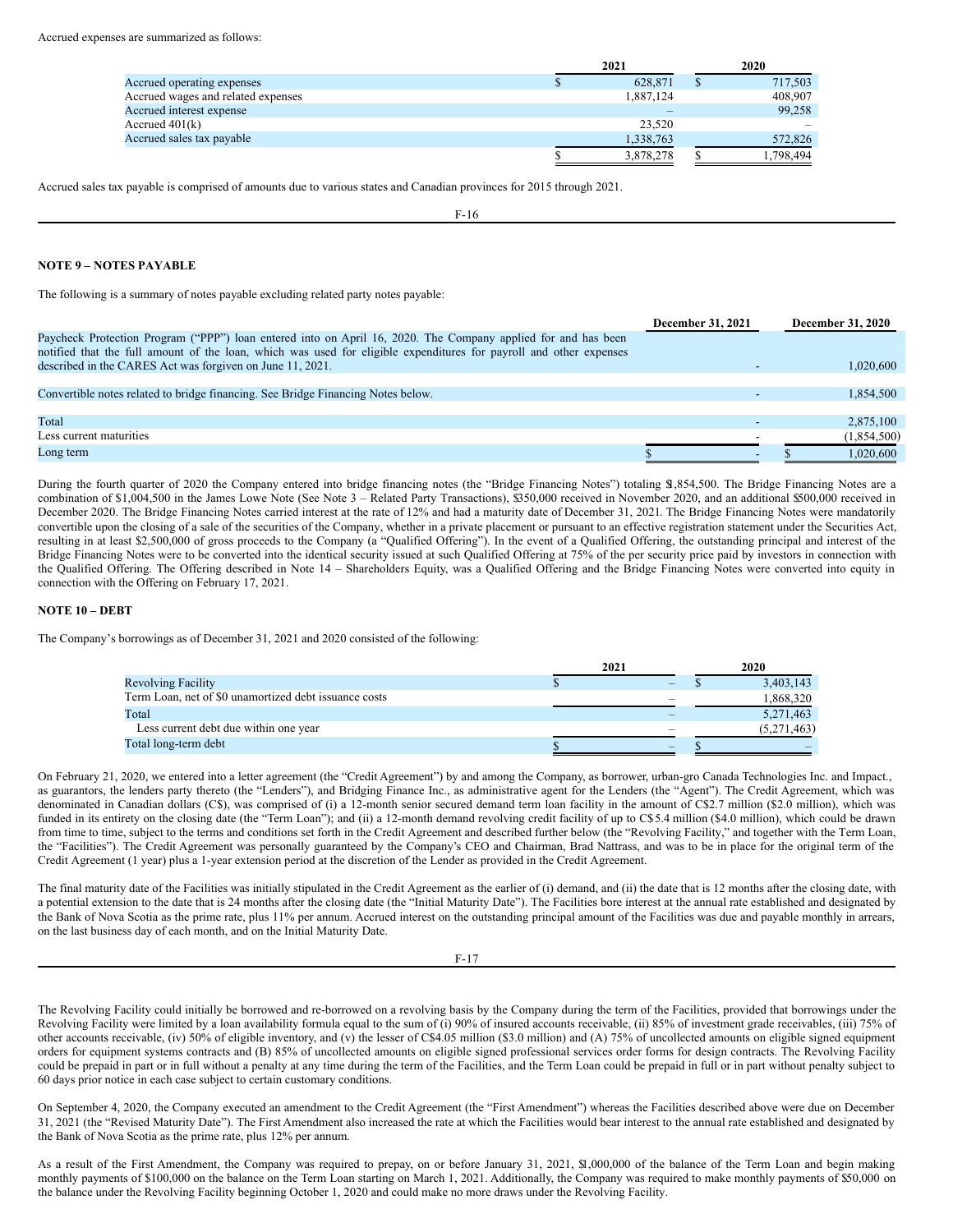The Company incurred \$1,314,868 of debt issuance costs in connection with these Facilities, of which \$676,822 was non-cash in the form of Common Stock and warrant issuances. The Company estimated the fair value of these warrants at the respective balance sheet dates using the Black-Scholes option pricing based on the market value of the underlying Common Stock at the valuation measurement date of \$6.00, the remaining contractual terms of the warrants of 5 years, risk free interest rate of1.14% an expected volatility of the price of the underlying Common Stock of 100%. The Company recorded the debt issuance costs as either a deferred financing asset or a direct reduction of the loan obligation based on the pro-rata value of the Revolving Facility and Term Loan, respectively, on the closing date. The debt issuance costs were being amortized as interest expense over the life of the Facilities, until the Revised Maturity Date. On February 17, 2021, the Company repaid all amounts outstanding under the Credit Agreement and expensed the remaining unamortized debt issuance costs as loss on extinguishment of debt. As of December 31, 2020, there were \$504,644 and \$252,322 of unamortized debt issuance costs remaining related to the Revolving Facility and Term Loan, respectively.

# **NOTE 11 – OPERATING LEASE LIABILITIES & COMMITMENTS AND CONTINGENCIES**

The Company has two operating lease liabilities with an imputed annual interest rate of8%. The term of the Lafayette office lease is36 months commencing on September 1, 2021 and ending on August 31, 2024. The term of the Greenwood Village lease is 43 months, commencing on January 1, 2022 and ending on July 31, 2025.

The following is a summary of operating lease liabilities:

|                                                             | 2021      | 2020     |
|-------------------------------------------------------------|-----------|----------|
| Operating lease liabilities related to right of use assets. | 694.462   | 88.888   |
| Less current portion                                        | (152.459) | (88.888) |
| Long term                                                   | 542,003.  |          |

The following is a schedule showing total future minimum lease payments:

| Year ending  | <b>Total Minimum</b>  |
|--------------|-----------------------|
| December 31, | <b>Lease Payments</b> |
| 2022         | 262,091               |
| 2023         | 269,694               |
| 2024         | 223,297               |
| 2025         | 71,944                |
| Total        | 827,025               |
|              |                       |
| F-18         |                       |

From time to time, the Company is involved in routine litigation that arises in the ordinary course of business. There are no legal proceedings for which management believes the ultimate outcome would have a material adverse effect on the Company's results of operations and cash flows.

#### **NOTE 12 – RISKS AND UNCERTAINTIES**

# Concentration Risk

During the year ended December 31, 2021, one client represented46% of total revenue. During the year ended December 31, 2020 the same client represented25% of total revenue and another client represented 13% of total revenue. At December 31, 2021 and 2020, one client represented41% and 23% of total outstanding accounts receivables, respectively. At December 31, 2020, a separate client represented 17% of total outstanding accounts receivables.

During the year ended December 31, 2021, one vendor represented15% total purchases. During the year ended December 31, 2020, a one vendor represented13% of total purchases. At December 31, 2021, one vendor represented 33% of total accounts payable. At December 31, 2020, a separate vendor represented38% of total accounts payable.

# Foreign Exchange Risk

Although our revenues and expenses are expected to be predominantly denominated in United States dollars, we may be exposed to currency exchange fluctuations. Recent events in the global financial markets have been coupled with increased volatility in the currency markets. Fluctuations in the exchange rate between the U.S. dollar, the Canadian dollar, the Euro, the Swiss franc, and the currency of other regions in which we may operate may have a material adverse effect on our business, financial condition and operating results. We may, in the future, establish a program to hedge a portion of our foreign currency exposure with the objective of minimizing the impact of adverse foreign currency exchange movements. However, even if we develop a hedging program, there can be no assurance that it will effectively mitigate currency risks.

# **NOTE 13 – STOCK-BASED COMPENSATION**

Stock-based compensation expense for the years ended December 31, 2021 and 2020 was \$1,840,913 and \$1,803,403, respectively based on the vesting schedule of the stock grants and options. During the year ended December 31, 2021, 122,629 shares vested and were issued to employees and directors. During the year ended December 31, 2020, 62,358 shares vested and were issued to employees and directors. No cash flow effects are anticipated for stock grants.

In January 2017, the Company began granting stock to attract, retain, and reward employees with Common Stock. Stock grants are offered as part of the employment offer package, to ensure continuity of employment or as a reward for performance. Each of these grants requires a specific tenure of employment before the grant vests with typical vesting periods of 1 to 3 years of employment.

In January 2018, the Company implemented an equity incentive plan to reward and attract employees and compensate vendors for services when applicable. Stock options are offered as part of an employment offer package, to ensure continuity of service or as a reward for performance. The stock option plan authorizes 500,000 shares of common stock.

In May 2019, the Company adopted a new equity incentive plan, authorizing an aggregate of 588,333 shares of Common Stock for issuance thereunder. Stock grants under the equity incentive programs are valued at the price of the stock on the date of grant. The fair value of the options is calculated using the Black-Scholes pricing model based on the estimated market value of the underlying common stock at the valuation measurement date \$6.00, the remaining contractual term of the options of 5 years, risk-free interest rate of 1.92% and expected volatility of the price of the underlying common stock of100%. There is a moderate degree of subjectivity involved when estimating the value of stock options with the Black-Scholes option pricing model as the assumptions used are moderately judgmental. Stock grants and stock options are sometimes offered as part of an employment offer package, to ensure continuity of service or as a reward for performance. Stock grants and stock options typically require a 1 to 3 year period of continued employment or service performance before the stock grant or stock option vests.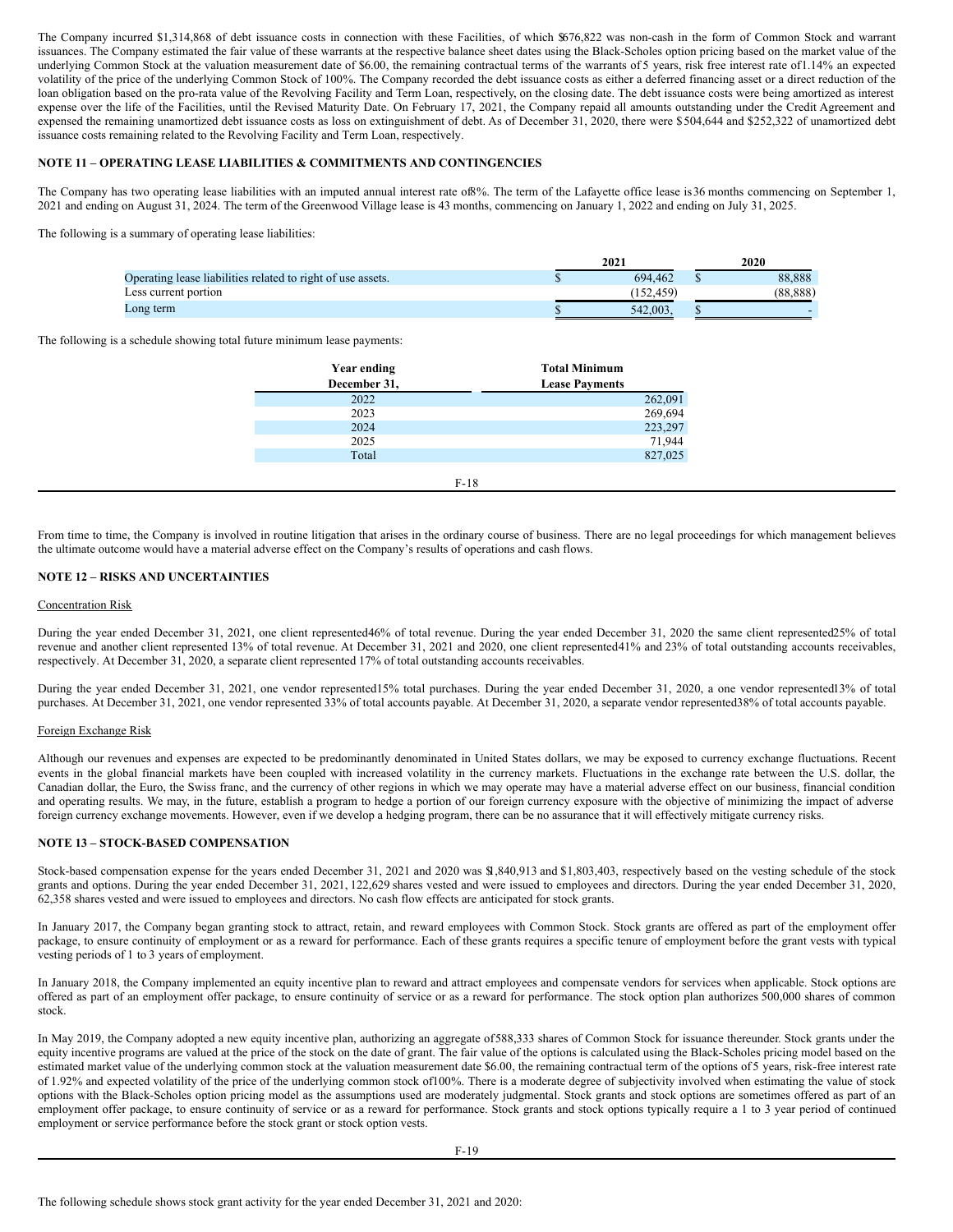| Grants unissued as of December 31, 2019 | 68,750     |
|-----------------------------------------|------------|
| Grants awarded                          | 132,361    |
| Forfeiture/Cancelled                    | (33, 333)  |
| Grants vested                           | (48, 889)  |
| Grants unissued as of December 31, 2020 | 118,889    |
|                                         |            |
| Grants awarded                          | 157,413    |
| Forfeiture/Cancelled                    |            |
| Grants vested                           | (122, 629) |
| Grants unissued as of December 31, 2021 | 153,673    |

The following table summarizes stock grant vesting periods.

| Number of<br><b>Shares</b> | Unrecognized stock compensation<br>expense | <b>Year Ending</b><br>December 31, |
|----------------------------|--------------------------------------------|------------------------------------|
| 99,934                     | 530,796<br>D                               | 2022                               |
| 53,739                     | 117,258                                    | 2023                               |
| -                          |                                            | 2024                               |
| 153,673                    | 648,054                                    |                                    |

The following schedule shows stock option activity for the year ended December 31, 2021 and 2020.

|                                                   | Number of<br><b>Shares</b> | <b>Weighted Average</b><br>Remaining<br>Life (Years) | <b>Weighted Average</b><br><b>Exercise</b><br>Price |
|---------------------------------------------------|----------------------------|------------------------------------------------------|-----------------------------------------------------|
| Stock options outstanding as of December 31, 2019 | 283.695                    | 9.21                                                 | 7.26                                                |
| Issued                                            | 404.167                    | 4.00                                                 | 6.00                                                |
| Expired                                           | (49, 584)                  | 8.02                                                 | 6.90                                                |
| Stock options outstanding at December 31, 2020    | 638,278                    | 7.25                                                 | 6.49                                                |
| Stock options exercisable at December 31, 2020    | 363.951                    | 7.72                                                 | 6.48                                                |

|                                                   | Number of<br><b>Shares</b> | <b>Weighted Average</b><br>Remaining<br>Life (Years) |          | <b>Weighted Average</b><br><b>Exercise</b><br>Price |
|---------------------------------------------------|----------------------------|------------------------------------------------------|----------|-----------------------------------------------------|
| Stock options outstanding as of December 31, 2020 | 638,278                    | 7.25                                                 |          | 6.49                                                |
| Issued                                            | 76,003                     | 4.00                                                 |          | 6.00                                                |
| Exercised                                         | (4,777)                    | $\overline{\phantom{0}}$                             |          | 6.78                                                |
| Expired                                           | (68, 167)                  | 4.31                                                 | S        | 7.89                                                |
| Stock options outstanding at December 31, 2021    | 641,337                    | 7.55                                                 | <b>S</b> | 6.27                                                |
| Stock options exercisable at December 31, 2021    | 493.724                    | 7.69                                                 | S        | 6.46                                                |
|                                                   | $F-20$                     |                                                      |          |                                                     |

The following table summarizes stock option vesting periods under the two stock option plans.

| Number of<br><b>Shares</b> | Unrecognized stock compensation<br>expense | <b>Year Ending</b><br>December 31. |
|----------------------------|--------------------------------------------|------------------------------------|
| 133.945                    | 215,092<br>$\triangle$                     | 2022                               |
| 13,668                     | 27,625                                     | 2023                               |
| 147,613                    | 242,717                                    |                                    |

The aggregate intrinsic value of the stock options outstanding and exercisable at December 31, 2021 is \$4,021,834.

# **NOTE 14 – SHAREHOLDERS' EQUITY**

In March 2020, an executive left the Company and returned 16,667 common shares as part of the related separation agreement. The Company retired the shares and reduced its issued and outstanding stock by 16,667 shares. On February 17, 2021, we completed an offering of6,210,000 shares of our common stock, inclusive of the underwriters full overallotment, at \$10.00 per share for total gross offering proceeds of \$62,100,000. In connection with this offering, we received approval to list our common stock on the Nasdaq Capital Market under the symbol "UGRO".

On May 24, 2021, we announced that the Board of Directors authorized a stock repurchase program to purchase up to \$.0 million of the currently outstanding shares of the Company's common stock, over a period of 12 months through open market purchases, in compliance with Rule 10b-18 under the Securities Exchange Act of 1934. Under this program, the Company has repurchased 504,915 shares of common stock at an average price per share of \$9.35, for a total price of \$4,718,633 during the twelve months ended December 31, 2021. In total, the Company has repurchased 854,915 shares of common stock at an average price per share of \$8.99 for a total of \$7,683,490 during the twelve months ended of December 31, 2021.

# **NOTE 15 – INCOME TAXES**

The Company accounts for income taxes in accordance with the asset and liability method prescribed in ASC 740, "Accounting for Income Taxes". The Company has adopted the provisions of ASC 740-10-25, which provides recognition criteria and a related measurement model for uncertain tax positions taken or expected to be taken in income tax returns. ASC 740-10-25 requires that a position taken or expected to be taken in a tax return be recognized in the financial statements when it is more likely than not that the position would be sustained upon examination by tax authorities. Tax positions that meet the more likely than not threshold are then measured using a probability weighted approach recognizing the largest amount of tax benefit that is greater than 50% likely of being realized upon ultimate settlement. The Company had no tax positions relating to open income tax returns that were considered to be uncertain.

The Company has experienced losses for both book and tax purposes since inception. The Company recorded no tax provisions for the year ended December 31, 2021 and 2020. The potential future recovery of any tax assets that the Company may be entitled to due to these accumulated losses is uncertain and any tax assets that that the Company may be entitled to have been fully reserved based on management's current estimates. Management intends to continue maintaining a full valuation allowance on the Company's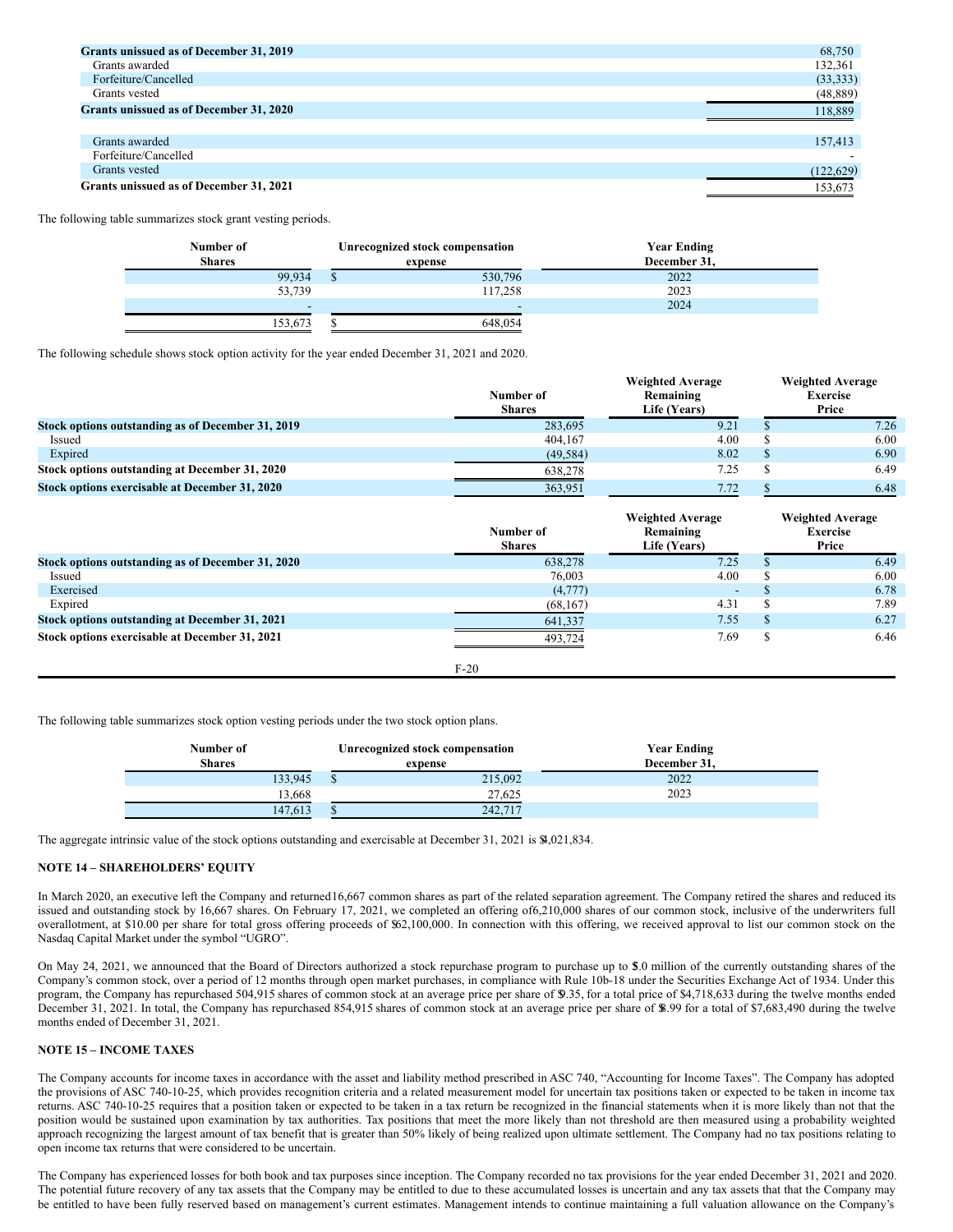deferred tax assets until there is sufficient evidence to support the reversal of all or some portion of these allowances.

As of December 31, 2021, the Company had approximately \$10,024,417 of operating loss carryforwards for United States tax purposes, expiring as follows:

- \$2,182,354 expiring in 2037
- \$7,842,063 with no expiration

Realization of operating loss carryforwards to offset future operating income for tax purposes are subject to various limitations including change of ownership and current year taxable income percentage limitations.

The Company has no credit carryforwards for tax purposes.

The Company's primary filing jurisdictions are the United States and Canada. Due to the Company's net operating loss carryforwards, the Company's income tax returns remain subject to examination by federal, foreign and most state taxing authorities for all tax years.

#### **NOTE 16 – WARRANTS**

The following table shows warrant activity for the years ended December 31, 2021 and 2020.

|                                                                                                 |                         | <b>Weighted Average Exercise</b> |
|-------------------------------------------------------------------------------------------------|-------------------------|----------------------------------|
|                                                                                                 | <b>Number of shares</b> | Price                            |
| Warrants outstanding as of December 31, 2019                                                    | 115,339                 | 17.28                            |
| Issued in conjunction with debt                                                                 | 20,747                  | 18.00                            |
| Issued in conjunction with agreement with former executive (see Note 15 – Stockholders' Equity) | 66,666                  | $6.00^{\circ}$                   |
| Warrants outstanding as of December 31, 2020                                                    | 202.752                 | 13.64                            |
| Warrants exercisable as of December 31, 2020                                                    | 202,752                 | 13.64                            |

|                                              |                  | Weighted Average Exercise |
|----------------------------------------------|------------------|---------------------------|
|                                              | Number of shares | Price                     |
| Warrants outstanding as of December 31, 2020 | 202,752          | 13.64                     |
| Exercised                                    | (22.490)         | 14.94                     |
| Issued in conjunction with equity offering   | 310.500          | 12.50                     |
| Expired                                      | (116, 674)       | 18.00                     |
| Warrants outstanding as of December 31, 2021 | 374,088          | 11.26                     |
| Warrants exercisable as of December 31, 2021 | 374,088          | 11.26                     |

The fair value of the options is calculated using the Black-Scholes pricing model based on the estimated market value of the underlying common stock at the valuation measurement date \$10.00, the remaining contractual term of the options of 5 years, risk-free interest rate of 57% and expected volatility of the price of the underlying common stock of 100%. There is a moderate degree of subjectivity involved when estimating the value of warrants with the Black-Scholes option pricing model as the assumptions used are moderately judgmental.

The weighted-average life of the warrants is3.07 years. The aggregate intrinsic value of the warrants outstanding and exercisable at December 31, 2021 is \$0.

# **NOTE 17 – SUBSEQUENT EVENTS**

On March 13, 2022, urban-gro, Inc., (the "Company"), Emerald Merger Sub, Inc. ("Merger Sub"), Emerald Construction Management, Inc. ("Emerald"), Christopher W. Cullens, Charles W. Cullens, and Green Stone Property LLC ("Green Stone" and, collectively with Christopher W. Cullens and Charles W. Cullens, the "Sellers"), and, solely in his capacity as the Seller Representative, Christopher W. Cullens (the "Seller Representative") entered into an Acquisition Agreement and Plan of Merger (the "Acquisition Agreement"), pursuant to which Emerald will merge with and into Merger Sub and the Company will purchase all of Sellers' membership interest in CTS Strategies, LLC (the "CTS Interest").

Pursuant to the Acquisition Agreement, the initial purchase price for Emerald (the "Initial Purchase Price") shall be up to \$5.0 million, consisting of \$2.5 million in unregistered shares (the "Closing Payment Shares") of the Company's common stock, par value \$0.001 ("Company Common Stock") and up to \$2.5 million of cash, and the purchase price for the CTS Interest will be \$1,000. The Initial Purchase Price is subject to certain adjustments, including a working capital adjustment. At closing, the Initial Purchase Price will be paid in the form of wire transfer of immediately available funds and the issuance of the Closing Payment Shares. Additionally, the Acquisition Agreement provides for additional earnout payments ("Earnout Payments") to the Sellers of up to an aggregate amount of \$2.0 million, payable in unregistered shares of Company Common Stock. The Earnout Payments are payable quarterly for a two year period and will be equal to 35% of the Quarterly Gross Profit (as defined in the Acquisition Agreement). The value of the shares of Company Common Stock to be issued in the transaction will be determined based upon the daily volume weighted average closing price of the Company Common Stock in the ten trading days prior to the issuance of such shares.

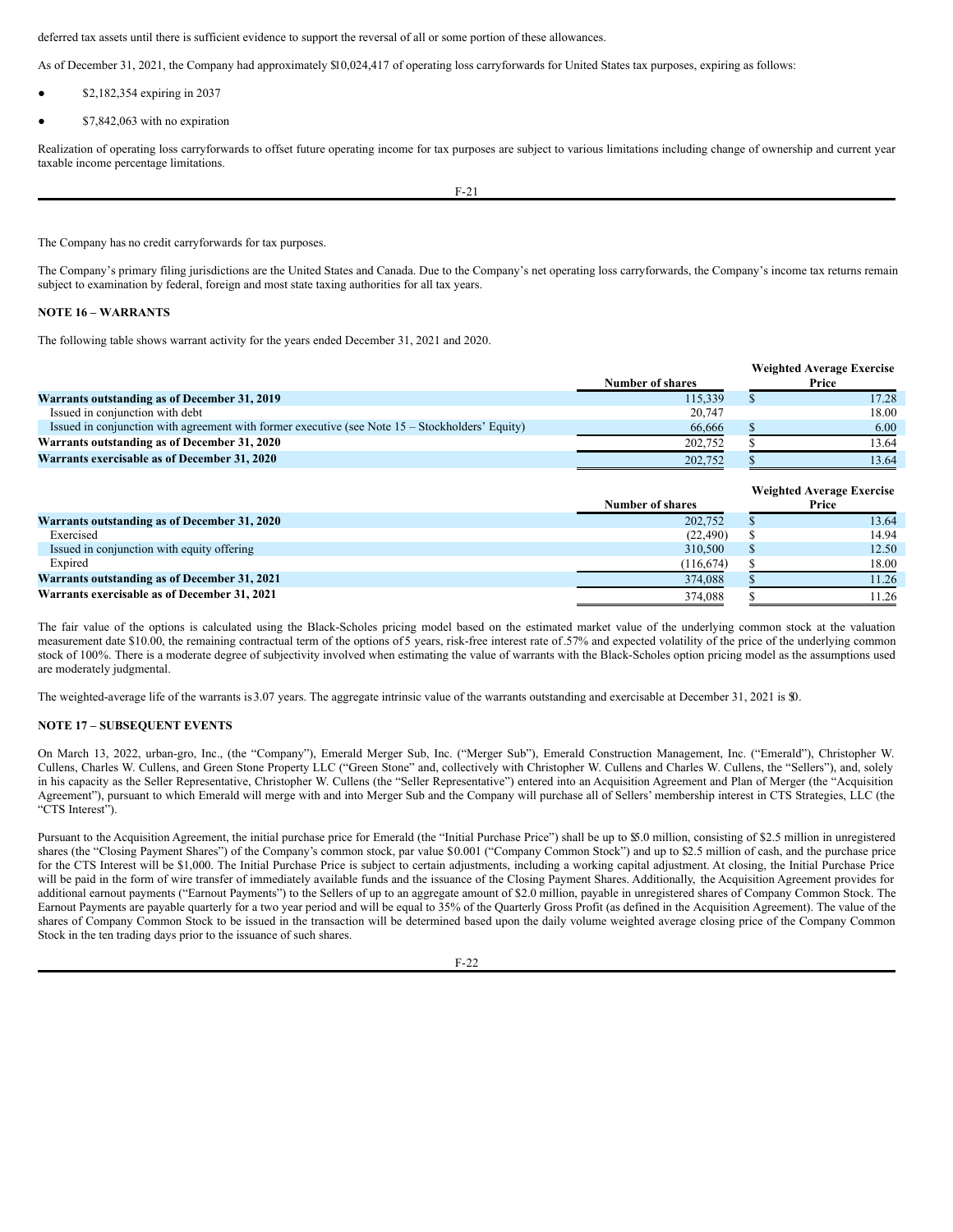# **DESCRIPTION OF THE URBAN-GRO, INC. SECURITIES REGISTERED PURSUANT TO SECTION 12 OF THE SECURITIES EXCHANGE ACT OF 1934**

<span id="page-37-0"></span>The following descriptions are summaries of the material terms of our certificate of incorporation and bylaws. Reference is made to the more detailed provisions of, and the descriptions are qualified in their entirety by reference to, the certificate of incorporation and bylaws, forms of which are filed with the SEC as exhibits to this Report, *and applicable law.*

# **General**

Our authorized capital stock consists of 100,000,000 shares of common stock, par value \$0.001 per share, and 10,000,000 shares of preferred stock, \$0.10 par value per share. The outstanding shares of our common stock are fully paid and nonassessable. No shares of preferred stock are currently outstanding.

#### **Common Stock**

Holders of common stock will have voting rights for the election of our directors and all other matters requiring stockholder action, except with respect to amendments to our certificate of incorporation that alter or change the powers, preferences, rights or other terms of any outstanding preferred stock if the holders of such affected series of preferred stock are entitled to vote on such an amendment. There is no cumulative voting with respect to the election of directors, with the result that the holders of more than 50% of the shares voted for the election of directors can elect all of the directors. Holders of common stock will be entitled to one vote per share on matters to be voted on by stockholders and also will be entitled to receive such dividends, if any, as may be declared from time to time by our Board in its discretion out of funds legally available therefor. The payment of dividends, if any, on the common stock will be subject to the prior payment of dividends on any outstanding preferred stock, of which there is currently none. Upon our liquidation or dissolution, the holders of common stock will be entitled to receive *pro rata* all assets remaining available for distribution to stockholders after payment of all liabilities and provision for the liquidation of any shares of preferred stock outstanding at that time. Our stockholders have no conversion, preemptive or other subscription rights and there are no sinking fund or redemption provisions applicable to the common stock.

# **Preferred Stock**

Our certificate of incorporation provides that shares of preferred stock may be issued from time to time in one or more series. Our Board will be authorized to fix the voting rights, if any, designations, powers, preferences, the relative, participating, optional or other special rights, if any, and any qualifications, limitations and restrictions thereof, applicable to the shares of each series. Our Board will be able to, without stockholder approval, issue preferred stock with voting and other rights that could adversely affect the voting power and other rights of the holders of the common stock and could have anti-takeover effects. The ability of our Board to issue preferred stock without stockholder approval could have the effect of delaying, deferring or preventing a change of control of us or the removal of existing management. Although we do not currently intend to issue any shares of preferred stock, we cannot assure you that we will not do so in the future.

#### **Certain Anti-takeover Provisions of Delaware Law, our Certificate of Incorporation and Bylaws**

#### *Section 203 of the Delaware General Corporation Law*

As a Delaware corporation, we are governed by the provisions of Section 203 of the Delaware General Corporation Law, which generally has an anti-takeover effect for transactions not approved in advance by our Board. This may discourage takeover attempts that might result in payment of a premium over the market price for the shares of common stock held by stockholders. In general, Section 203 prohibits a publicly held Delaware corporation from engaging in a "business combination" with an "interested stockholder" for a three-year period following the time that such stockholder becomes an interested stockholder, unless the business combination is approved in a prescribed manner. A "business combination" includes, among other things, a merger, asset or stock sale or other transaction resulting in a financial benefit to the interested stockholder. An "interested stockholder" is a person who, together with affiliates and associates, owns, or did own within three years prior to the determination of interested stockholder status, 15% or more of the corporation's voting stock. Under Section 203, a business combination between a corporation and an interested stockholder is prohibited unless it satisfies one of the following conditions:

- before the stockholder became interested, the board of directors approved either the business combination or the transaction which resulted in the stockholder becoming an interested stockholder; or
- upon consummation of the transaction which resulted in the stockholder becoming an interested outstanding, shares owned by:
	- persons who are directors and also officers, and
	- employee stock plans, in some instances; or
	- at or after the time the stockholder became interested, the business combination was approved by the board of directors of the corporation and authorized at an annual or special meeting of the stockholders by the affirmative vote of at least two-thirds of the outstanding voting stock which is not owned by the interested stockholder.

# *Special meeting of stockholders*

Our bylaws further provide that special meetings of our stockholders may be only called by our Board with a majority vote of our Board, by our chief executive officer or our chairman.

# *Requirements for Advance Notification of Director Nominations and Stockholder Proposals*

Our bylaws provide that stockholders seeking to bring business before our annual meeting of stockholders, or to nominate candidates for election as directors at our annual meeting of stockholders, must provide timely notice of their intent in writing. To be timely, a stockholder's notice needs to be delivered to the secretary at our principal executive offices not later than the close of business on the 45th day nor earlier than the close of business on the 75th day prior to the first anniversary of the date on which we first mailed its proxy materials for the preceding year's annual meeting of stockholders; provided, however, if no proxy materials were mailed by us in connection with the preceding year's annual meeting, or if the date of the annual meeting is advanced more than 30 days prior to or delayed by more than 30 days after the anniversary of the preceding year's annual meeting, a stockholder's notice shall be timely if delivered to our principal executive offices not later than the 90th day prior to the scheduled date of the annual meeting of stockholders or the 10th day following the day on which public announcement of the date of our annual meeting of stockholders is first made or sent by us. Our bylaws also specify certain requirements as to the form and content of a stockholders' meeting. These provisions may preclude our stockholders from bringing matters before our annual meeting of stockholders or from making nominations for directors at our annual meeting of stockholders.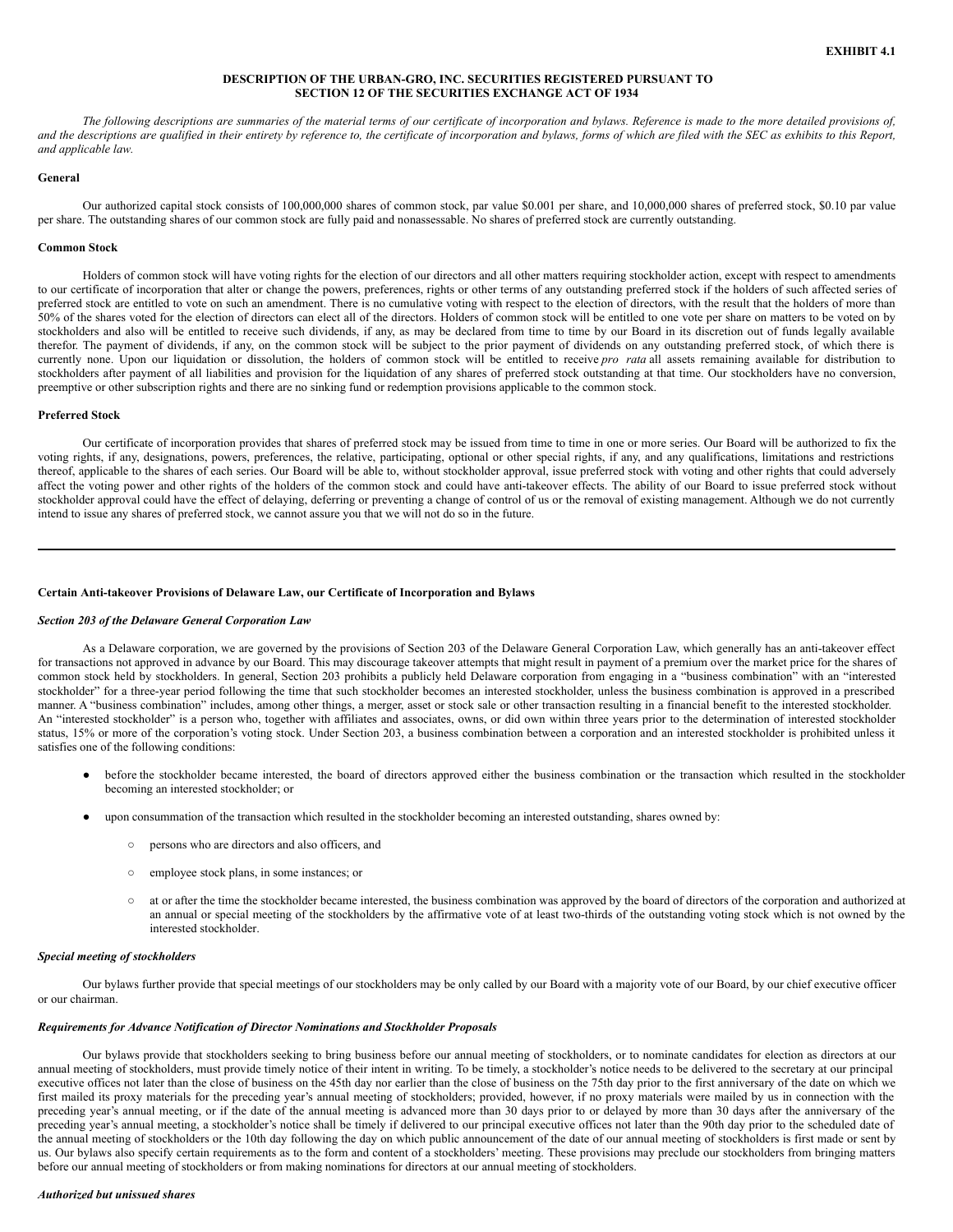Our authorized but unissued shares of common stock and preferred stock are available for future issuances without stockholder approval and could be utilized for a variety of corporate purposes, including future offerings to raise additional capital, acquisitions and employee benefit plans. The existence of authorized but unissued and unreserved common stock and preferred stock could render more difficult or discourage an attempt to obtain control of us by means of a proxy contest, tender offer, merger or otherwise.

# *Removal of directors*

Our certificate of incorporation provides that a member of our Board may be removed from service as a director, with or without cause, only by the affirmative vote of the holders of a majority of the shares of voting stock then outstanding and entitled to vote in an election of directors.

# **Limitation of Liability and Indemnification of Directors and Officers**

Our certificate of incorporation and bylaws provide that our directors and officers will be indemnified by us to the fullest extent authorized by Delaware law as it now exists or may in the future be amended, against all expenses and liabilities reasonably incurred in connection with their service for or on our behalf. In addition, our certificate of incorporation provides that our directors will not be personally liable for monetary damages to us for breaches of their fiduciary duty as directors, except for liability (i) for any appropriation by a director, in violation of his or her duties, of any business opportunity of the Corporation, (ii) for acts or omissions which involve intentional misconduct or a knowing violation of the law, (iii) with respect to illegal dividends or redemptions, or (iv) for any transaction from which the director received an improper personal benefit. Our bylaws also permit us to secure insurance on behalf of any officer, director or employee for any liability arising out of his or her actions, regardless of whether Delaware law would permit indemnification.

These provisions may discourage stockholders from bringing a lawsuit against our directors for breach of their fiduciary duty. These provisions also may have the effect of reducing the likelihood of derivative litigation against directors and officers, even though such an action, if successful, might otherwise benefit us and our stockholders. Furthermore, a stockholder's investment may be adversely affected to the extent we pay the costs of settlement and damage awards against directors and officers pursuant to these indemnification provisions. We believe that these provisions, insurance and the indemnity agreements are necessary to attract and retain talented and experienced directors and officers.

There is no pending litigation or proceeding involving any of our directors or officers where indemnification by us would be required or permitted. We are not aware of any threatened litigation or proceeding that might result in a claim for such indemnification. Insofar as indemnification for liabilities arising under the Securities Act may be permitted to our directors, officers and controlling persons pursuant to the foregoing provisions, or otherwise, we have been advised that in the opinion of the SEC such indemnification is against public policy as expressed in the Securities Act and is, therefore, unenforceable.

#### **Listing**

Our common stock is listed on the Nasdaq Capital Market under the symbol "UGRO."

# **Transfer Agent and Registrar**

The transfer agent and registrar for our common stock is Equiniti Trust Company (f/k/a Corporate Stock Transfer), 3200 Cherry Creek Drive South, Suite 430, Denver, Colorado 80209, phone (303) 282-4800.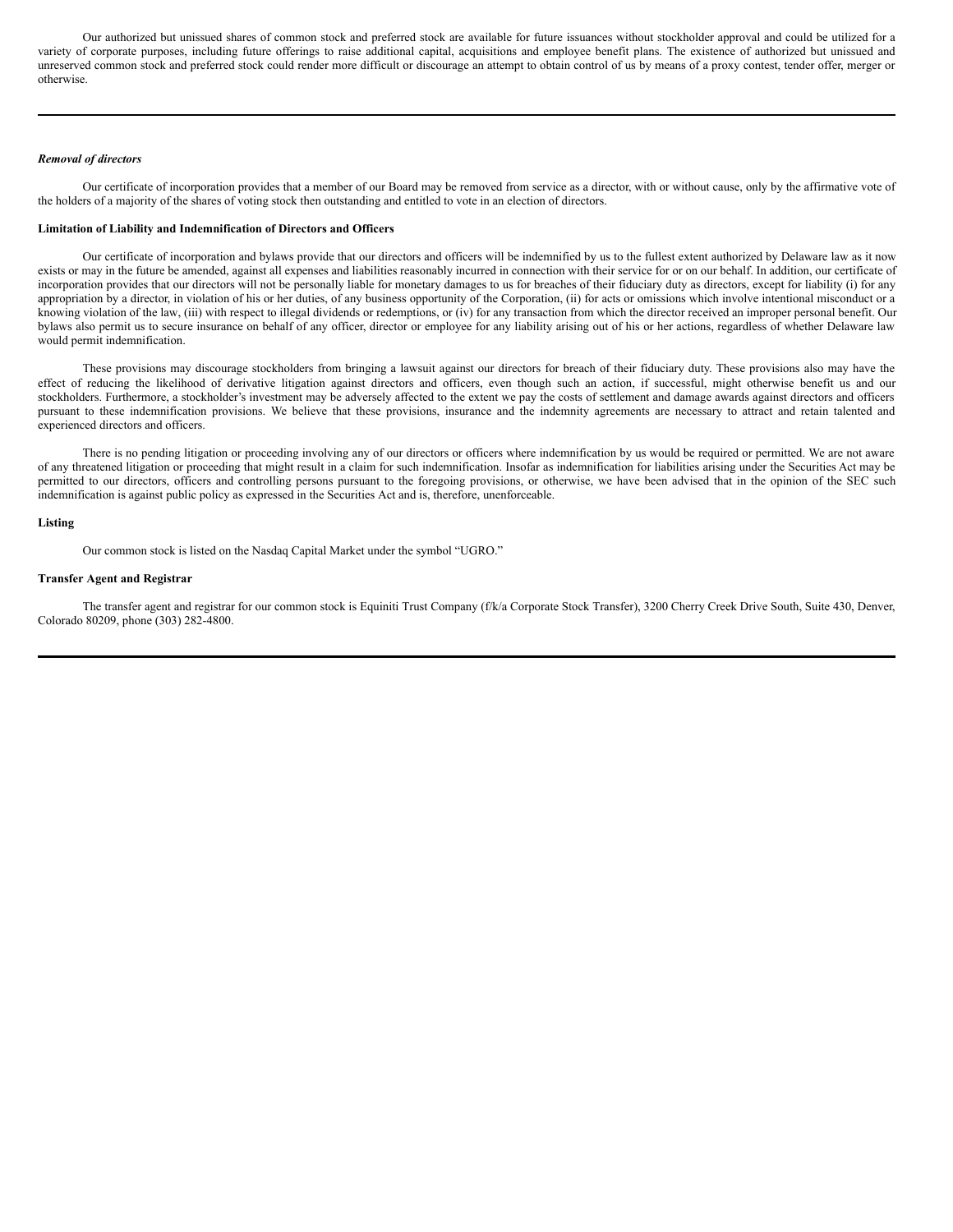<span id="page-39-0"></span>urban-gro Canada Technologies, Inc, a Canadian corporation

Impact Engineering, Inc., a Colorado corporation, d/b/a Grow2Guys

2WR of Colorado, Inc., a Colorado corporation

2WR of Georgia, Inc., a Georgia corporation

MJ12 Design Studio, Inc., a Colorado corporation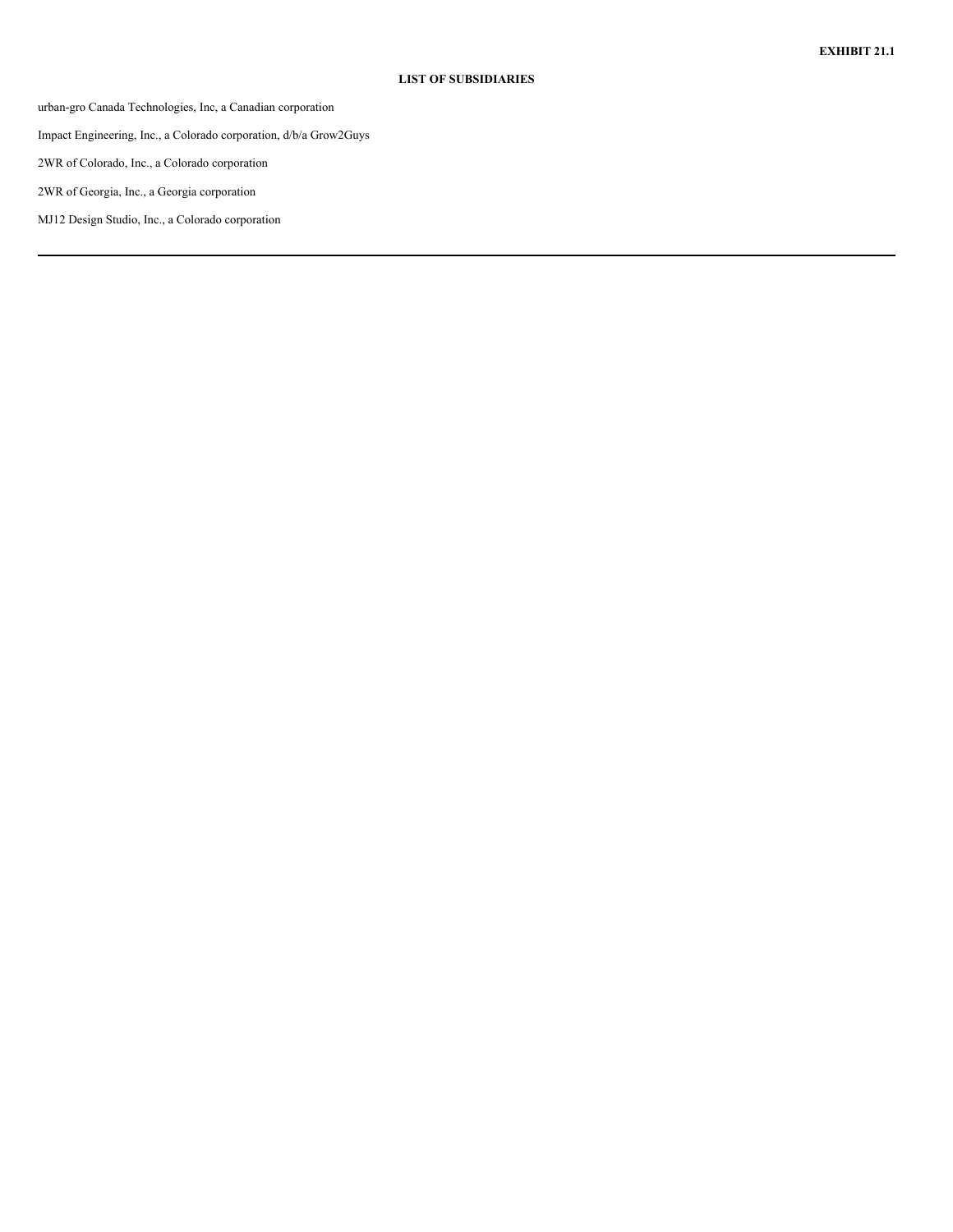# **CONSENT OF INDEPENDENT REGISTERED PUBLIC ACCOUNTING FIRM**

<span id="page-40-0"></span>We hereby consent to the incorporation by reference in the Registration Statements on Form S-8 (Nos. 333-233472 and 333-256658) of our report dated March XX, 2022, relating to the consolidated financial statements of urban-gro, Inc. and its subsidiaries as of December 31, 2021 and 2020, and for each of the two years in the period ended December 31, 2021 and to all references to our firm included in this Annual Report filed with the U.S. Securities and Exchange Commission on March XX, 2022.

*/S/ B F Borgers CPA PC*

Lakewood, Colorado March 29, 2022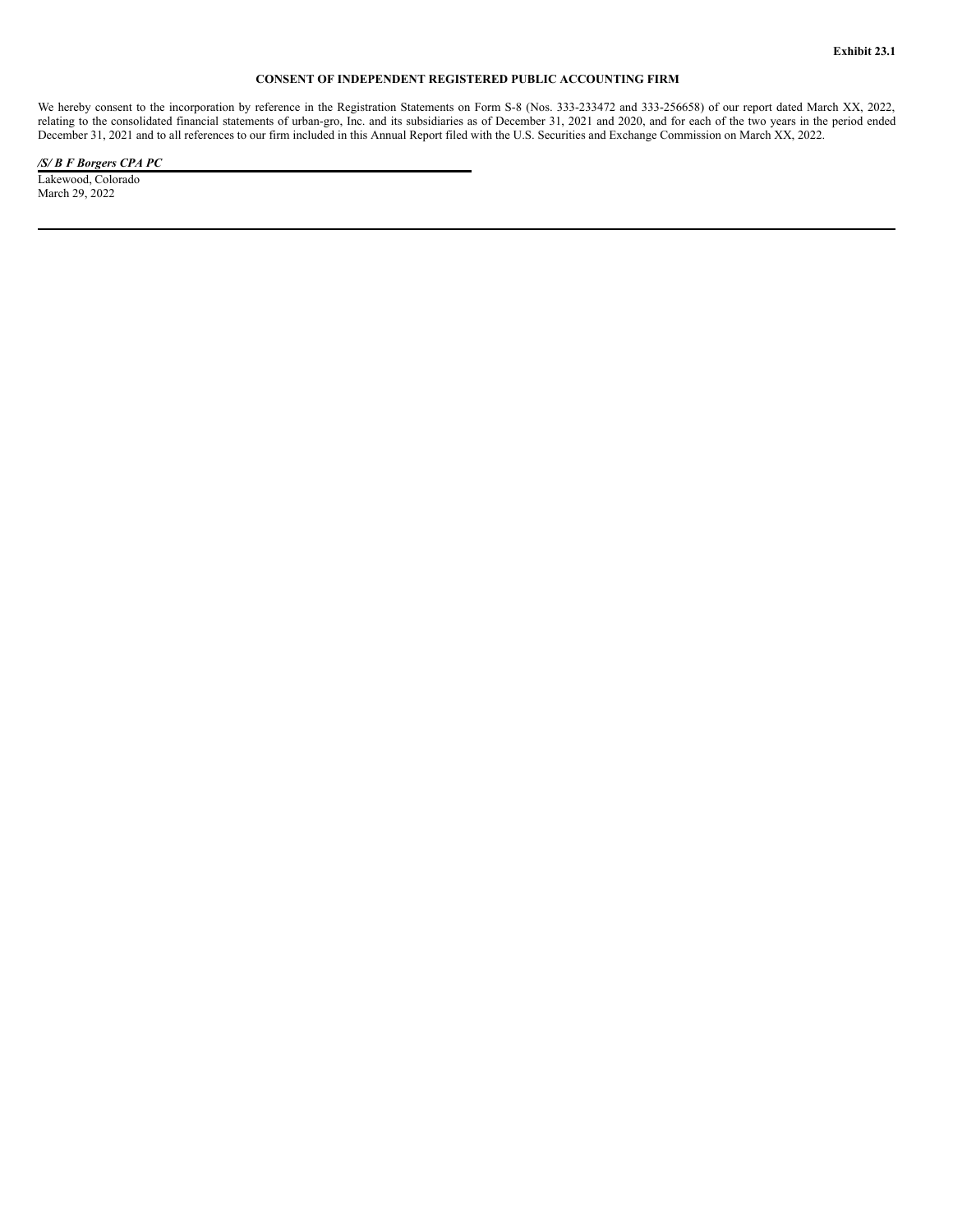# **CERTIFICATION PURSUANT TO 18 USC, SECTION 1350, AS ADOPTED PURSUANT TO SECTION 302 OF THE SARBANES OXLEY ACT OF 2002**

#### <span id="page-41-0"></span>I, Bradley Nattrass, certify that:

- 1. I have reviewed this annual report on Form 10-K of urban-gro, Inc.;
- 2. Based on my knowledge, this report does not contain any untrue statement of a material fact or omit to state a material fact necessary in order to make the statements made, in light of the circumstances under which such statements were made, not misleading with respect to the period covered by this report;
- 3. Based on my knowledge, the financial statements, and other financial information included in this report, fairly present in all material respects the financial condition, results of operations and cash flows of the registrant as of, and for, the periods presented in this report;
- 4. The registrant's other certifying officer(s) and I are responsible for establishing and maintaining disclosure controls and procedures (as defined in Exchange Act Rules 13a-15(e) and 15d-15(e)) and internal controls over financial reporting (as defined in Exchange Act Rules 13a-15(f) and 15d-15(f)) for the registrant and have:
	- a. Designed such disclosure controls and procedures, or caused such disclosure controls and procedure to be designed under our supervision, to ensure that material information relating to the registrant, including its consolidated subsidiaries, is made known to us by others within those entities, particularly during the period in which this report is being prepared;
	- b. Designed such internal control over financial reporting, or caused such internal control over financial reporting to be designed under our supervision, to provide reasonable assurance regarding the reliability of financial reporting and the preparation of financial statements for external purposes in accordance with generally accepted accounting principles;
	- c. Evaluated the effectiveness of the registrant's disclosure controls and procedures and presented in this report our conclusions about the effectiveness of the disclosure controls and procedures, as of the end of the period covered by this report based upon such evaluation; and
	- d. Disclosed in this report any change in the registrant's internal control over financial reporting that occurred during the registrant's most recent fiscal quarter (the registrant's fourth quarter in the case of an annual report) that has materially affected, or is reasonably likely to materially affect, the registrant's internal control over financial reporting; and
- 5. The registrant's other certifying officer(s) and I have disclosed, based on our most recent evaluation of internal control over financial reporting, to the registrant's auditors and the audit committee of the registrant's board of directors (or persons performing the equivalent functions):
	- a. All significant deficiencies and material weaknesses in the design or operation of internal control over financial reporting which are reasonably likely to adversely affect the registrant's ability to record, process, summarize and report financial information; and
	- b. Any fraud, whether or not material, that involves management or other employees who have a significant role in the registrant's internal control over financial reporting.

Dated: March 29, 2022 */s/ Bradley Nattrass*

Bradley Nattrass, Chief Executive Officer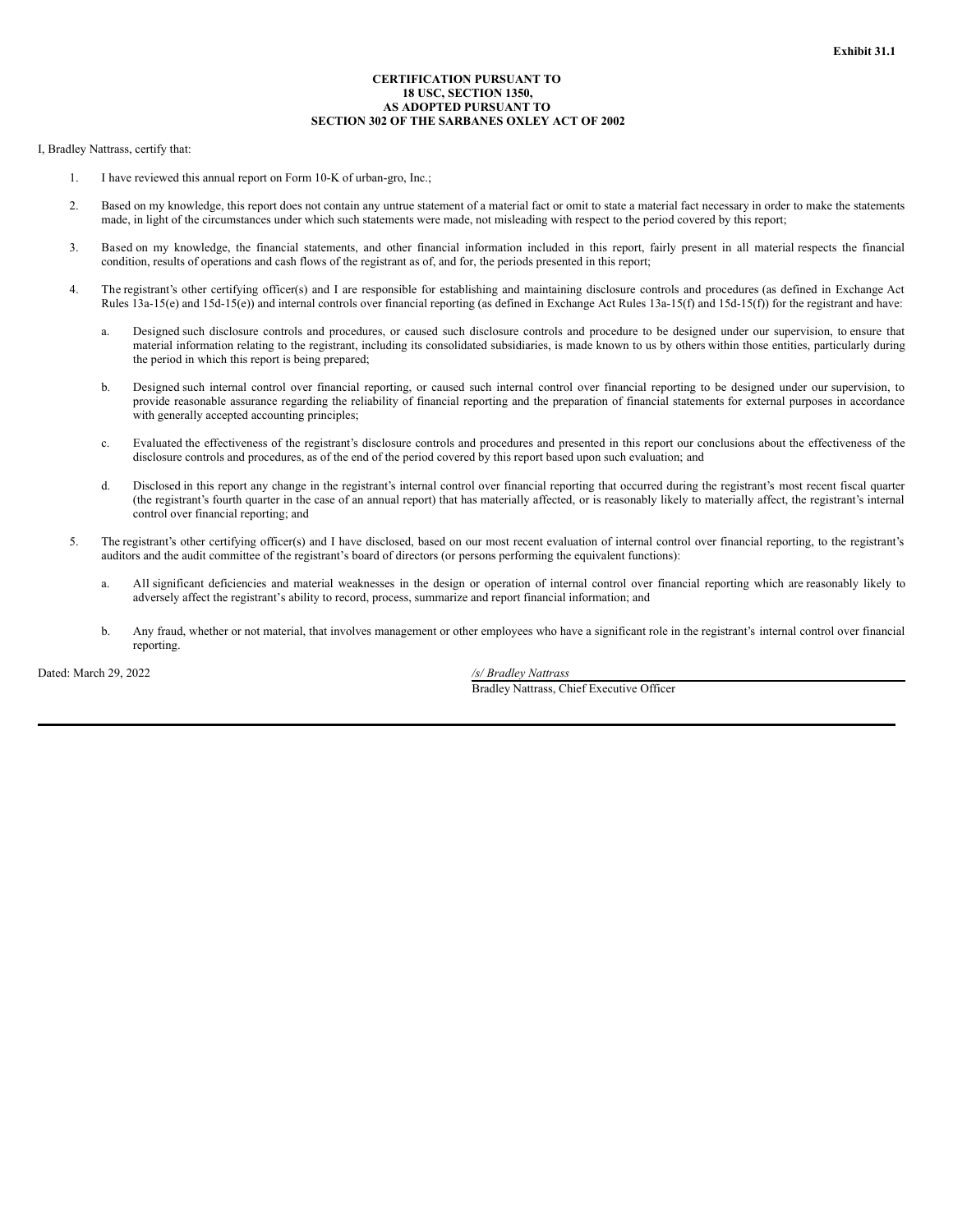# **CERTIFICATION PURSUANT TO 18 USC, SECTION 1350, AS ADOPTED PURSUANT TO SECTION 302 OF THE SARBANES OXLEY ACT OF 2002**

#### <span id="page-42-0"></span>I, Richard A. Akright, certify that:

- 1. I have reviewed this annual report on Form 10-K of urban-gro, Inc.;
- 2. Based on my knowledge, this report does not contain any untrue statement of a material fact or omit to state a material fact necessary in order to make the statements made, in light of the circumstances under which such statements were made, not misleading with respect to the period covered by this report;
- 3. Based on my knowledge, the financial statements, and other financial information included in this report, fairly present in all material respects the financial condition, results of operations and cash flows of the registrant as of, and for, the periods presented in this report;
- 4. The registrant's other certifying officer(s) and I are responsible for establishing and maintaining disclosure controls and procedures (as defined in Exchange Act Rules 13a-15(e) and 15d-15(e)) and internal controls over financial reporting (as defined in Exchange Act Rules 13a-15(f) and 15d-15(f)) for the registrant and have:
	- a. Designed such disclosure controls and procedures, or caused such disclosure controls and procedure to be designed under our supervision, to ensure that material information relating to the registrant, including its consolidated subsidiaries, is made known to us by others within those entities, particularly during the period in which this report is being prepared;
	- b. Designed such internal control over financial reporting, or caused such internal control over financial reporting to be designed under our supervision, to provide reasonable assurance regarding the reliability of financial reporting and the preparation of financial statements for external purposes in accordance with generally accepted accounting principles;
	- c. Evaluated the effectiveness of the registrant's disclosure controls and procedures and presented in this report our conclusions about the effectiveness of the disclosure controls and procedures, as of the end of the period covered by this report based upon such evaluation; and
	- d. Disclosed in this report any change in the registrant's internal control over financial reporting that occurred during the registrant's most recent fiscal quarter (the registrant's fourth quarter in the case of an annual report) that has materially affected, or is reasonably likely to materially affect, the registrant's internal control over financial reporting; and
- 5. The registrant's other certifying officer(s) and I have disclosed, based on our most recent evaluation of internal control over financial reporting, to the registrant's auditors and the audit committee of the registrant's board of directors (or persons performing the equivalent functions):
	- a. All significant deficiencies and material weaknesses in the design or operation of internal control over financial reporting which are reasonably likely to adversely affect the registrant's ability to record, process, summarize and report financial information; and
	- b. Any fraud, whether or not material, that involves management or other employees who have a significant role in the registrant's internal control over financial reporting.

Dated: March 29, 2022 */s/ Richard A. Akright*

Richard A. Akright, Chief Financial Officer